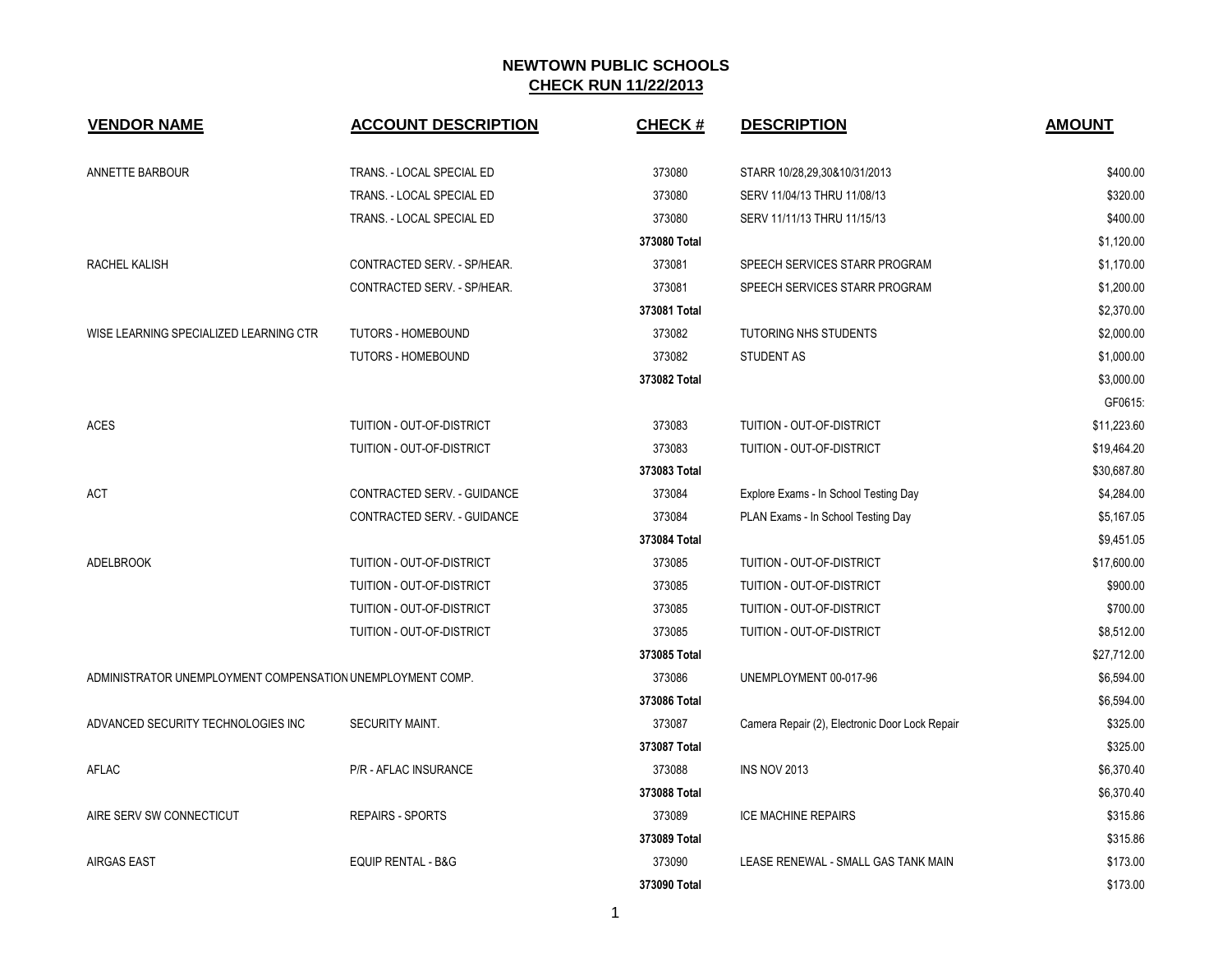| <b>VENDOR NAME</b>               | <b>ACCOUNT DESCRIPTION</b>    | <b>CHECK#</b> | <b>DESCRIPTION</b>                                 | <b>AMOUNT</b> |
|----------------------------------|-------------------------------|---------------|----------------------------------------------------|---------------|
| ALARMS BY PRECISION LLC          | B. & G. REPAIRS - S.H.        | 373091        | DEACTIVATE ALARM SYSTEM - OLD SANDY HOOK SCHOOL    | \$500.00      |
|                                  | B. & G. REPAIRS - M.G.        | 373091        | TROUBLESHOOT DOOR ACCESS CONTROL - MG              | \$125.00      |
|                                  | B. & G. REPAIRS - HOM.        | 373091        | REPLACE POWER SUPPLY FOR ALARM CONTROL PANEL       | \$125.00      |
|                                  | B. & G. REPAIRS - HOM.        | 373091        | REPLACE POWER SUPPLY FOR ALARM CONTROL PANEL       | \$768.75      |
|                                  | B. & G. REPAIRS - M.S.        | 373091        | REPAIR MALFUNCTIONING CAMERA / SMOKE DETECTOR      | \$406.25      |
|                                  | B. & G. REPAIRS - M.S.        | 373091        | REPAIR MALFUNCTIONING CAMERA / SMOKE DETECTOR      | \$250.00      |
|                                  | <b>EMERGENCY REPAIRS - H.</b> | 373091        | REPLACE 48 WING INITIATING DEVICES - HAWL          | \$11,815.00   |
|                                  | B. & G. REPAIRS - M.G.        | 373091        | TROUBLESHOOT DOOR ENTRY SYSTEM - MG                | \$187.50      |
|                                  | B. & G. REPAIRS - RIS.        | 373091        | INSTALL DOOR RELEASE BUTTON AT GUARD STATION - RIS | \$500.00      |
|                                  | B. & G. REPAIRS - H.S.        | 373091        | REPAIR DESK LOCKS - NHS                            | \$250.00      |
|                                  |                               | 373091 Total  |                                                    | \$14,927.50   |
| ALL ABOUT YOU HOME CARE SERVICES | PROF. SERV. - HEALTH ELEM/RIS | 373092        | LPN SERVICES STARR PROGRAM                         | \$2,131.25    |
|                                  | PROF. SERV. - HEALTH ELEM/RIS | 373092        | LPN SERVICES STARR PROGRAM                         | \$1,705.00    |
|                                  | PROF. SERV. - HEALTH ELEM/RIS | 373092        | LPN SERVICES STARR PROGRAM                         | \$2,131.25    |
|                                  | PROF. SERV. - HEALTH ELEM/RIS | 373092        | LPN SERVICES STARR PROGRAM                         | \$1,705.00    |
|                                  | PROF. SERV. - HEALTH ELEM/RIS | 373092        | LPN SERVICES STARR PROGRAM                         | \$2,131.25    |
|                                  |                               | 373092 Total  |                                                    | \$9,803.75    |
| ALL-STAR TRANSPORTATION LLC      | STUDENT TRAVEL - MUSIC        | 373093        | COLOR GUARD TO NAUGATUCK HIGH SCHOOL               | \$900.00      |
|                                  | STUDENT TRAVEL - SPORTS       | 373093        | SPORTS TRANSPORTATION                              | \$5,015.00    |
|                                  | STUDENT TRAVEL - SPORTS       | 373093        | <b>SHUTTLES</b>                                    | \$595.00      |
|                                  | STUDENT TRAVEL - MUSIC        | 373093        | MARCHING BAND TO BRIDEPORT                         | \$1,100.00    |
|                                  | STUDENT TRAVEL - MUSIC        | 373093        | MARCHING BAND TO BRIDGEPORT                        | \$820.00      |
|                                  | STUDENT TRAVEL - SPORTS       | 373093        | <b>SHUTTLE</b>                                     | \$170.00      |
|                                  | STUDENT TRAVEL - SPORTS       | 373093        | <b>SHUTTLES</b>                                    | \$255.00      |
|                                  | STUDENT TRAVEL - SPORTS       | 373093        | SPORTS TRANSPORTATION                              | \$3,195.00    |
|                                  | STUDENT TRAVEL - SPORTS       | 373093        | SPORTS TRANSPORTATION                              | \$1,280.00    |
|                                  |                               | 373093 Total  |                                                    | \$13,330.00   |
| ALTUS POWER FUNDS, LLC SERIES II | ELECTRICITY - M.S.            | 373094        | SOLAR POWERGENERATION SEPT 13                      | \$1,768.04    |
|                                  | ELECTRICITY - M.S.            | 373094        | SOLAR POWERGENERATION OCT 13                       | \$1,275.48    |
|                                  |                               | 373094 Total  |                                                    | \$3.043.52    |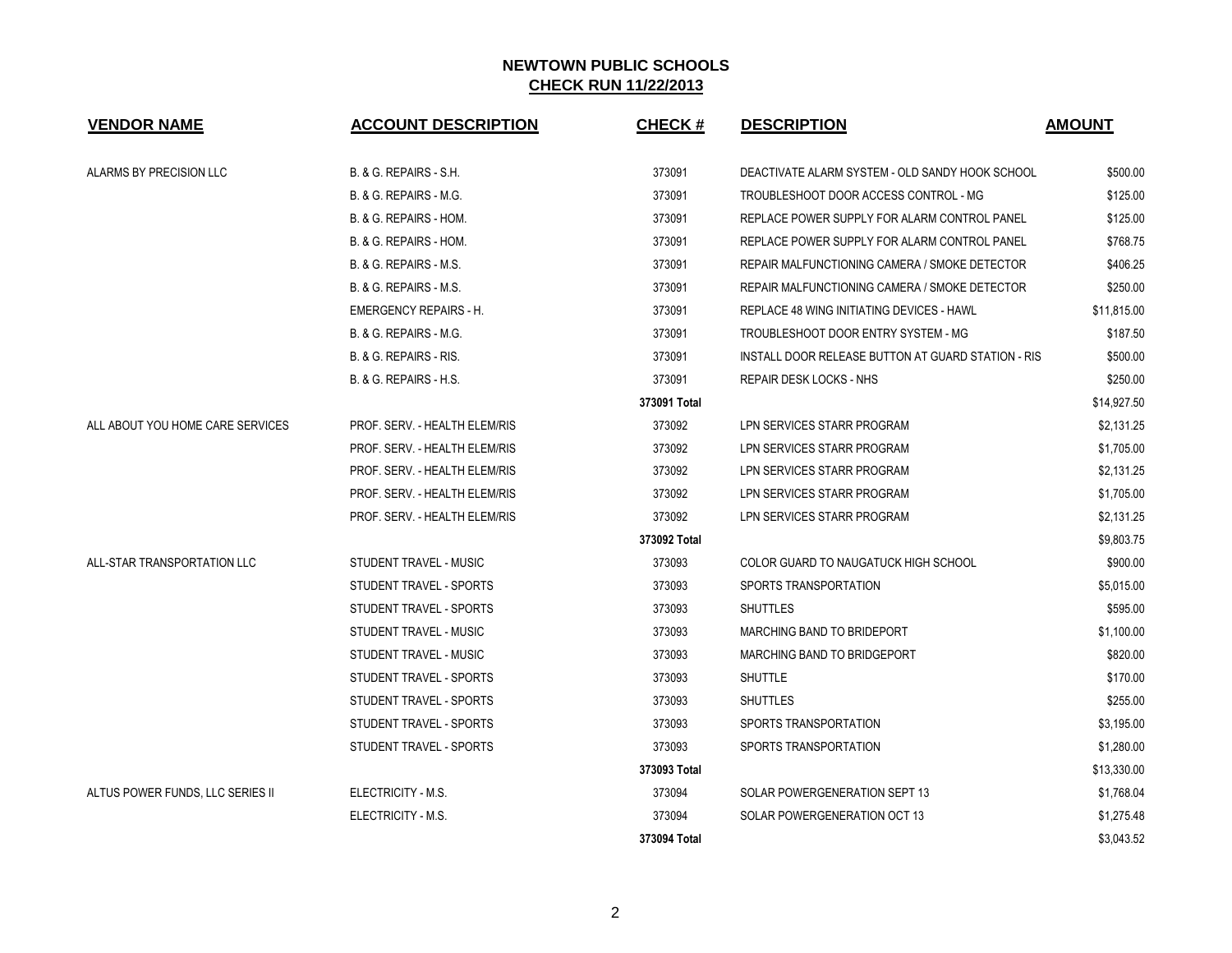| <b>VENDOR NAME</b>           | <b>ACCOUNT DESCRIPTION</b>   | <b>CHECK#</b> | <b>DESCRIPTION</b>                          | <b>AMOUNT</b> |
|------------------------------|------------------------------|---------------|---------------------------------------------|---------------|
| AMERICAN RED CROSS           | STAFF TRAIN. - HEALTH ADMIN. | 373095        | CPR/FIRST AID & AED TRAINING 2013/14        | \$665.00      |
|                              | STAFF TRAIN. - HEALTH ADMIN. | 373095        | CPR/FIRST AID & AED TRAINING 2013/14        | \$38.00       |
|                              |                              | 373095 Total  |                                             | \$703.00      |
| MARGARET ANNETT              | STAFF TRAIN. - ELEM.         | 373096        | <b>STAFF TRAINING REIMB.</b>                | \$125.00      |
|                              | STAFF TRAVEL - ELEM.         | 373096        | TRAVEL REIMB.                               | \$183.00      |
|                              |                              | 373096 Total  |                                             | \$308.00      |
| AQUARION WATER COMPANY OF CT | WATER - H.                   | 373097        | WATER 200332183                             | \$387.53      |
|                              | WATER - S.H.                 | 373097        | WATER 200326171                             | \$207.59      |
|                              | WATER - S.H.                 | 373097        | WATER 200346119                             | \$316.71      |
|                              | WATER - S.H.                 | 373097        | WATER 200346118                             | \$2,609.91    |
|                              | WATER - M.G.                 | 373097        | WATER 200331002                             | \$505.61      |
|                              | WATER - M.S.                 | 373097        | 200330637                                   | \$809.25      |
|                              | WATER - H.S.                 | 373097        | WATER 200328345                             | \$5,414.87    |
|                              | WATER - H.S.                 | 373097        | WATER 200328345                             | \$1,731.42    |
|                              | WATER - H.S.                 | 373097        | WATER 200328870                             | \$1,692.06    |
|                              | WATER - H.S.                 | 373097        | WATER 200331205                             | \$31.78       |
|                              |                              | 373097 Total  |                                             | \$13,706.73   |
| <b>ASCD</b>                  | OFF. SUPPLIES - ADMIN.       | 373098        | Engaging Teachers in Classroom Walkthroughs | \$109.75      |
|                              | OFF. SUPPLIES - ADMIN.       | 373098        | Shipping                                    | \$11.00       |
|                              |                              | 373098 Total  |                                             | \$120.75      |
| ASCOM HASLER/GE CAP PROG     | EQUIP RENTAL - ADMIN.        | 373099        | LEASE FOR FOLDING MACHINE 2013/14           | \$158.47      |
|                              |                              | 373099 Total  |                                             | \$158.47      |
| ASSOCIATED REFUSE HAULERS    | <b>REFUSE REMOVAL</b>        | 373100        | REFUSE DISPOSAL - ALL SCHOOLS 2013-2014     | \$7,289.39    |
|                              | REFUSE REMOVAL               | 373100        | CARDBOARD RECYCLING - ALL SCHOOLS 2013-2014 | \$78.00       |
|                              | <b>REFUSE REMOVAL</b>        | 373100        | CARDBOARD RECYCLING - ALL SCHOOLS 2013-2014 | \$197.00      |
|                              | <b>REFUSE REMOVAL</b>        | 373100        | CARDBOARD RECYCLING - ALL SCHOOLS 2013-2014 | \$100.00      |
|                              | <b>REFUSE REMOVAL</b>        | 373100        | CARDBOARD RECYCLING - ALL SCHOOLS 2013-2014 | \$136.00      |
|                              | <b>REFUSE REMOVAL</b>        | 373100        | CARDBOARD RECYCLING - ALL SCHOOLS 2013-2014 | \$269.00      |
|                              | REFUSE REMOVAL               | 373100        | CARDBOARD RECYCLING - ALL SCHOOLS 2013-2014 | \$168.00      |
|                              | <b>REFUSE REMOVAL</b>        | 373100        | CARDBOARD RECYCLING - ALL SCHOOLS 2013-2014 | \$365.00      |
|                              |                              | 373100 Total  |                                             | \$8,602.39    |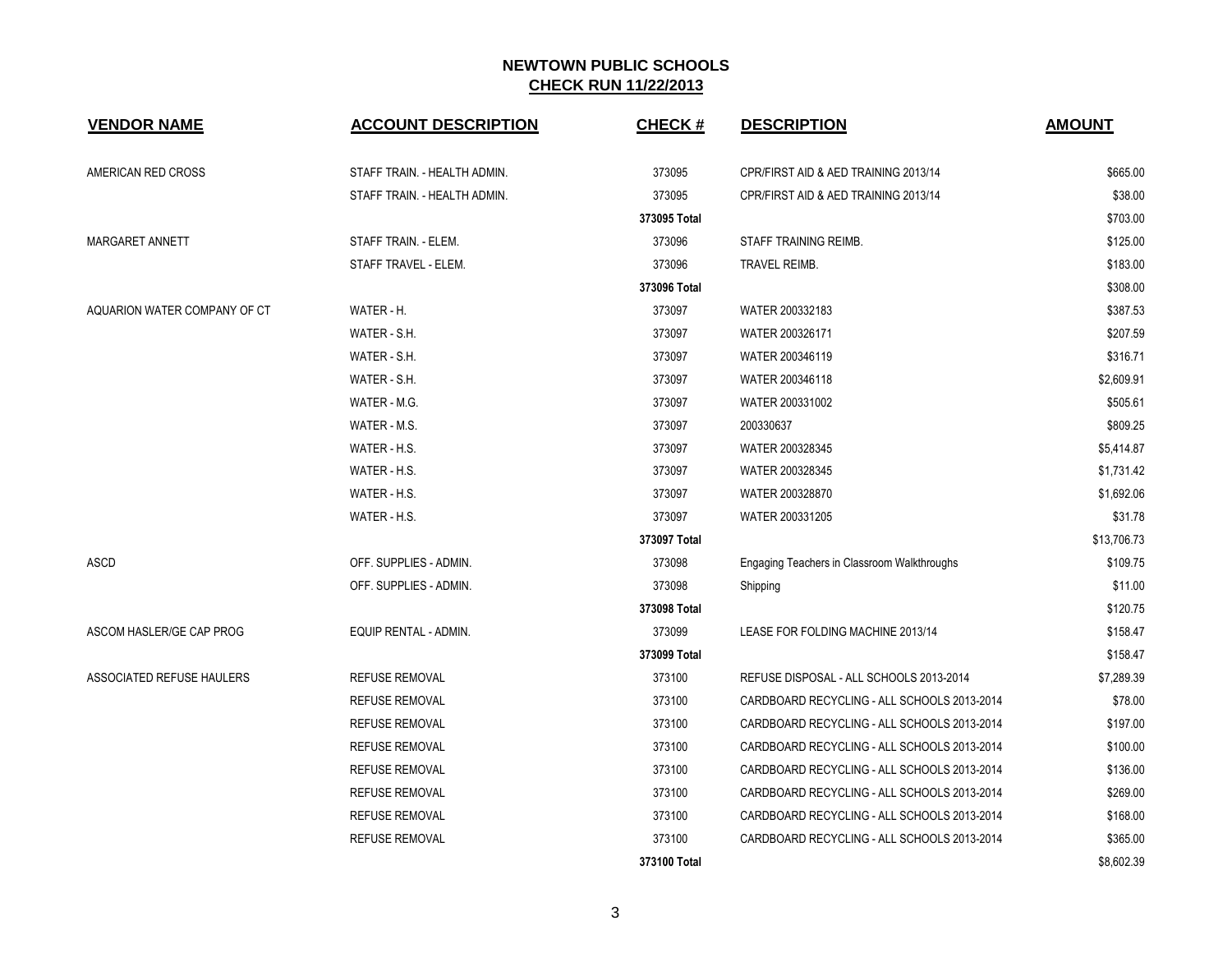| <b>VENDOR NAME</b>                   | <b>ACCOUNT DESCRIPTION</b>      | <b>CHECK#</b> | <b>DESCRIPTION</b>                                         | <b>AMOUNT</b> |
|--------------------------------------|---------------------------------|---------------|------------------------------------------------------------|---------------|
| AT&T                                 | TELEPHONE & CABLE               | 373101        | <b>SERVICES 2013/14</b>                                    | \$821.80      |
|                                      | <b>TELEPHONE &amp; CABLE</b>    | 373101        | <b>SERVICES 2013/14</b>                                    | \$4,077.77    |
|                                      | <b>TELEPHONE &amp; CABLE</b>    | 373101        | <b>SERVICES 2013/14</b>                                    | \$808.65      |
|                                      | <b>TELEPHONE &amp; CABLE</b>    | 373101        | <b>SERVICES 2013/14</b>                                    | \$115.12      |
|                                      | <b>TELEPHONE &amp; CABLE</b>    | 373101        | <b>SERVICES 2013/14</b>                                    | \$114.80      |
|                                      |                                 | 373101 Total  |                                                            | \$5,938.14    |
| AT&T                                 | <b>TELEPHONE &amp; CABLE</b>    | 373102        | <b>SERVICES 2013/14</b>                                    | \$80.86       |
|                                      |                                 | 373102 Total  |                                                            | \$80.86       |
| AUTO HOME COMMERCIAL                 | B. & G. REPAIRS - RIS.          | 373103        | INSTALL PHONE IN ROOM 231 / REPLACE CLOCKS - RIS           | \$981.42      |
|                                      | B. & G. REPAIRS - RIS.          | 373103        | INSTALL PHONE IN ROOM 231 / REPLACE CLOCKS - RIS           | \$1,160.24    |
|                                      | B. & G. REPAIRS - M.S.          | 373103        | REPAIR PAGING SYSTEM / REPLACE CLASSROOM PHONE             | \$3,421.18    |
|                                      | B. & G. REPAIRS - RIS.          | 373103        | BELL SYSTEM / PHONE REPAIRS - RIS                          | \$1,833.29    |
|                                      | B. & G. REPAIRS - RIS.          | 373103        | BELL SYSTEM / PHONE REPAIRS - RIS                          | \$2,715.65    |
|                                      | B. & G. REPAIRS - M.S.          | 373103        | SPEAKER / PHONE REPAIRS - NMS                              | \$2,638.11    |
|                                      | B. & G. REPAIRS - M.S.          | 373103        | SPEAKER / PHONE REPAIRS - NMS                              | \$2,107.33    |
|                                      | <b>EMERGENCY REPAIRS - GEN.</b> | 373103        | REPAIR FAX LINE - CENTRAL OFFICE                           | \$230.00      |
|                                      |                                 | 373103 Total  |                                                            | \$15,087.22   |
| <b>B&amp;H PHOTO-VIDEO</b>           | INSTR. SUPPLIES - COMPUTER ED.  | 373104        | Pearstone High Speed HDMI to HDMI Cable with Ethernet      | \$12.98       |
|                                      | REPAIRS - INFO. TECH.           | 373104        | Senal OLM2 Replacement omnidirectional Lavalier Microphone | \$239.90      |
|                                      | REPAIRS - INFO. TECH.           | 373104        | Shipping                                                   | \$3.99        |
|                                      |                                 | 373104 Total  |                                                            | \$256.87      |
| <b>BAGEL DELIGHT</b>                 | OFF. SUPPLIES - SUPER.          | 373105        | <b>BREAKFAST FOR BOE</b>                                   | \$32.97       |
|                                      | OFF. SUPPLIES - SUPER.          | 373105        | <b>BAGELS BOE MEETING</b>                                  | \$38.20       |
|                                      | INSTR. SUPPLIES - CLASSROOM     | 373105        | Classroom supplies Invoice #1301 Free shipping             | \$63.80       |
|                                      |                                 | 373105 Total  |                                                            | \$134.97      |
| <b>BARNES &amp; NOBLE INC.</b>       | TEXTBOOKS - CLASSROOM           | 373106        | Have You Filled A Bucket Today? Item #9781933916163        | \$245.48      |
|                                      |                                 | 373106 Total  |                                                            | \$245.48      |
| <b>LAURA BATTISTI</b>                | STAFF TRAVEL - CLASSROOM        | 373107        | <b>TRAVEL WORKSHOP</b>                                     | \$50.50       |
|                                      |                                 | 373107 Total  |                                                            | \$50.50       |
| BEHAVIORAL CONSULTING ASSOCIATES LLC | PROF. SERV. - PSYCH/MED. EVAL.  | 373108        | <b>BCBA CONSULTATION SERVICES</b>                          | \$8,750.00    |
|                                      |                                 | 373108 Total  |                                                            | \$8,750.00    |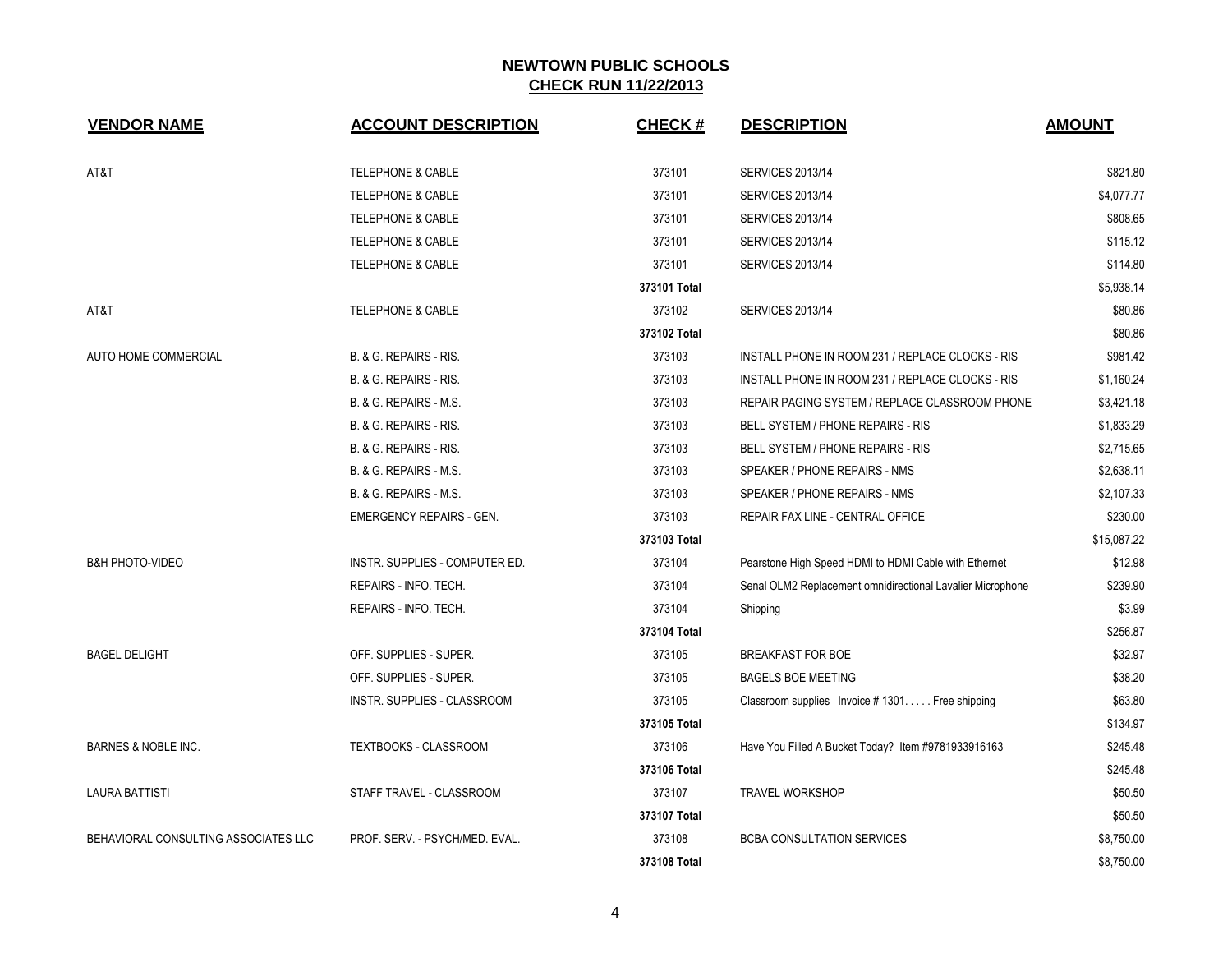| <b>VENDOR NAME</b>                  | <b>ACCOUNT DESCRIPTION</b>    | <b>CHECK#</b> | <b>DESCRIPTION</b>                                      | <b>AMOUNT</b> |
|-------------------------------------|-------------------------------|---------------|---------------------------------------------------------|---------------|
| <b>BER</b>                          | STAFF TRAIN. - COMPUTER ED.   | 373109        | Portion to be paid from computer budget                 | \$114.50      |
|                                     | STAFF TRAIN. - CLASSROOM      | 373109        | Registration fee                                        | \$114.50      |
|                                     |                               | 373109 Total  |                                                         | \$229.00      |
| BERCHEM, MOSES & DEVLIN, P.C.       | PROF. SERV. - SP. ED. LEGAL   | 373110        | <b>LEGAL SPED</b>                                       | \$3,216.50    |
|                                     | PROF. SERV. - SUPER.          | 373110        | <b>SERV GEN ED</b>                                      | \$2,558.50    |
|                                     |                               | 373110 Total  |                                                         | \$5,775.00    |
| BERKSHIRE REFRIGERATION SERVICE INC | <b>REPAIRS - CAFETERIA</b>    | 373111        | <b>SERV CALL</b>                                        | \$180.50      |
|                                     | REPAIRS - CAFETERIA           | 373111        | WALK IN COOLER SERV CALL                                | \$623.05      |
|                                     |                               | 373111 Total  |                                                         | \$803.55      |
| BERKSHIRE SEPTIC & PORTABLE TOILET  | EQUIP RENTAL - SPORTS         | 373112        | PORTABLE TOILET FOR SCHOOL YEAR                         | \$480.00      |
|                                     |                               | 373112 Total  |                                                         | \$480.00      |
| RONALD J. BIENKOWSKI                | STAFF TRAVEL - BUS. SERV.     | 373113        | MONTHLY EXPENSE & TRAVEL 2013/14                        | \$300.00      |
|                                     |                               | 373113 Total  |                                                         | \$300.00      |
| JUDY BLANCHARD                      | STAFF TRAVEL - STAFF DEVELOP. | 373114        | TRAVEL AUG THRU OCT 2013                                | \$99.78       |
|                                     |                               | 373114 Total  |                                                         | \$99.78       |
| <b>BLICK ART MATERIALS</b>          | <b>INSTR. SUPPLIES - ART</b>  | 373115        | Pilot marking pens gold/med. A20704*9010 -p267          | \$66.96       |
|                                     | <b>INSTR. SUPPLIES - ART</b>  | 373115        | Pilot marking pens silver/med. A20704-9330 -p267        | \$66.96       |
|                                     | <b>INSTR. SUPPLIES - ART</b>  | 373115        | Sakura paint markers white/fine A21326-1005-p266        | \$11.95       |
|                                     | <b>INSTR. SUPPLIES - ART</b>  | 373115        | Sargent metallic acryllics - blue A00730-5014 -p26      | \$26.46       |
|                                     | <b>INSTR. SUPPLIES - ART</b>  | 373115        | Sargent metallic acryllics -green A00730-7014 - p26     | \$15.12       |
|                                     | <b>INSTR. SUPPLIES - ART</b>  | 373115        | Sargent metallic acryllics -red A007303014 -p26         | \$26.46       |
|                                     | <b>INSTR. SUPPLIES - ART</b>  | 373115        | Sargent metallic acryllics -violet A00730-6514 -p26.    | \$26.46       |
|                                     |                               | 373115 Total  |                                                         | \$240.37      |
| BLUE LABEL BATTERY INC.             | REPAIRS - INFO. TECH.         | 373116        | Dell latitude E5420 6 cell battery - Part # 312-1163-BL | \$209.70      |
|                                     | REPAIRS - INFO. TECH.         | 373116        | Battery for MSI part # BTY-S12-AM High capacity         | \$1,364.00    |
|                                     | REPAIRS - INFO. TECH.         | 373116        | Adapter for Dell Latitude 2110 (RIS) PA-3E              | \$209.40      |
|                                     |                               | 373116 Total  |                                                         | \$1,783.10    |
| <b>BLUE RAVEN</b>                   | REPAIRS - INFO. TECH.         | 373117        | MacBook Battery Black 68511                             | \$73.00       |
|                                     | REPAIRS - INFO. TECH.         | 373117        | 160GB Sata Laptop Hard drive                            | \$65.00       |
|                                     | REPAIRS - INFO. TECH.         | 373117        | Shipping Cost QUOTE 111213                              | \$7.36        |
|                                     |                               | 373117 Total  |                                                         | \$145.36      |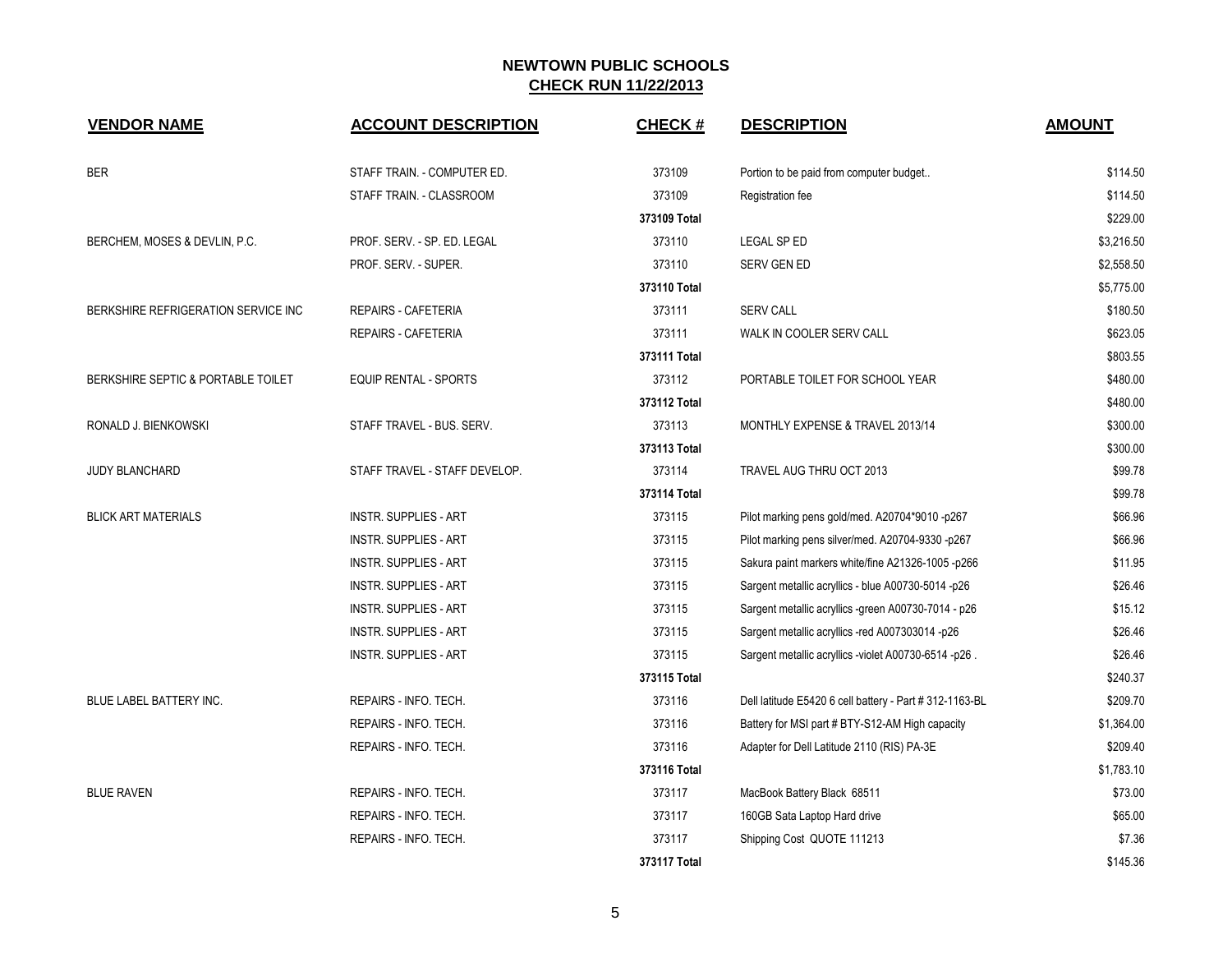| <b>VENDOR NAME</b>                        | <b>ACCOUNT DESCRIPTION</b>          | <b>CHECK#</b> | <b>DESCRIPTION</b>                               | <b>AMOUNT</b> |
|-------------------------------------------|-------------------------------------|---------------|--------------------------------------------------|---------------|
| THE BOOKSOURCE                            | TEXTBOOKS - CURR. DEVELOP.          | 373118        | Assortment of Reading Workshop Titles for Gr.7/8 | \$5,895.45    |
|                                           | TEXTBOOKS - CURR. DEVELOP.          | 373118        | Assortment of Reading Workshop Titles for Gr.7/8 | \$2,011.37    |
|                                           |                                     | 373118 Total  |                                                  | \$7,906.82    |
| PATRICIA BOWLES                           | INSTR. SUPPLIES - PROJECT ADVENTURE | 373119        | KIDS WINGS & BOOK RAGS                           | \$29.95       |
|                                           |                                     | 373119 Total  |                                                  | \$29.95       |
| GINA BRADBURY P.T.                        | STAFF TRAVEL - PUPIL SERV.          | 373120        | TRAVEL REIMB 10/2--10/31/2013                    | \$142.45      |
|                                           |                                     | 373120 Total  |                                                  | \$142.45      |
| <b>BRAIN POP LLC</b>                      | INSTR. SUPPLIES - CLASSROOM         | 373121        | BrainPOP Espanol                                 | \$145.00      |
|                                           | INSTR. SUPPLIES - CLASSROOM         | 373121        | <b>BrainPOP ESL</b>                              | \$115.00      |
|                                           |                                     | 373121 Total  |                                                  | \$260.00      |
| BROOKS ENVIRONMENTAL CONSULTING LLC       | <b>PROF. SERV. - B. &amp; G.</b>    | 373122        | ASBESTOS DESIGNATED PERSON 2013-2014             | \$850.00      |
|                                           | <b>PROF. SERV. - B. &amp; G.</b>    | 373122        | UNDERGROUND STORAGE TANK COMPLIANCE              | \$726.00      |
|                                           | PROF. SERV. - B. & G.               | 373122        | MOLD INSPECTION - CHALK HILL                     | \$920.00      |
|                                           |                                     | 373122 Total  |                                                  | \$2,496.00    |
| <b>BUG BUSTER INC.</b>                    | <b>B&amp;G CONTRACTED SERV.</b>     | 373123        | MONTHLY PEST CONTROL - ALL SCHOOLS 2013-2014     | \$78.54       |
|                                           | <b>B&amp;G CONTRACTED SERV.</b>     | 373123        | MONTHLY PEST CONTROL - ALL SCHOOLS 2013-2014     | \$76.36       |
|                                           | <b>B&amp;G CONTRACTED SERV.</b>     | 373123        | MONTHLY PEST CONTROL - ALL SCHOOLS 2013-2014     | \$77.68       |
|                                           | <b>B&amp;G CONTRACTED SERV.</b>     | 373123        | MONTHLY PEST CONTROL - ALL SCHOOLS 2013-2014     | \$77.68       |
|                                           | <b>B&amp;G CONTRACTED SERV.</b>     | 373123        | MONTHLY PEST CONTROL - ALL SCHOOLS 2013-2014     | \$76.36       |
|                                           | <b>B&amp;G CONTRACTED SERV.</b>     | 373123        | MONTHLY PEST CONTROL - ALL SCHOOLS 2013-2014     | \$78.54       |
|                                           | <b>B&amp;G CONTRACTED SERV.</b>     | 373123        | MONTHLY PEST CONTROL - ALL SCHOOLS 2013-2014     | \$78.54       |
|                                           | <b>B&amp;G CONTRACTED SERV.</b>     | 373123        | MONTHLY PEST CONTROL - ALL SCHOOLS 2013-2014     | \$84.58       |
|                                           |                                     | 373123 Total  |                                                  | \$628.28      |
| <b>BUILDERS HARDWARE</b>                  | B. & G. IMPROVE - H.                | 373124        | <b>INTERIOR DOORS HAW</b>                        | \$17,291.67   |
|                                           | B. & G. IMPROVE - H.                | 373124        | <b>INTERIOR DOORS HAW</b>                        | \$15,908.33   |
|                                           | B. & G. IMPROVE - M.G.              | 373124        | <b>INTERIOR DOORS MG</b>                         | \$1,383.34    |
|                                           | B. & G. IMPROVE - M.G.              | 373124        | <b>INTERIOR DOORS MG</b>                         | \$17,291.67   |
|                                           | B. & G. IMPROVE - M.G.              | 373124        | <b>INTERIOR DOORS MG</b>                         | \$17,291.67   |
|                                           | B. & G. IMPROVE - M.G.              | 373124        | <b>INTERIOR DOORS MG</b>                         | \$5,533.32    |
|                                           |                                     | 373124 Total  |                                                  | \$74,700.00   |
| <b>BUREAU OF EDUCATION &amp; RESEARCH</b> | STAFF TRAIN. - CLASSROOM            | 373125        | BER Workshop,                                    | \$235.00      |
|                                           |                                     | 373125 Total  |                                                  | \$235.00      |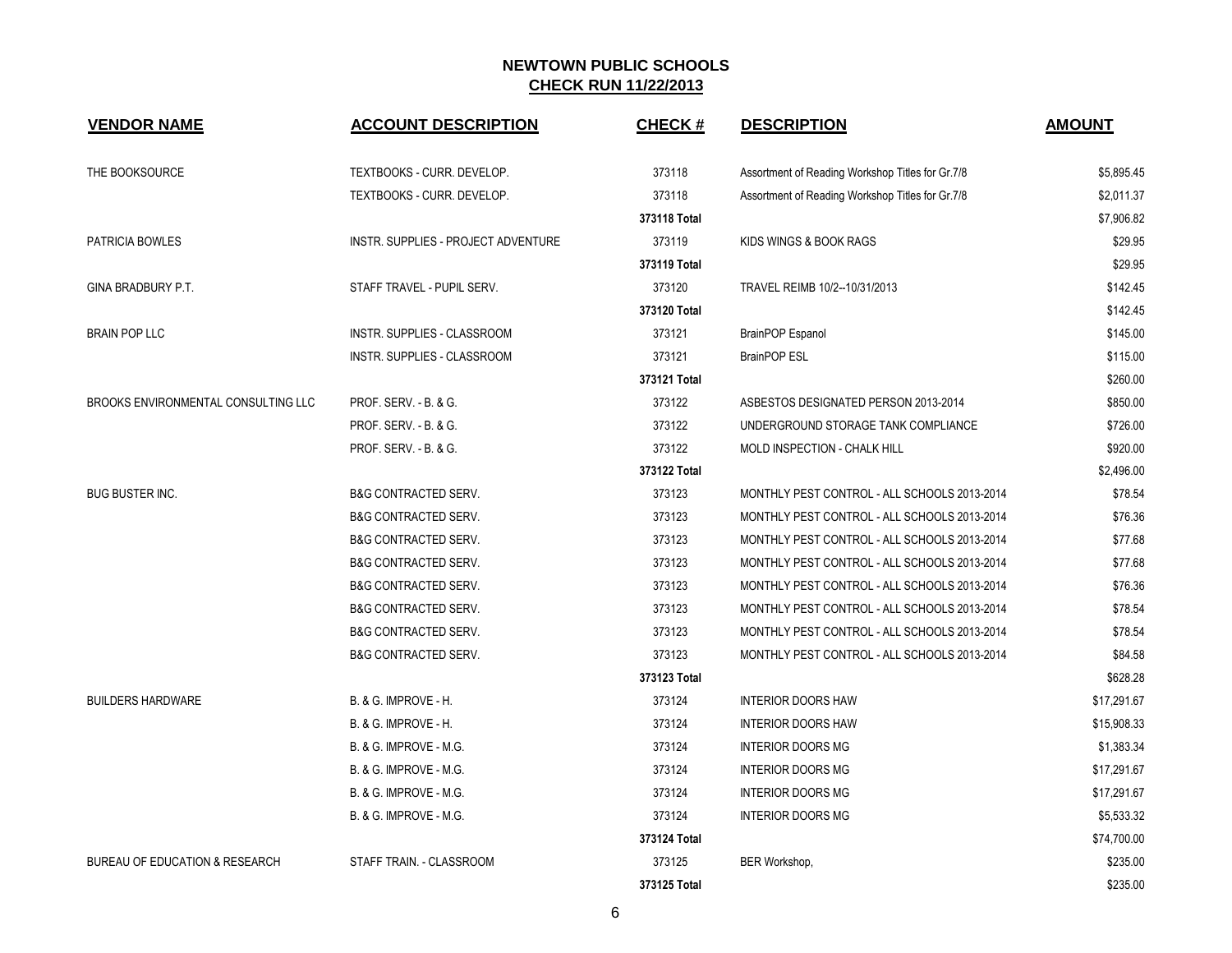| <b>VENDOR NAME</b>                 | <b>ACCOUNT DESCRIPTION</b>          | <b>CHECK#</b> | <b>DESCRIPTION</b>                                           | <b>AMOUNT</b> |
|------------------------------------|-------------------------------------|---------------|--------------------------------------------------------------|---------------|
| SABRINA BYRNE                      | STAFF TRAVEL - SPORTS               | 373126        | <b>TRAVEL SPORTS</b>                                         | \$61.70       |
|                                    |                                     | 373126 Total  |                                                              | \$61.70       |
| BYTESPEED, LLC                     | REPAIRS - INFO. TECH.               | 373127        | LCD screen for Bytespeed HSD101PFW2-B01                      | \$120.00      |
|                                    |                                     | 373127 Total  |                                                              | \$120.00      |
| CABE                               | STAFF TRAIN. - CLASSROOM            | 373128        | SUBSCRIPTION 2013-2014                                       | \$325.00      |
|                                    |                                     | 373128 Total  |                                                              | \$325.00      |
| CAREY WIPER & SUPPLY CO.           | <b>B&amp;G SUPPLIES - CUSTODIAL</b> | 373129        | KNIT WIPERS / ALL AMERICAN PREMIER                           | \$1,494.00    |
|                                    |                                     | 373129 Total  |                                                              | \$1,494.00    |
| CAROLINA BIOLOGICAL SUPPLY COMPANY | INSTR. SUPPLIES - CLASSROOM         | 373130        | Science supplies: SEE ATTACHED- beetles, quad planter, water | \$22.56       |
|                                    | INSTR. SUPPLIES - CLASSROOM         | 373130        | Shipping, live material handling fee                         | \$19.95       |
|                                    | <b>INSTR. SUPPLIES - SCIENCE</b>    | 373130        | Various science supplies per attached order form.            | \$249.58      |
|                                    | INSTR. SUPPLIES - SCIENCE           | 373130        | Shipping and handling                                        | \$32.36       |
|                                    |                                     | 373130 Total  |                                                              | \$324.45      |
| CASCADE SCHOOL SUPPLIES INC.       | INSTR. SUPPLIES - CLASSROOM         | 373131        | Composition books - pressboard 48 pgs                        | \$252.00      |
|                                    | <b>INSTR. SUPPLIES - CLASSROOM</b>  | 373131        | Composition books -110311- marble cover                      | \$156.00      |
|                                    | INSTR. SUPPLIES - CLASSROOM         | 373131        | Portfolios - Double pocket - Assorted - 028160.              | \$150.00      |
|                                    | INSTR. SUPPLIES - CLASSROOM         | 373131        | Laminating Film # 118795                                     | \$341.25      |
|                                    |                                     | 373131 Total  |                                                              | \$899.25      |
| CCI                                | INSTR. SUPPLIES - CLASSROOM         | 373132        | Additional 2013-14 Odyssey of the Mind Membership            | \$100.00      |
|                                    |                                     | 373132 Total  |                                                              | \$100.00      |
| <b>CCM SERVICES LLC</b>            | ELECTRICITY - H.S.                  | 373133        | ELECT SUPPLY CONT.                                           | \$1,109.00    |
|                                    | ELECTRICITY - H.S.                  | 373133        | ELEC SUPPLY OCT 2013                                         | \$1,109.00    |
|                                    |                                     | 373133 Total  |                                                              | \$2,218.00    |
| CECA                               | STAFF TRAIN. - COMPUTER ED.         | 373134        | CECA conference registrations: 10/21/13                      | \$900.00      |
|                                    |                                     | 373134 Total  |                                                              | \$900.00      |
| <b>CENGAGE LEARNING</b>            | SUPPLIES - LIBRARY                  | 373135        | <b>GALE CENGAGE BOOK ORDER</b>                               | \$35.44       |
|                                    |                                     | 373135 Total  |                                                              | \$35.44       |
| <b>CES</b>                         | STAFF TRAIN. - CLASSROOM            | 373136        | REGISTRATION FEE SEXUAL HARASSMENT WORKSHOP                  | \$75.00       |
|                                    | STAFF TRAIN. - ADMIN.               | 373136        | Registration for *Sexual Harassment Workshop for Admin       | \$150.00      |
|                                    | STAFF TRAIN. - STAFF DEVELOP.       | 373136        | Registration: Sexual Harassment Wks                          | \$75.00       |
|                                    | STAFF TRAIN. - STAFF DEVELOP.       | 373136        | Registration: Sexual Harassment Wksp for Admin.              | \$75.00       |
|                                    |                                     | 373136 Total  |                                                              | \$375.00      |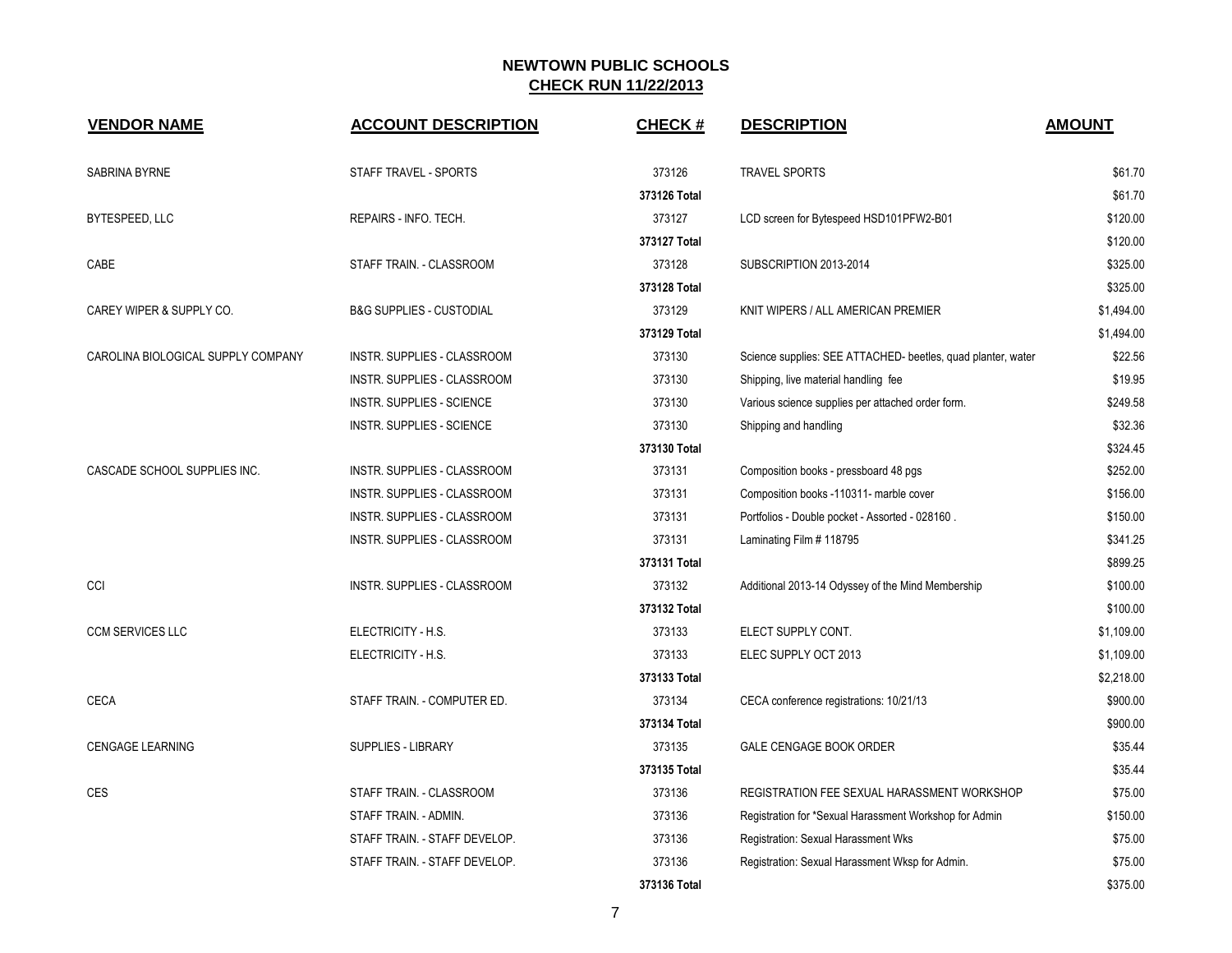| <b>VENDOR NAME</b>                    | <b>ACCOUNT DESCRIPTION</b>         | <b>CHECK#</b> | <b>DESCRIPTION</b>                                         | <b>AMOUNT</b> |
|---------------------------------------|------------------------------------|---------------|------------------------------------------------------------|---------------|
| CHARTER COMMUNICATIONS                | <b>TELEPHONE &amp; CABLE</b>       | 373137        | <b>SERVICES 2013/14</b>                                    | \$2,413.04    |
|                                       |                                    | 373137 Total  |                                                            | \$2,413.04    |
| <b>CHILD'S WORLD</b>                  | <b>SUPPLIES - LIBRARY</b>          | 373138        | see attached for details                                   | \$45.90       |
|                                       |                                    | 373138 Total  |                                                            | \$45.90       |
| CHUCK'S MUSICAL INSTRUMENT REPAIRS    | CONTRACTED SERV. - MUSIC           | 373139        | RENTAL OF BARITONE SAXOPHONE                               | \$350.00      |
|                                       |                                    | 373139 Total  |                                                            | \$350.00      |
| <b>CL&amp;P CLEARING DESK</b>         | B. & G. IMPROVE - M.S.             | 373140        | STORMS WR# 2190480 M/S                                     | \$4,557.82    |
|                                       |                                    | 373140 Total  |                                                            | \$4,557.82    |
| CLASSROOM DIRECT/SCHOOL SPECIALTY     | INSTR. SUPPLIES - CLASSROOM        | 373141        | Sharpie flip chart markers 9-418798-224 Assorted           | \$29.70       |
|                                       | INSTR. SUPPLIES - CLASSROOM        | 373141        | Expo low odor dry erase markers 4color asstd. 9-175136-224 | \$142.92      |
|                                       | INSTR. SUPPLIES - CLASSROOM        | 373141        | Binder clips - Large 9-032403-224                          | \$49.68       |
|                                       | INSTR. SUPPLIES - CLASSROOM        | 373141        | Manilla file folders - 1/3 cut - 9-015741-224              | \$200.88      |
|                                       | INSTR. SUPPLIES - CLASSROOM        | 373141        | Hanging file folders letter 5 tab - 9-0710311-224          | \$105.66      |
|                                       | INSTR. SUPPLIES - CLASSROOM        | 373141        | Bic Ultra Round Stick Grip Red- 9-038404-224               | \$149.04      |
|                                       | INSTR. SUPPLIES - CLASSROOM        | 373141        | Bic Ultra Round Stick Grip Blue - 9-038405-224             | \$149.04      |
|                                       | <b>INSTR. SUPPLIES - CLASSROOM</b> | 373141        | Bic Ultra Round Stick Grip Green- 9-038406-224             | \$149.04      |
|                                       |                                    | 373141 Total  |                                                            | \$975.96      |
| <b>COHN REZNICK</b>                   | PROF. SERV. - BUS. SERV            | 373142        | 2013 FISCAL AUDIT                                          | \$10,000.00   |
|                                       |                                    | 373142 Total  |                                                            | \$10,000.00   |
| CONN JUNIOR REPUBLIC INC              | TUITION - OUT-OF-DISTRICT          | 373143        | <b>TUITION - OUT-OF-DISTRICT</b>                           | \$28,274.01   |
|                                       |                                    | 373143 Total  |                                                            | \$28,274.01   |
| CONN JUNIOR REPUBLIC INC              | TUITION - OUT-OF-DISTRICT          | 373144        | TUITION - OUT-OF-DISTRICT                                  | \$1,054.97    |
|                                       |                                    | 373144 Total  |                                                            | \$1,054.97    |
| CONN LIBRARY CONSORTIUM               | CONTRACTED SERV. - LIBRARY         | 373145        | 1 year subscription renewal to Novelist K-8 online.        | \$231.75      |
|                                       |                                    | 373145 Total  |                                                            | \$231.75      |
| CONN PEDIATRIC NEUROPSYCHOLOGY ASSOC. | PROF. SERV. - PSYCH/MED. EVAL.     | 373146        | PROF. SERV. - PSYCH/MED. EVAL.                             | \$2,150.00    |
|                                       |                                    | 373146 Total  |                                                            | \$2,150.00    |
| CONN SCIENCE & ENGINEERING FAIR       | <b>INSTR. SUPPLIES - SCIENCE</b>   | 373147        | Registration fee for Science Fair per attached form.       | \$140.00      |
|                                       |                                    | 373147 Total  |                                                            | \$140.00      |
| CONN SCIENCE & ENGINEERING FAIR       | STAFF TRAIN. - CLASSROOM           | 373148        | 2014 HIGN SCHOOL FAIR SPACES                               | \$105.00      |
|                                       |                                    | 373148 Total  |                                                            | \$105.00      |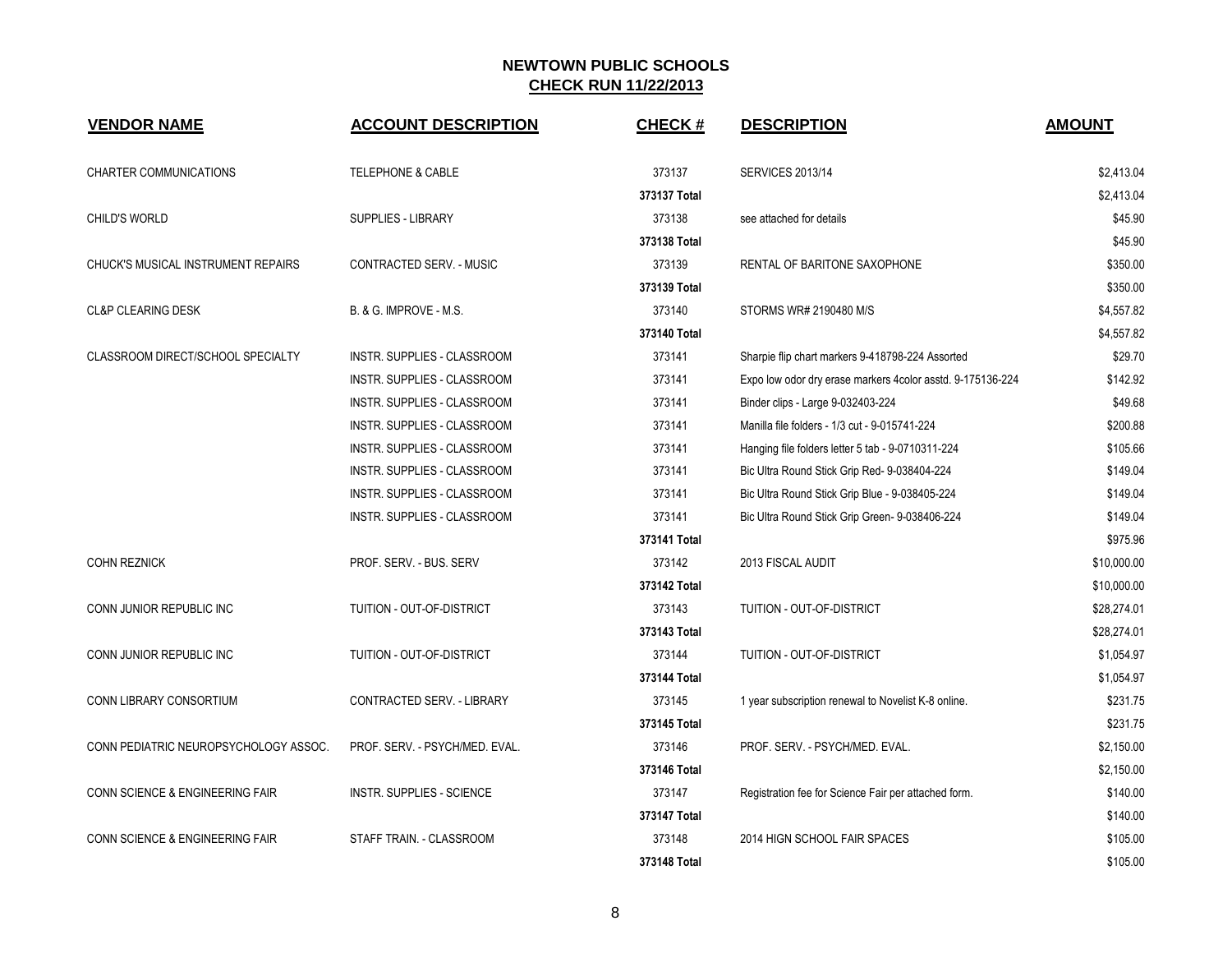| <b>VENDOR NAME</b>                       | <b>ACCOUNT DESCRIPTION</b>       | <b>CHECK#</b> | <b>DESCRIPTION</b>                                     | <b>AMOUNT</b> |
|------------------------------------------|----------------------------------|---------------|--------------------------------------------------------|---------------|
| CONNCASE                                 | STAFF TRAIN. - PUPIL SERV.       | 373149        | <b>REGISTRATION</b>                                    | \$120.00      |
|                                          |                                  | 373149 Total  |                                                        | \$120.00      |
| <b>CONNECTICUT LIGHT &amp; POWER</b>     | ELECTRICITY - H.                 | 373150        | OCTOBER 20682                                          | \$2,920.87    |
|                                          | ELECTRICITY - S.H.               | 373150        | OCT 543.8 KW                                           | \$73.74       |
|                                          | ELECTRICITY - S.H.               | 373150        | OCT 4720KW                                             | \$1,396.72    |
|                                          | ELECTRICITY - S.H.               | 373150        | OCT 211 KW                                             | \$44.81       |
|                                          | ELECTRICITY - S.H.               | 373150        | <b>OCT 16800KW</b>                                     | \$7,829.14    |
|                                          | ELECTRICITY - M.G.               | 373150        | <b>OCT 20720KW</b>                                     | \$2,202.23    |
|                                          | ELECTRICITY - HOM.               | 373150        | <b>OCT 19584KW</b>                                     | \$4,643.62    |
|                                          | ELECTRICITY - RIS.               | 373150        | ELEC 51324453075                                       | \$10,434.68   |
|                                          | ELECTRICITY - M.S.               | 373150        | ELEC 51658443072                                       | \$3,923.41    |
|                                          | ELECTRICITY - M.S.               | 373150        | ELEC 51352546030                                       | \$168.23      |
|                                          | ELECTRICITY - H.S.               | 373150        | <b>OCT 138240KW</b>                                    | \$27,292.73   |
|                                          | ELECTRICITY - H.S.               | 373150        | OCT 374KW                                              | \$78.72       |
|                                          | ELECTRICITY - H.S.               | 373150        | OCT 438KW                                              | \$109.68      |
|                                          | ELECTRICITY - H.S.               | 373150        | OCT 20KW                                               | \$39.11       |
|                                          |                                  | 373150 Total  |                                                        | \$61,157.69   |
| <b>NANCY CONRON</b>                      | STAFF TRAVEL - STAFF DEVELOP.    | 373151        | <b>TRAVEL REIMB</b>                                    | \$169.33      |
|                                          |                                  | 373151 Total  |                                                        | \$169.33      |
| CONSOLIDATED ELECTRICAL DISTRIBUTORS INC | <b>B&amp;G SUPPLIES - MAINT.</b> | 373152        | ELECTRICAL SHOP STOCK                                  | \$26.88       |
|                                          | <b>B&amp;G SUPPLIES - MAINT.</b> | 373152        | ELECTRICAL SHOP STOCK                                  | \$446.20      |
|                                          | <b>B&amp;G SUPPLIES - MAINT.</b> | 373152        | ELECTRICAL SHOP STOCK                                  | \$564.00      |
|                                          | <b>B&amp;G SUPPLIES - MAINT.</b> | 373152        | ELECTRICAL SHOP STOCK                                  | \$138.00      |
|                                          | <b>B&amp;G SUPPLIES - MAINT.</b> | 373152        | ELECTRICAL SHOP STOCK                                  | \$128.00      |
|                                          |                                  | 373152 Total  |                                                        | \$1,303.08    |
| COSTCO                                   | INSTR. SUPPLIES - FAMILY SCI.    | 373153        | Renewal for membership, plus items for use during FACS | \$401.30      |
|                                          |                                  | 373153 Total  |                                                        | \$401.30      |
| COUNTRY GARDENS MAGAZINE                 | INSTR. SUPPLIES - C.W.E.         | 373154        | ONE YEAR SUBSCRIPTION                                  | \$19.97       |
|                                          |                                  | 373154 Total  |                                                        | \$19.97       |
| CREATIVE COMPETITIONS INC.               | INSTR. SUPPLIES - CLASSROOM      | 373155        | Individual 2013-14 Odyssey of the Mind Membership      | \$135.00      |
|                                          |                                  | 373155 Total  |                                                        | \$135.00      |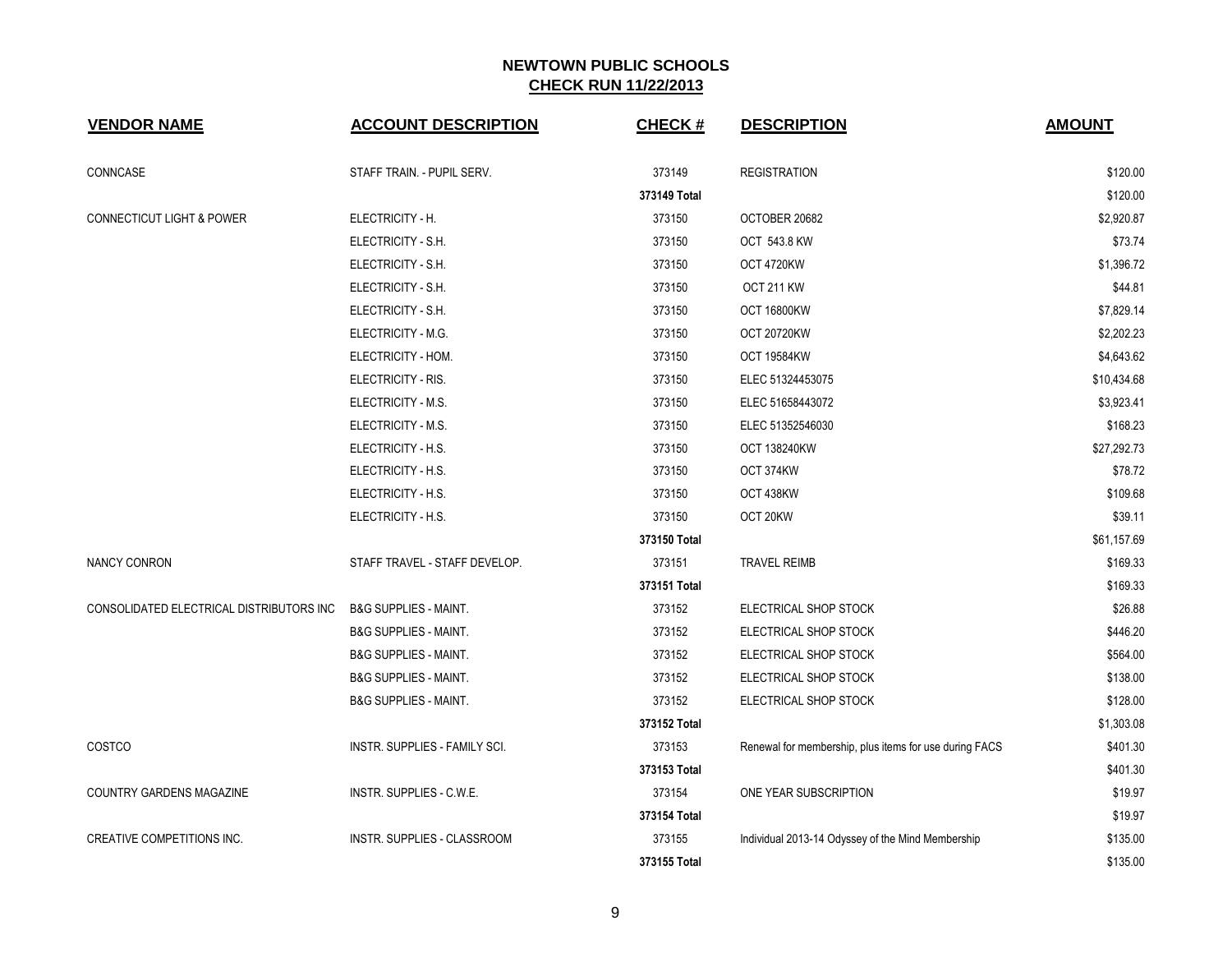| <b>VENDOR NAME</b>                     | <b>ACCOUNT DESCRIPTION</b>       | <b>CHECK#</b> | <b>DESCRIPTION</b>                                      | <b>AMOUNT</b> |
|----------------------------------------|----------------------------------|---------------|---------------------------------------------------------|---------------|
| CREC                                   | REPAIRS - SP/HEAR.               | 373156        | AUDIOLGICAL MAINTENCE 2013/14 SCHOOL YEAR               | \$2,998.00    |
|                                        | REPAIRS - SP/HEAR.               | 373156        | AUDIOLGICAL MAINTENCE 2013/14 SCHOOL YEAR               | \$2,998.00    |
|                                        | REPAIRS - SP/HEAR.               | 373156        | AUDIOLGICAL MAINTENCE 2013/14 SCHOOL YEAR               | \$2,998.00    |
|                                        | REPAIRS - SP/HEAR.               | 373156        | AUDIOLGICAL MAINTENCE 2013/14 SCHOOL YEAR               | \$2,998.00    |
|                                        | REPAIRS - SP/HEAR.               | 373156        | AUDIOLGICAL MAINTENCE 2013/14 SCHOOL YEAR               | \$2,998.00    |
|                                        | REPAIRS - SP/HEAR.               | 373156        | AUDIOLGICAL MAINTENCE 2013/14 SCHOOL YEAR               | \$2,998.00    |
|                                        | REPAIRS - SP/HEAR.               | 373156        | AUDIOLGICAL MAINTENCE 2013/14 SCHOOL YEAR               | \$2,998.00    |
|                                        | REPAIRS - SP/HEAR.               | 373156        | ASSISTIVE LISTENING SERVICES                            | \$1,478.00    |
|                                        | REPAIRS - SP/HEAR.               | 373156        | ASSISTIVE LISTENING SERVICES                            | \$1,478.00    |
|                                        |                                  | 373156 Total  |                                                         | \$23,942.00   |
| DEIDRE CROCE                           | STAFF TRAVEL - GUIDANCE          | 373157        | <b>TRAVEL REIMB</b>                                     | \$47.00       |
|                                        |                                  | 373157 Total  |                                                         | \$47.00       |
| CT. ASSOCIATION OF SCHOOLS INC         | STAFF TRAIN. - STAFF DEVELOP.    | 373158        | Invoice # 615 3 days Technical Assistance               | \$2,250.00    |
|                                        |                                  | 373158 Total  |                                                         | \$2,250.00    |
| <b>DATTCO</b>                          | STUDENT TRAVEL - MUSIC           | 373159        | <b>BUSES TO METLIFE STADIUM</b>                         | \$480.00      |
|                                        |                                  | 373159 Total  |                                                         | \$480.00      |
| STEPHEN DAWSON                         | STAFF TRAVEL - INFO. TECH.       | 373160        | TRAVEL OCT 2013                                         | \$72.60       |
|                                        |                                  | 373160 Total  |                                                         | \$72.60       |
| NATHALIE DE BRANTES                    | INSTR. SUPPLIES - CLASSROOM      | 373161        | MEETING LUNCHEON REIMB                                  | \$2,254.66    |
|                                        |                                  | 373161 Total  |                                                         | \$2,254.66    |
| TOM DEBENEDETTO                        | <b>INSTR. SUPPLIES - SPORTS</b>  | 373162        | REIMB FOR SPORT SUPPLIES                                | \$166.44      |
|                                        |                                  | 373162 Total  |                                                         | \$166.44      |
| DELAWARE VALLEY WHOLESALE FLORIST INC. | INSTR. SUPPLIES - C.W.E.         | 373163        | FRESH CARNATION- FRESH CUT FLOWERS                      | \$123.04      |
|                                        |                                  | 373163 Total  |                                                         | \$123.04      |
| DELL MARKETING L.P.                    | REPAIRS - INFO. TECH.            | 373164        | for Dell parts and repairs                              | \$104.98      |
|                                        |                                  | 373164 Total  |                                                         | \$104.98      |
| DELUXE FOR BUSINESS                    | PRINTING - GUIDANCE              | 373165        | 4,000 addressed envelopes - NHS Career Center           | \$223.84      |
|                                        |                                  | 373165 Total  |                                                         | \$223.84      |
| DEMCO INC                              | <b>INSTR. SUPPLIES - READING</b> | 373166        | HS Precut Book Jacket Tabs 600/pkg                      | \$100.77      |
|                                        | <b>INSTR. SUPPLIES - READING</b> | 373166        | DEMCO Economy Book Tabe 1x30 yds                        | \$3.36        |
|                                        | <b>INSTR. SUPPLIES - P.E.</b>    | 373166        | GLOSSY LAMINATOR FILM ROLL WH13586910                   | \$221.39      |
|                                        | INSTR. SUPPLIES - CLASSROOM      | 373166        | Glossy Laminator Film 25 W x 500 L 1.5 mil #WP 13586890 | \$477.20      |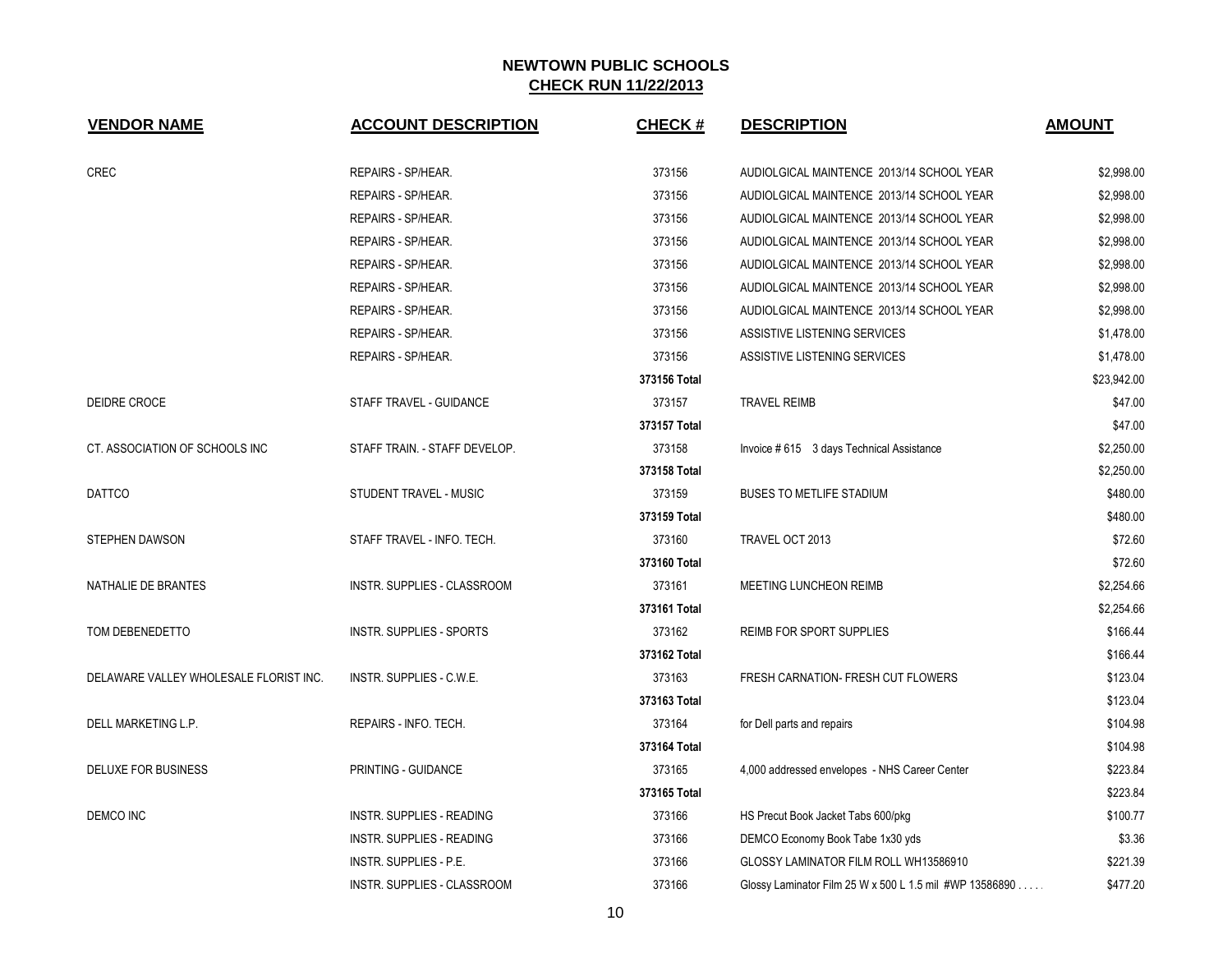| <b>VENDOR NAME</b>                     | <b>ACCOUNT DESCRIPTION</b>  | <b>CHECK#</b> | <b>DESCRIPTION</b>         | <b>AMOUNT</b> |
|----------------------------------------|-----------------------------|---------------|----------------------------|---------------|
| <b>DEMCO INC</b>                       |                             | 373166 Total  |                            | \$802.72      |
| DENVER EQUIPMENT CO. OF CHARLOTTE INC. | <b>REPAIRS - CAFETERIA</b>  | 373167        | <b>BROILER GAS, CHAIR</b>  | \$1,537.18    |
|                                        | <b>REPAIRS - CAFETERIA</b>  | 373167        | STARR-MAX EQUIPMENT STAND  | \$610.50      |
|                                        | REPAIRS - CAFETERIA         | 373167        | UNCRATE & SET IN PLACE     | \$162.50      |
|                                        | <b>REPAIRS - CAFETERIA</b>  | 373167        | <b>BROILER GAS, CHAIR</b>  | \$553.52      |
|                                        | <b>REPAIRS - CAFETERIA</b>  | 373167        | ULTRA MAX EQUIPMENT STAND  | \$552.00      |
|                                        | <b>REPAIRS - CAFETERIA</b>  | 373167        | <b>BROILER GAS, CHAIR</b>  | \$983.66      |
|                                        | <b>REPAIRS - CAFETERIA</b>  | 373167        | STARR-MAX EQUIPMENT STAND  | \$58.50       |
|                                        | <b>REPAIRS - CAFETERIA</b>  | 373167        | UNCRATE & SET IN PLACE     | \$162.50      |
|                                        |                             | 373167 Total  |                            | \$4,620.36    |
| <b>DGS 9.9S</b>                        | INSTR. SUPPLIES - SPORTS    | 373168        | VAULT BOARD                | \$801.00      |
|                                        | INSTR. SUPPLIES - SPORTS    | 373168        | VAULT BOARD BAG            | \$95.00       |
|                                        | INSTR. SUPPLIES - SPORTS    | 373168        | S&H                        | \$45.00       |
|                                        |                             | 373168 Total  |                            | \$941.00      |
| DIDAX, INC                             | INSTR. SUPPLIES - CLASSROOM | 373169        | Math supplies-SEE ATTACHED | \$84.75       |
|                                        | INSTR. SUPPLIES - CLASSROOM | 373169        | Shipping/handling          | \$10.17       |
|                                        |                             | 373169 Total  |                            | \$94.92       |
| <b>CANDACE DIETTER</b>                 | STAFF TRAVEL - CLASSROOM    | 373170        | TRAVEL REIMB               | \$54.47       |
|                                        |                             | 373170 Total  |                            | \$54.47       |
| <b>DIRECT ENERGY BUSINESS</b>          | ELECTRICITY - H.            | 373171        | OCT 2,162.89 KW            | \$2,162.89    |
|                                        | ELECTRICITY - S.H.          | 373171        | <b>OCT 129.1 KW</b>        | \$10.03       |
|                                        | ELECTRICITY - S.H.          | 373171        | UTIL 1130820               | \$42.25       |
|                                        | ELECTRICITY - S.H.          | 373171        | ELEC 1130808               | \$16.39       |
|                                        | ELECTRICITY - S.H.          | 373171        | ELEC 1130803               | \$366.70      |
|                                        | ELECTRICITY - M.G.          | 373171        | OCT 362.5KW                | \$28.16       |
|                                        | ELECTRICITY - M.G.          | 373171        | OCT 20,720KW               | \$1,609.74    |
|                                        | ELECTRICITY - HOM.          | 373171        | ELEC 1130817               | \$3,758.95    |
|                                        | ELECTRICITY - RIS.          | 373171        | ELEC 1130809               | \$11,858.45   |
|                                        | ELECTRICITY - M.S.          | 373171        | <b>OCT 720.7 KW</b>        | \$55.99       |
|                                        | ELECTRICITY - M.S.          | 373171        | <b>OCT 111.3 KW</b>        | \$8.65        |
|                                        | ELECTRICITY - M.S.          | 373171        | OCT 156KW                  | \$12.12       |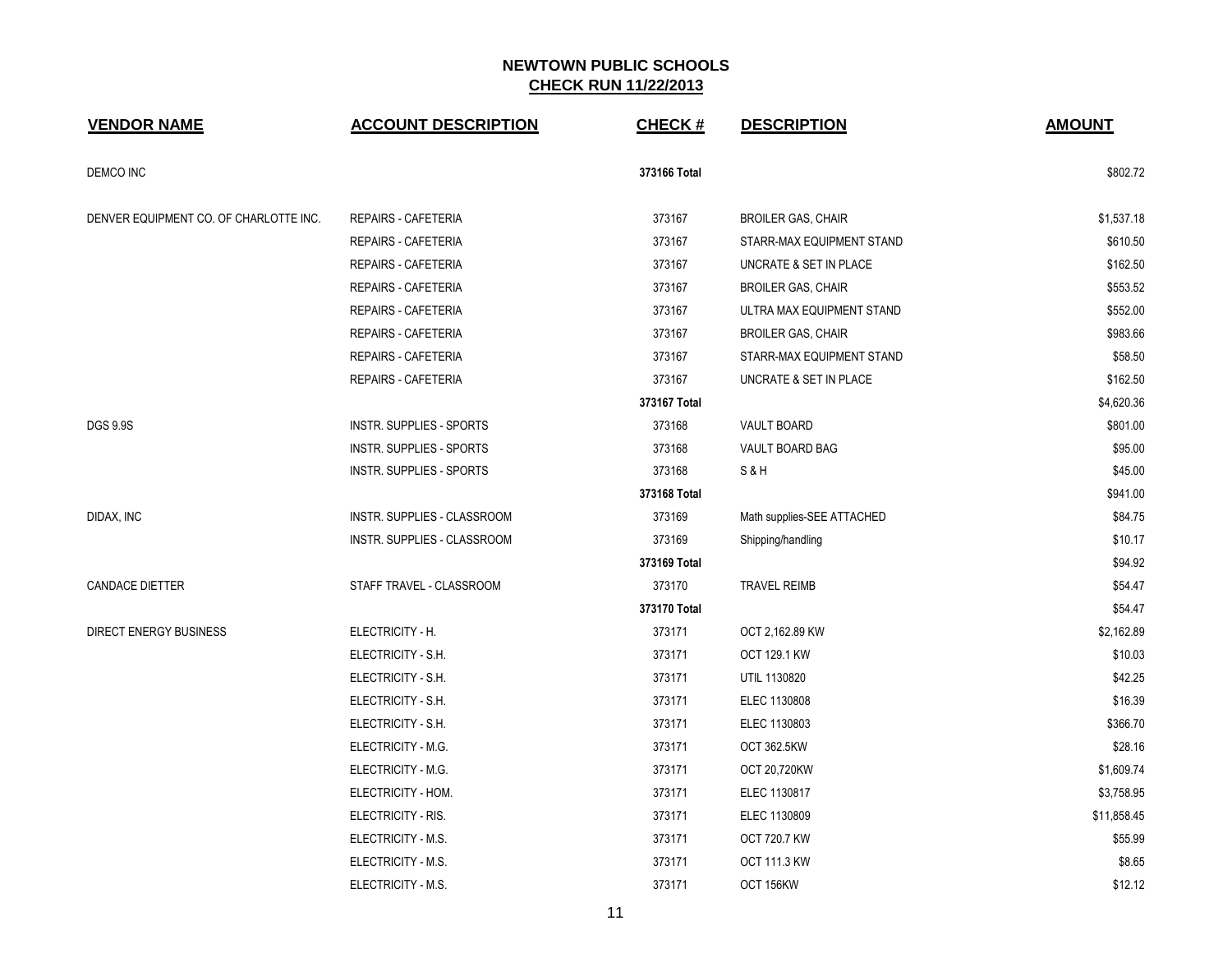| <b>VENDOR NAME</b>                 | <b>ACCOUNT DESCRIPTION</b>          | <b>CHECK#</b> | <b>DESCRIPTION</b>                                                | <b>AMOUNT</b> |
|------------------------------------|-------------------------------------|---------------|-------------------------------------------------------------------|---------------|
| <b>DIRECT ENERGY BUSINESS</b>      | ELECTRICITY - M.S.                  | 373171        | ELEC 1130812                                                      | \$17.61       |
|                                    | ELECTRICITY - M.S.                  | 373171        | ELEC 133170019484404                                              | \$14.09       |
|                                    | ELECTRICITY - M.S.                  | 373171        | ELEC 133170019484403                                              | \$10.03       |
|                                    | ELECTRICITY - M.S.                  | 373171        | ELEC 133170019484402                                              | \$64.99       |
|                                    | ELECTRICITY - H.S.                  | 373171        | OCT 25KW                                                          | \$1.55        |
|                                    | ELECTRICITY - H.S.                  | 373171        | OCT 438KW                                                         | \$34.03       |
|                                    | ELECTRICITY - H.S.                  | 373171        | ELEC 1130811                                                      | \$33,170.52   |
|                                    |                                     | 373171 Total  |                                                                   | \$53,243.14   |
| <b>CHARLES DUMAIS</b>              | STAFF TRAVEL - ADMIN.               | 373172        | <b>REIMB. FOR TRAVEL</b>                                          | \$94.92       |
|                                    | STAFF TRAVEL - ADMIN.               | 373172        | <b>TRAVEL REIMB.</b>                                              | \$52.26       |
|                                    |                                     | 373172 Total  |                                                                   | \$147.18      |
| DUMOUCHEL PAPER CO.                | <b>B&amp;G SUPPLIES - CUSTODIAL</b> | 373173        | CORN BROOMS, DUST PANS, SCRUBS - CUST SUPPLIES                    | \$884.48      |
|                                    |                                     | 373173 Total  |                                                                   | \$884.48      |
| <b>DYNAVOX</b>                     | INSTR. SUPPLIES - SP. ED. H.S.      | 373174        | BOARDMAKER PLUS V.6 FOR WINDOWS M1MJ175                           | \$369.00      |
|                                    | INSTR. SUPPLIES - SP. ED. H.S.      | 373174        | <b>SHIPPING</b>                                                   | \$30.00       |
|                                    |                                     | 373174 Total  |                                                                   | \$399.00      |
| <b>EAGLE FENCE &amp; GUARDRAIL</b> | B. & G. REPAIRS - H.S.              | 373175        | <b>FENCING - NHS</b>                                              | \$612.50      |
|                                    |                                     | 373175 Total  |                                                                   | \$612.50      |
| EAST COAST SIGN & SUPPLY INC.      | <b>B&amp;G SUPPLIES - MAINT.</b>    | 373176        | PARKING LOT SIGNS                                                 | \$16.00       |
|                                    |                                     | 373176 Total  |                                                                   | \$16.00       |
| EAST HAVEN BUILDERS SUPPLY         | B. & G. REPAIRS - HOM.              | 373177        | LIBRARY SHELVES - HOM                                             | \$94.23       |
|                                    |                                     | 373177 Total  |                                                                   | \$94.23       |
| <b>EAST RIVER ENERGY</b>           | FUEL OIL - GEN.                     | 373178        | FUEL OIL 5037H                                                    | \$521.72      |
|                                    |                                     | 373178 Total  |                                                                   | \$521.72      |
| EDUCATION CONNECTION               | CONTRACTED SERV. - B.O.E.           | 373179        | LEARNING SERV FEE TRANSITION/COHEREN                              | \$3,750.00    |
|                                    | PROF. SERV. - SUPER.                | 373179        | NEWTOWN TRANSITION/COHERENCE PLANNING                             | \$1,500.00    |
|                                    | PROF. SERV. - TRANSITIONAL          | 373179        | AFTER SCHOOL PROGRAM                                              | \$163.72      |
|                                    |                                     | 373179 Total  |                                                                   | \$5,413.72    |
| DANELLE EGAN                       | INSTR. SUPPLIES - ENGLISH           | 373180        | SUPPLIES LANG ARTS WORKSHOP                                       | \$28.00       |
|                                    |                                     | 373180 Total  |                                                                   | \$28.00       |
| <b>EMPOWERING WRITERS LLC</b>      | STAFF TRAIN. - CLASSROOM            | 373181        | Registration - Expository Writing - the Bridge to Opinion Writing | \$145.00      |
|                                    |                                     | 373181 Total  |                                                                   | \$145.00      |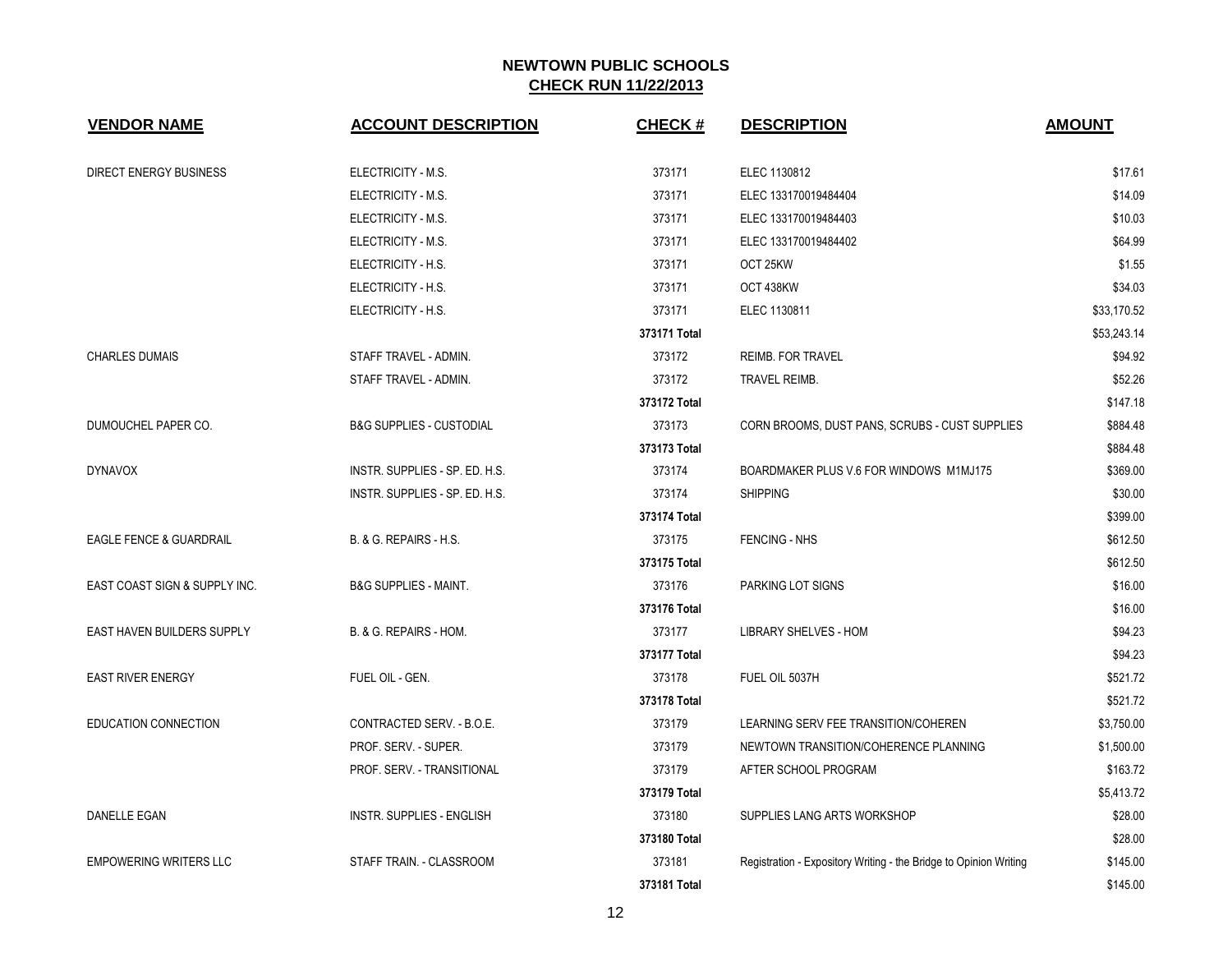| <b>VENDOR NAME</b>              | <b>ACCOUNT DESCRIPTION</b>       | <b>CHECK#</b> | <b>DESCRIPTION</b>                                       | <b>AMOUNT</b> |
|---------------------------------|----------------------------------|---------------|----------------------------------------------------------|---------------|
| ENCHANTED LEARNING, LLC         | CONTRACTED SERV. - LIBRARY       | 373182        | Subscription renewal from 12/15/13-12/15/14 as per quote | \$125.00      |
|                                 |                                  | 373182 Total  |                                                          | \$125.00      |
| <b>EQUIP CORPORATION</b>        | <b>EQUIP RENTAL - B&amp;G</b>    | 373183        | STORAGE CONTAINER RENTAL - E-726 (2013-2014)             | \$75.00       |
|                                 |                                  | 373183 Total  |                                                          | \$75.00       |
| ETA HAND2MIND                   | INSTR. SUPPLIES - CLASSROOM      | 373184        | Plain Wooden Cubes 2cm (set of 100) Item #IN7334         | \$83.00       |
|                                 |                                  | 373184 Total  |                                                          | \$83.00       |
| <b>EXCEL TUTORING LLC</b>       | <b>TUTORS - HOMEBOUND</b>        | 373185        | HOMEBOUND TUTORING OF STUDENTS                           | \$622.50      |
|                                 | TUTORS - HOMEBOUND               | 373185        | HOMEBOUND TUTORING OF STUDENTS                           | \$665.00      |
|                                 | TUTORS - HOMEBOUND               | 373185        | HOMEBOUND TUTORING OF STUDENTS                           | \$535.00      |
|                                 | <b>TUTORS - HOMEBOUND</b>        | 373185        | HOMEBOUND TUTORING OF STUDENTS                           | \$770.00      |
|                                 | <b>TUTORS - HOMEBOUND</b>        | 373185        | HOMEBOUND TUTORING OF STUDENTS                           | \$30.00       |
|                                 | <b>TUTORS - HOMEBOUND</b>        | 373185        | HOMEBOUND TUTORING OF STUDENTS                           | \$390.00      |
|                                 | TUTORS - HOMEBOUND               | 373185        | HOMEBOUND TUTORING OF STUDENTS                           | \$260.00      |
|                                 | TUTORS - HOMEBOUND               | 373185        | HOMEBOUND TUTORING OF STUDENTS                           | \$915.00      |
|                                 | <b>TUTORS - HOMEBOUND</b>        | 373185        | HOMEBOUND TUTORING OF STUDENTS                           | \$675.00      |
|                                 | TUTORS - HOMEBOUND               | 373185        | HOMEBOUND TUTORING OF STUDENTS                           | \$770.00      |
|                                 | TUTORS - HOMEBOUND               | 373185        | HOMEBOUND TUTORING OF STUDENTS                           | \$30.00       |
|                                 | <b>TUTORS - HOMEBOUND</b>        | 373185        | HOMEBOUND TUTORING OF STUDENTS                           | \$730.00      |
|                                 | TUTORS - HOMEBOUND               | 373185        | HOMEBOUND TUTORING OF STUDENTS                           | \$690.00      |
|                                 | <b>TUTORS - HOMEBOUND</b>        | 373185        | HOMEBOUND TUTORING OF STUDENTS                           | \$770.00      |
|                                 | <b>TUTORS - HOMEBOUND</b>        | 373185        | HOMEBOUND TUTORING OF STUDENTS                           | \$30.00       |
|                                 |                                  | 373185 Total  |                                                          | \$7,882.50    |
| F & M ELECTRICAL SUPPLY CO, INC | B. & G. REPAIRS - H.             | 373186        | FRONT ENTRY LIGHT INSTALL - HAWL                         | \$120.13      |
|                                 | B. & G. REPAIRS - H.             | 373186        | FRONT ENTRY LIGHT INSTALL - HAWL                         | \$227.18      |
|                                 |                                  | 373186 Total  |                                                          | \$347.31      |
| <b>SUSAN FAHY</b>               | MEMBERSHIPS - ELEM.              | 373187        | <b>REIMB FOR LICENSE</b>                                 | \$100.00      |
|                                 | STAFF TRAIN. - M.S.              | 373187        | <b>REIMB FOR TRAINING</b>                                | \$79.00       |
|                                 |                                  | 373187 Total  |                                                          | \$179.00      |
| <b>FAIR AUTO SUPPLY</b>         | REPAIRS - TECH ED.               | 373188        | ALLOY WHEEL PROTECTOR                                    | \$120.95      |
|                                 |                                  | 373188 Total  |                                                          | \$120.95      |
| FEDERAL EXPRESS CORP.           | <b>INSTR. SUPPLIES - SCIENCE</b> | 373189        | <b>SHIPPING</b>                                          | \$15.02       |
|                                 |                                  | 373189 Total  |                                                          | \$15.02       |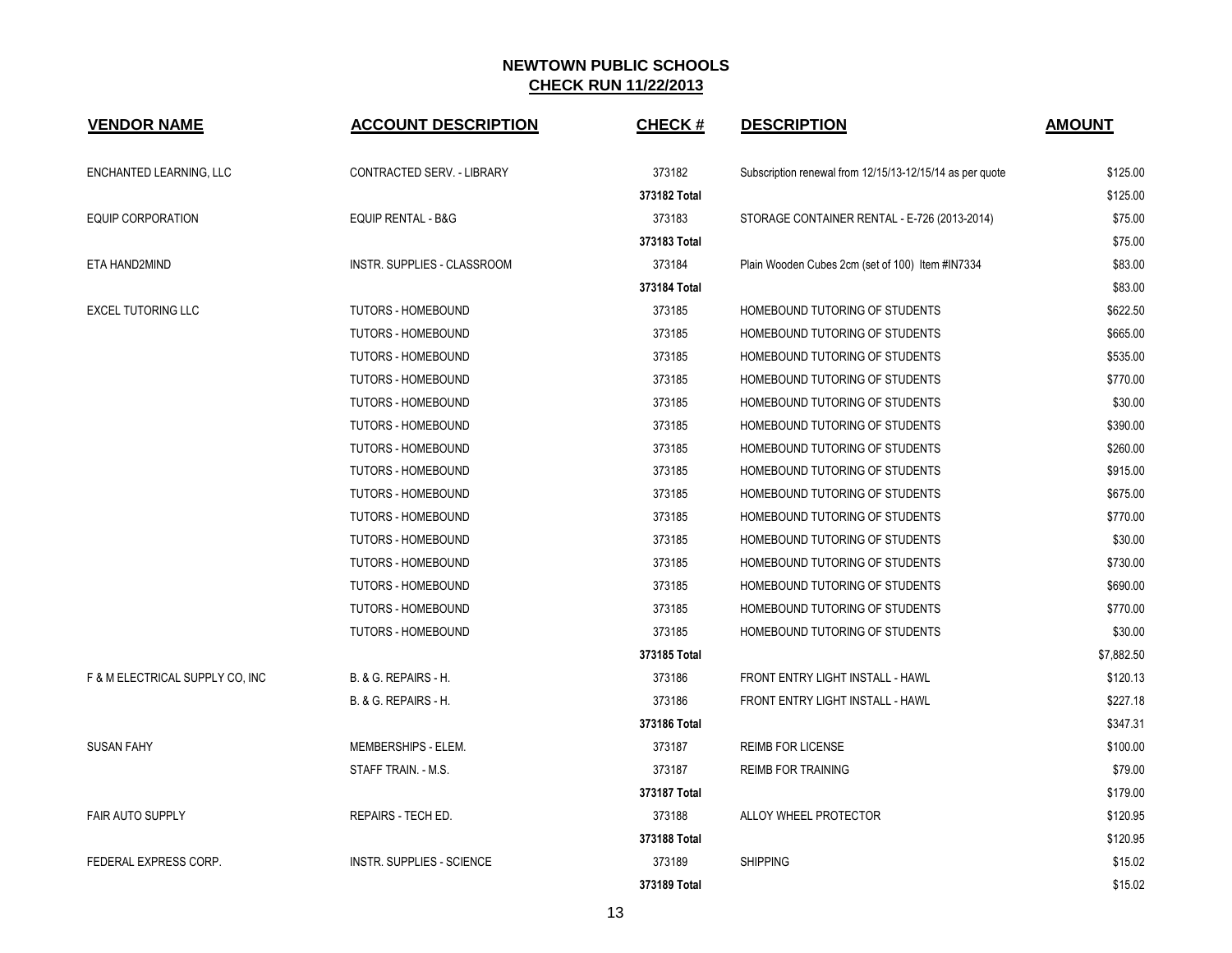| <b>VENDOR NAME</b>               | <b>ACCOUNT DESCRIPTION</b>           | <b>CHECK#</b> | <b>DESCRIPTION</b>                                   | <b>AMOUNT</b> |
|----------------------------------|--------------------------------------|---------------|------------------------------------------------------|---------------|
| <b>FINE GARDENING</b>            | INSTR. SUPPLIES - C.W.E.             | 373190        | SUBSCRIPTION RENEWAL                                 | \$29.95       |
|                                  |                                      | 373190 Total  |                                                      | \$29.95       |
| MICHELE FINKENSTADT              | STAFF TRAVEL - PUPIL SERV.           | 373191        | <b>TRAVEL REIMB</b>                                  | \$88.14       |
|                                  |                                      | 373191 Total  |                                                      | \$88.14       |
| <b>FISHER SCIENTIFIC</b>         | <b>INSTR. SUPPLIES - SCIENCE</b>     | 373192        | See Attached List                                    | \$217.54      |
|                                  | <b>INSTR. SUPPLIES - SCIENCE</b>     | 373192        | See Attached List                                    | \$176.77      |
|                                  | <b>INSTR. SUPPLIES - SCIENCE</b>     | 373192        | See Attached List                                    | \$292.31      |
|                                  | <b>INSTR. SUPPLIES - SCIENCE</b>     | 373192        | S 47806 RING STAND 5 X 8 W/ROD 0.4 X 20 LISA / TRENT | \$406.44      |
|                                  |                                      | 373192 Total  |                                                      | \$1,093.06    |
| FOLLETT EDUCATIONAL SERVICES     | TEXTBOOKS - CLASSROOM                | 373193        | Character in a Series - Grade 3 - Readers Workshop,  | \$416.74      |
|                                  | TEXTBOOKS - CLASSROOM                | 373193        | Character in a Series - Grade 3 - Readers Workshop,  | \$3.90        |
|                                  | TEXTBOOKS - CLASSROOM                | 373193        | Character in a Series - Grade 3 -                    | \$225.48      |
|                                  | <b>TEXTBOOKS - SCIENCE</b>           | 373193        | 9780130943347 Astronomy Today                        | \$270.48      |
|                                  |                                      | 373193 Total  |                                                      | \$916.60      |
| <b>FOLLETT LIBRARY RESOURCES</b> | SUPPLIES - LIBRARY                   | 373194        | FIC/NON FIC Books. Please see attached.              | \$1,590.80    |
|                                  | SUPPLIES - LIBRARY                   | 373194        | Cataloging/processing books.                         | \$110.40      |
|                                  | SUPPLIES - LIBRARY                   | 373194        | 15 Assorted titles --- Order place on Titlewave      | \$115.39      |
|                                  |                                      | 373194 Total  |                                                      | \$1,816.59    |
| LORRAINE D. FOSTER DAY SCHOOL    | TUITION - OUT-OF-DISTRICT            | 373195        | TUITION - OUT-OF-DISTRICT                            | \$4,850.00    |
|                                  | TUITION - OUT-OF-DISTRICT            | 373195        | <b>TUITION - OUT-OF-DISTRICT</b>                     | \$4,850.00    |
|                                  |                                      | 373195 Total  |                                                      | \$9,700.00    |
| THE FOUNDATION SCHOOL            | TUITION - OUT-OF-DISTRICT            | 373196        | TUITION - OUT-OF-DISTRICT                            | \$24,800.00   |
|                                  |                                      | 373196 Total  |                                                      | \$24,800.00   |
| <b>FOUR WINDS HOSPITAL</b>       | TUTORS - HOMEBOUND                   | 373197        | TUTORING FOR STUDENT WHILE HOSPITALIZED              | \$756.00      |
|                                  |                                      | 373197 Total  |                                                      | \$756.00      |
| <b>RITA FROST</b>                | <b>INSTR. SUPPLIES - WORLD LANG.</b> | 373198        | CHINESE GUEST STIPEND NOV 2013                       | \$150.00      |
|                                  |                                      | 373198 Total  |                                                      | \$150.00      |
| <b>GARDEN GATE</b>               | INSTR. SUPPLIES - C.W.E.             | 373199        | <b>GARDEN GATE SUBSCRIPTION</b>                      | \$24.00       |
|                                  |                                      | 373199 Total  |                                                      | \$24.00       |
| THE GARLAND COMPANY INC.         | PROF. SERV. - B. & G.                | 373200        | <b>INFRARED SCAN - NHS</b>                           | \$4,950.00    |
|                                  | PROF. SERV. - B. & G.                | 373200        | <b>INFRARED SCAN - MG</b>                            | \$2,650.00    |
|                                  |                                      | 373200 Total  |                                                      | \$7,600.00    |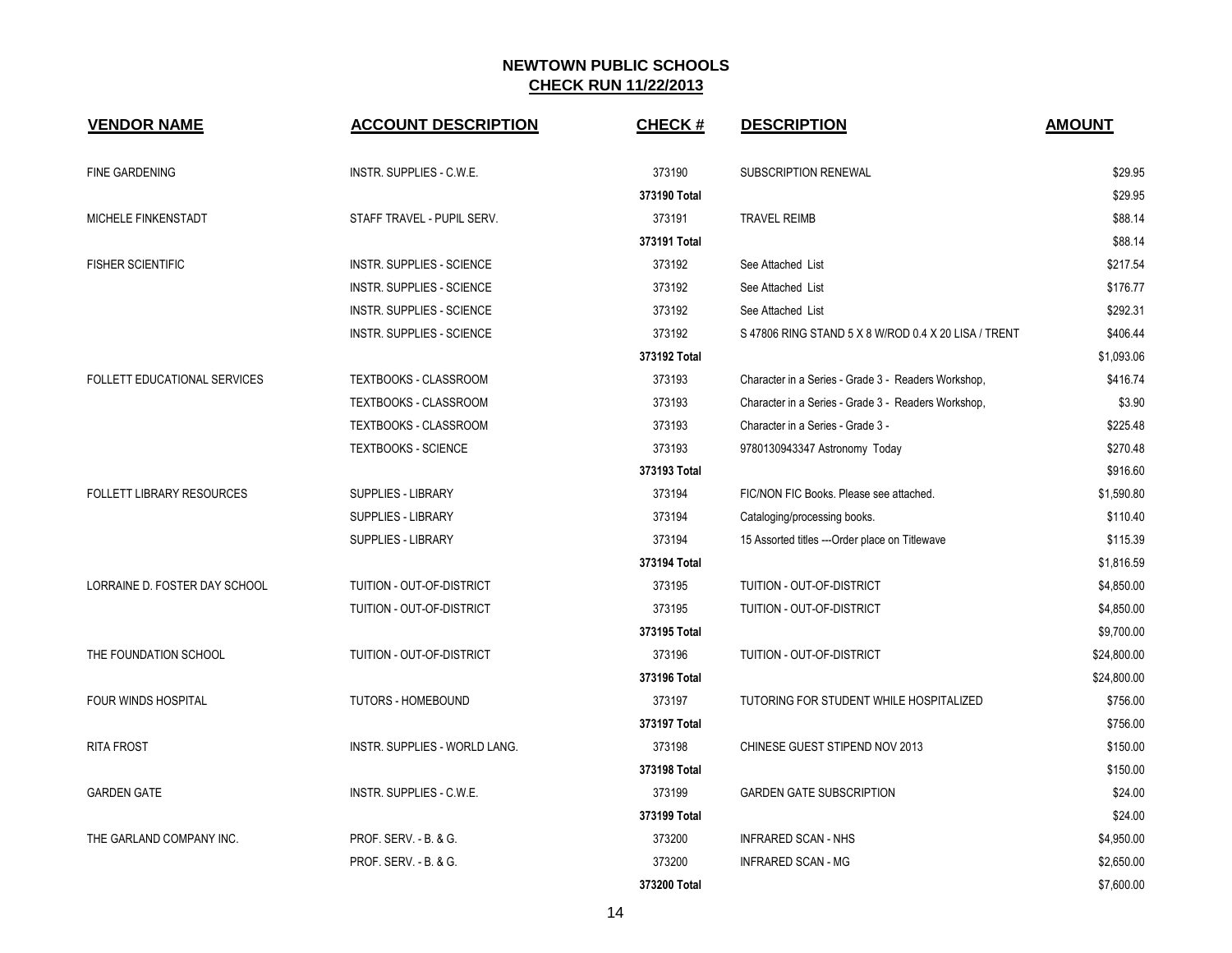| <b>VENDOR NAME</b>                          | <b>ACCOUNT DESCRIPTION</b>         | <b>CHECK#</b> | <b>DESCRIPTION</b>                        | <b>AMOUNT</b> |
|---------------------------------------------|------------------------------------|---------------|-------------------------------------------|---------------|
| <b>BARBARA GASPARINE</b>                    | OFF. SUPPLIES - ADMIN.             | 373201        | <b>REIMB FOR SUPPLIES</b>                 | \$120.57      |
|                                             |                                    | 373201 Total  |                                           | \$120.57      |
| DR. LINDA A. GEJDA                          | STAFF TRAVEL - SUPER.              | 373202        | MONTHLY EXPENSE & TRAVEL 2013/14          | \$300.00      |
|                                             |                                    | 373202 Total  |                                           | \$300.00      |
| <b>GERONNURSING &amp; RESPITE CARE INC.</b> | PROF. SERV. - HEALTH ELEM/RIS      | 373203        | LPN SERVICES - STARR PROGRAM              | \$2,419.70    |
|                                             | PROF. SERV. - HEALTH ELEM/RIS      | 373203        | LPN SERVICES - STARR PROGRAM              | \$1,935.76    |
|                                             | PROF. SERV. - HEALTH ELEM/RIS      | 373203        | LPN SERVICES - STARR PROGRAM              | \$1,451.82    |
|                                             |                                    | 373203 Total  |                                           | \$5,807.28    |
| <b>GLOBAL MECHANICAL LLC</b>                | <b>B&amp;G CONTRACTED SERV.</b>    | 373204        | NHS HVAC PREVENTATIVE MAINT CONTRACT      | \$27,125.00   |
|                                             | <b>B&amp;G CONTRACTED SERV.</b>    | 373204        | RIS HVAC PREV MAINT CONTRACT              | \$16,275.00   |
|                                             | <b>B&amp;G CONTRACTED SERV.</b>    | 373204        | HVAC PREVENT MAINT CONTRACT (YR. 2) - HOM | \$6,875.00    |
|                                             | <b>B&amp;G CONTRACTED SERV.</b>    | 373204        | HVAC PREV MAINT CONTRACT (HAWL/SH/MG/NMS  | \$9,817.25    |
|                                             | <b>B&amp;G CONTRACTED SERV.</b>    | 373204        | HVAC PREV MAINT CONTRACT (HAWL/SH/MG/NMS  | \$9,817.25    |
|                                             |                                    | 373204 Total  |                                           | \$69,909.50   |
| <b>MEGHAN GLYNN</b>                         | STAFF TRAVEL - PUPIL SERV.         | 373205        | TRAVEL REIMB 8/26-10/25/2013              | \$51.98       |
|                                             |                                    | 373205 Total  |                                           | \$51.98       |
| GOLDIE AND LIBRO MUSIC CENTER LLC           | <b>REPAIRS - MUSIC</b>             | 373206        | <b>MUSIC INSTRUMENTS REPAIRS</b>          | \$80.00       |
|                                             | <b>REPAIRS - MUSIC</b>             | 373206        | <b>MUSIC INSTRUMENTS REPAIRS</b>          | \$40.00       |
|                                             |                                    | 373206 Total  |                                           | \$120.00      |
| <b>GOOD IDEAS NEW TOWN</b>                  | INSTR. SUPPLIES - CLASSROOM        | 373207        | Marilyn Aylward - Principal s Fund        | \$40.21       |
|                                             | <b>INSTR. SUPPLIES - CLASSROOM</b> | 373207        | Principal s Fund Customer #202665         | \$7.99        |
|                                             | INSTR. SUPPLIES - CLASSROOM        | 373207        | Principal s Fund Customer #202665         | \$12.99       |
|                                             |                                    | 373207 Total  |                                           | \$61.19       |
| GOVCONNECTION, INC.                         | <b>INSTR. SUPPLIES - ENGLISH</b>   | 373208        | 12721391 05A TONER                        | \$114.00      |
|                                             | <b>INSTR. SUPPLIES - ENGLISH</b>   | 373208        | 10983080 CE278A TONER                     | \$320.00      |
|                                             | INSTR. SUPPLIES - SCIENCE          | 373208        | 12721391 05A TONER                        | \$171.00      |
|                                             | INSTR. SUPPLIES - SOC. STUDIES     | 373208        | 10983080 CE 278A TONER                    | \$320.00      |
|                                             | INSTR. SUPPLIES - MUSIC            | 373208        | USB 4 PORT HUB FOR MAC                    | \$17.00       |
|                                             |                                    | 373208 Total  |                                           | \$942.00      |
| <b>GRAINGER</b>                             | INSTR. SUPPLIES - TECH ED.         | 373209        | SAFETY GLASSES-TABLE-DUCT TAPE-WASHERS    | \$547.18      |
|                                             | INSTR. SUPPLIES - TECH ED.         | 373209        | SAFETY GLASSES-TABLE-DUCT TAPE-WASHERS    | \$58.64       |
|                                             | INSTR. SUPPLIES - TECH ED.         | 373209        | SAFETY GLASSES-TABLE-DUCT TAPE-WASHERS    | \$13.08       |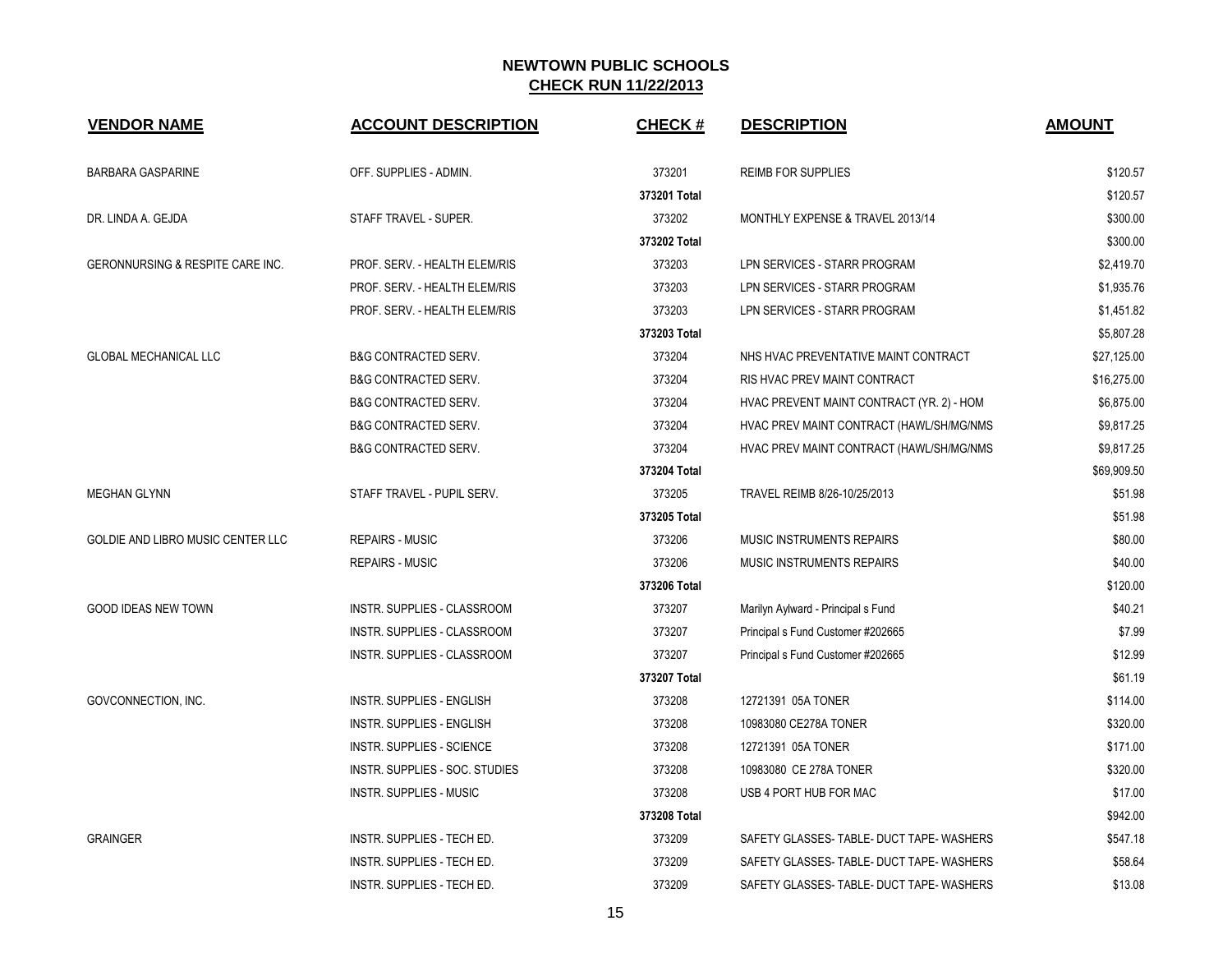| <b>VENDOR NAME</b>                    | <b>ACCOUNT DESCRIPTION</b>        | <b>CHECK#</b> | <b>DESCRIPTION</b>                                               | <b>AMOUNT</b> |
|---------------------------------------|-----------------------------------|---------------|------------------------------------------------------------------|---------------|
| <b>GRAINGER</b>                       | REPAIRS - TECH ED.                | 373209        | WRENCH, GAUGE, SOCKETS SEE ATTACHED CART                         | \$17.63       |
|                                       | <b>REPAIRS - TECH ED.</b>         | 373209        | WRENCH, GAUGE, SOCKETS SEE ATTACHED CART                         | \$35.20       |
|                                       | <b>REPAIRS - TECH ED.</b>         | 373209        | WRENCH, GAUGE, SOCKETS SEE ATTACHED CART                         | \$35.20       |
|                                       | <b>REPAIRS - TECH ED.</b>         | 373209        | WRENCH, GAUGE, SOCKETS SEE ATTACHED CART                         | \$592.70      |
|                                       | REPAIRS - TECH ED.                | 373209        | WRENCH, GAUGE, SOCKETS SEE ATTACHED CART                         | \$351.03      |
|                                       | REPAIRS - TECH ED.                | 373209        | WRENCH, GAUGE, SOCKETS SEE ATTACHED CART                         | \$6.52        |
|                                       | REPAIRS - TECH ED.                | 373209        | WRENCH, GAUGE, SOCKETS SEE ATTACHED CART                         | \$6.52        |
|                                       | REPAIRS - TECH ED.                | 373209        | WRENCH, GAUGE, SOCKETS SEE ATTACHED CART                         | \$53.04       |
|                                       | REPAIRS - TECH ED.                | 373209        | WRENCH, GAUGE, SOCKETS SEE ATTACHED CART                         | \$470.66      |
|                                       | <b>REPAIRS - TECH ED.</b>         | 373209        | DIAL CALIPER-TEST INDICATOR- ENGINE CYLINDER                     | \$256.81      |
|                                       | <b>INSTR. SUPPLIES - TECH ED.</b> | 373209        | <b>GEL HAND CLEANER</b>                                          | \$42.15       |
|                                       | <b>B&amp;G SUPPLIES - MAINT.</b>  | 373209        | PRESSING TOOL, TOILET REPAIR KIT, TUBING, PLIERS                 | \$1,902.75    |
|                                       | <b>B&amp;G SUPPLIES - MAINT.</b>  | 373209        | PRESSING TOOL, TOILET REPAIR KIT, TUBING, PLIERS,                | \$149.40      |
|                                       | <b>B&amp;G SUPPLIES - MAINT.</b>  | 373209        | PRESSING TOOL, TOILET REPAIR KIT, TUBING, PLIERS,                | \$66.88       |
|                                       | <b>B&amp;G SUPPLIES - MAINT.</b>  | 373209        | PRESSING TOOL, TOILET REPAIR KIT, TUBING, PLIERS,                | \$64.70       |
|                                       | B. & G. REPAIRS - H.              | 373209        | <b>FLAGPOLE REPAIR - HAWL</b>                                    | \$95.98       |
|                                       | B. & G. REPAIRS - H.S.            | 373209        | EXTERIOR DOOR / BATHROOM REPAIRS - NHS                           | \$589.56      |
|                                       | B. & G. REPAIRS - H.S.            | 373209        | EXTERIOR DOOR / BATHROOM REPAIRS - NHS                           | \$864.44      |
|                                       | <b>B&amp;G SUPPLIES - MAINT.</b>  | 373209        | MAG SHEET, RUBBER ENTRANCE MATS, TO                              | \$78.67       |
|                                       | <b>B&amp;G SUPPLIES - MAINT.</b>  | 373209        | MAG SHEET, RUBBER ENTRANCE MATS, TOGGLE ANCHORS                  | \$395.60      |
|                                       | <b>B&amp;G SUPPLIES - MAINT.</b>  | 373209        | MAG SHEET, RUBBER ENTRANCE MATS, TOGGLE ANCHORS                  | \$193.66      |
|                                       | <b>B&amp;G SUPPLIES - MAINT.</b>  | 373209        | MAG SHEET, RUBBER ENTRANCE MATS, TOGGLE ANCHORS                  | \$5.69        |
|                                       | <b>B&amp;G SUPPLIES - MAINT.</b>  | 373209        | MAG SHEET, RUBBER ENTRANCE MATS, TOGGLE ANCHORS                  | \$40.29       |
|                                       | <b>B&amp;G SUPPLIES - MAINT.</b>  | 373209        | MAG SHEET, RUBBER ENTRANCE MATS, TOGGLE ANCHORS                  | \$196.00      |
|                                       |                                   | 373209 Total  |                                                                  | \$7,129.98    |
| <b>GRAYBAR</b>                        | <b>B&amp;G SUPPLIES - MAINT.</b>  | 373210        | FIRE CAULK FOR WALL PENETRATIONS - ALL SCHOOLS                   | \$304.12      |
|                                       |                                   | 373210 Total  |                                                                  | \$304.12      |
| GREAT AMERICAN LIFE INSURANCE COMPANY | PENSION PLAN                      | 373211        | TAX SHELTERED ANNUITY PAYMENT                                    | \$5,323.58    |
|                                       |                                   | 373211 Total  |                                                                  | \$5,323.58    |
| THE GREAT MAGNET                      | INSTR. SUPPLIES - TECH. ED        | 373212        | Assorted tape per attached list, includes discount and shipping. | \$639.94      |
|                                       |                                   | 373212 Total  |                                                                  | \$639.94      |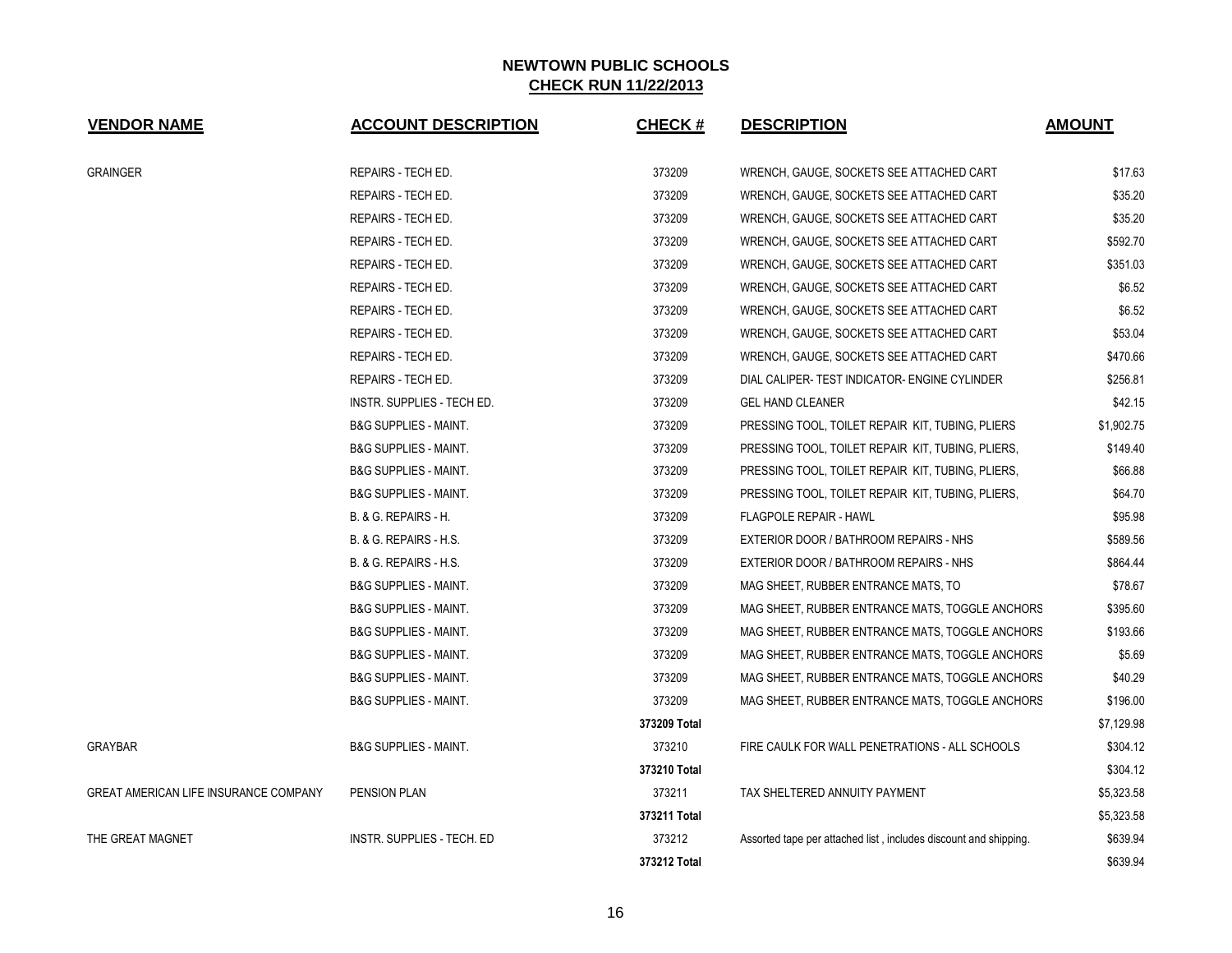| <b>VENDOR NAME</b>                        | <b>ACCOUNT DESCRIPTION</b>              | <b>CHECK#</b> | <b>DESCRIPTION</b>                                        | <b>AMOUNT</b> |
|-------------------------------------------|-----------------------------------------|---------------|-----------------------------------------------------------|---------------|
| GRIFFIN GREENHOUSE SUPPLIES INC.          | INSTR. SUPPLIES - C.W.E.                | 373213        | POTS- PREMIER PRO- MIX-                                   | \$339.77      |
|                                           | INSTR. SUPPLIES - C.W.E.                | 373213        | <b>GREENTEL SHARK BITE FASTENER</b>                       | \$11.69       |
|                                           | INSTR. SUPPLIES - C.W.E.                | 373213        | DEEP CLIP SAUCER CLAY -CROSS CONNECTOR                    | \$89.18       |
|                                           | INSTR. SUPPLIES - C.W.E.                | 373213        | DEEP CLIP SAUCER CLAY- TREATED WOOD LABEL                 | \$300.02      |
|                                           | INSTR. SUPPLIES - C.W.E.                | 373213        | CHARGE                                                    | \$54.16       |
|                                           |                                         | 373213 Total  |                                                           | \$794.82      |
| <b>HAMDEN PUBLIC SCHOOLS</b>              | STAFF TRAIN. - CLASSROOM                | 373214        | Workshop, Technology in PE, November 5, 2013, Hamden High | \$60.00       |
|                                           |                                         | 373214 Total  |                                                           | \$60.00       |
| <b>HAMDEN PUBLIC SCHOOLS</b>              | STAFF TRAIN. - CLASSROOM                | 373215        | registration for conference on 11/5/2013                  | \$120.00      |
|                                           |                                         | 373215 Total  |                                                           | \$120.00      |
| <b>KIRSTEN HARDY</b>                      | INSTR. SUPPLIES - SOC. STUDIES          | 373216        | <b>REIMB SUPPLIES</b>                                     | \$39.95       |
|                                           |                                         | 373216 Total  |                                                           | \$39.95       |
| <b>HARVARD EDUCATION PUBLISHING GROUP</b> | <b>INSTR. SUPPLIES - CLASSROOM</b>      | 373217        | SCHOOL BASED INSTRUCTIONAL ROUNDS                         | \$71.88       |
|                                           | INSTR. SUPPLIES - CLASSROOM             | 373217        | <b>SHIPPING</b>                                           | \$10.95       |
|                                           |                                         | 373217 Total  |                                                           | \$82.83       |
| HAT CITY PAPER & SUPPLY CO.               | <b>B&amp;G SUPPLIES - CUSTODIAL</b>     | 373218        | PAPER PRODUCTS / TRASH LINERS - CUST SUPPLIES             | \$4,687.40    |
|                                           | <b>B&amp;G SUPPLIES - CUSTODIAL</b>     | 373218        | TOILET PAPER / PAPER TOWEL - CUST SUPPLIES                | \$1,892.00    |
|                                           | <b>B&amp;G SUPPLIES - CUSTODIAL</b>     | 373218        | TOILET PAPER / PAPER TOWEL - CUST SUPPLIES                | \$7,575.99    |
|                                           |                                         | 373218 Total  |                                                           | \$14,155.39   |
| <b>HESS CORPORATION</b>                   | <b>PROPANE &amp; NATURAL GAS - RIS.</b> | 373219        | GAS 507117/576413                                         | \$1,711.90    |
|                                           | PROPANE & NATURAL GAS - M.S.            | 373219        | OCT 328.3 CCF                                             | \$249.39      |
|                                           | PROPANE & NATURAL GAS - M.S.            | 373219        | 507117/576411                                             | \$37.15       |
|                                           |                                         | 373219 Total  |                                                           | \$1,998.44    |
| <b>ERIK HOLST - GRUBBE</b>                | INSTR. SUPPLIES - TECH ED.              | 373220        | <b>REIMB SUPPLIES</b>                                     | \$31.30       |
|                                           |                                         | 373220 Total  |                                                           | \$31.30       |
| <b>HOPE ACADEMY</b>                       | TUITION - OUT-OF-DISTRICT               | 373221        | TUITION - OUT-OF-DISTRICT                                 | \$6,990.00    |
|                                           |                                         | 373221 Total  |                                                           | \$6,990.00    |
| HUGH'S MECHANICAL EQUIPMENT LLC           | <b>B&amp;G CONTRACTED SERV.</b>         | 373222        | INSPECTION OF UNDERGROUND FUEL TANKS                      | \$1,750.00    |
|                                           | <b>B&amp;G CONTRACTED SERV.</b>         | 373222        | INSPECTION OF UNDERGROUND FUEL TANKS                      | \$2,550.00    |
|                                           | B. & G. REPAIRS - H.S.                  | 373222        | SERVICE UNDERGROUND FUEL TANK - NHS                       | \$3,598.09    |
|                                           |                                         | 373222 Total  |                                                           | \$7,898.09    |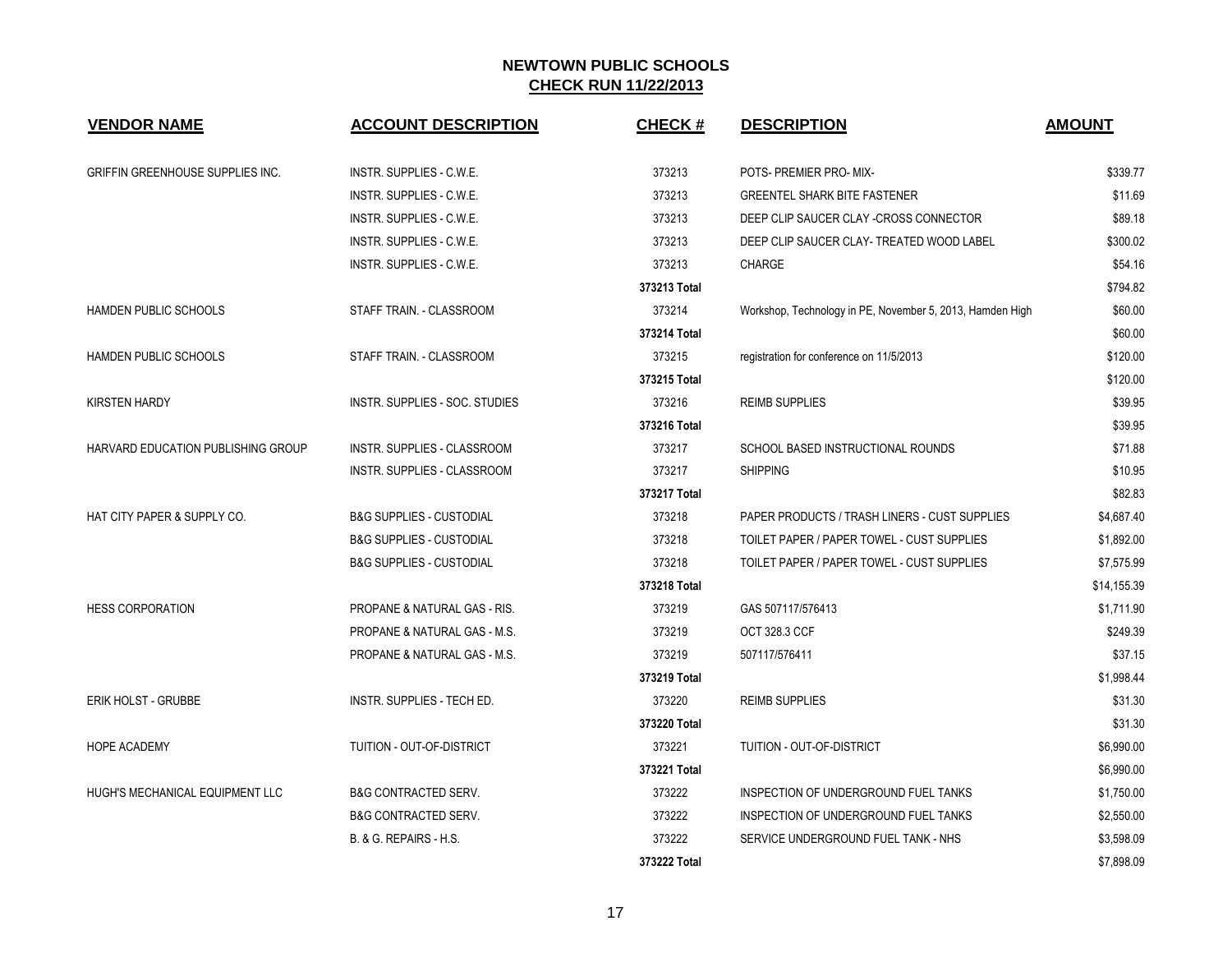| <b>VENDOR NAME</b>                     | <b>ACCOUNT DESCRIPTION</b>       | <b>CHECK#</b> | <b>DESCRIPTION</b>                                       | <b>AMOUNT</b> |
|----------------------------------------|----------------------------------|---------------|----------------------------------------------------------|---------------|
| HYDRO TECHNOLOGIES, INC.               | PROF. SERV. - B. & G.            | 373223        | WATER BACTERIAL ANALYSIS - HOM                           | \$49.00       |
|                                        |                                  | 373223 Total  |                                                          | \$49.00       |
| <b>IDWHOLESALER</b>                    | OFF. SUPPLIES - ADMIN.           | 373224        | CUST-2120-76XX, RED Custom ID BADGE REELS w/ dome        | \$140.00      |
|                                        |                                  | 373224 Total  |                                                          | \$140.00      |
| INSTITUTE FOR EDUCATIONAL DEVELOPMENT  | STAFF TRAIN. - CLASSROOM         | 373225        | attendance for Kris Feda at Making the Best Use of iPads | \$229.00      |
|                                        |                                  | 373225 Total  |                                                          | \$229.00      |
| THE INSTITUTE OF PROFESSIONAL PRACTICE | PROF. SERV. - PSYCH/MED. EVAL.   | 373226        | PROF. SERV. - PSYCH/MED. EVAL.                           | \$8,950.00    |
|                                        |                                  | 373226 Total  |                                                          | \$8,950.00    |
| J.C. MUSIC                             | <b>INSTR. SUPPLIES - MUSIC</b>   | 373227        | Diamond Head Ukulele w/ Matching Soft Case Item #DU-101  | \$45.00       |
|                                        | <b>INSTR. SUPPLIES - MUSIC</b>   | 373227        | Alfred s Basic Ukulele Method 1 Item # 0739073494        | \$5.94        |
|                                        | <b>INSTR. SUPPLIES - MUSIC</b>   | 373227        | The Book of Pitch Exploration by John Feierabend         | \$12.43       |
|                                        |                                  | 373227 Total  |                                                          | \$63.37       |
| LISA JOHNS                             | STAFF TRAVEL - INFO. TECH.       | 373228        | TRAVEL OCT 2013                                          | \$72.94       |
|                                        |                                  | 373228 Total  |                                                          | \$72.94       |
| <b>JOLLY FARMER PRODUCTS</b>           | INSTR. SUPPLIES - C.W.E.         | 373229        | MUMS-ANNUALS - HANGING BASKETS                           | \$671.50      |
|                                        |                                  | 373229 Total  |                                                          | \$671.50      |
| PAUL JONES                             | STAFF TRAVEL - ADMIN.            | 373230        | <b>TRAVEL REIMB</b>                                      | \$16.95       |
|                                        |                                  | 373230 Total  |                                                          | \$16.95       |
| <b>K-MAN GLASS CORP</b>                | B. & G. REPAIRS - H.             | 373231        | GYM LOBBY GLASS REPLACE - HAWL                           | \$175.00      |
|                                        | B. & G. REPAIRS - M.S.           | 373231        | WHITE STUCCO PANEL - NMS                                 | \$545.84      |
|                                        |                                  | 373231 Total  |                                                          | \$720.84      |
| KAMCO SUPPLY CORP OF NEW ENGLAND       | <b>B&amp;G SUPPLIES - MAINT.</b> | 373232        | DOOR TRIM - MAINT SUPPLIES                               | \$142.00      |
|                                        |                                  | 373232 Total  |                                                          | \$142.00      |
| KINSLEY POWER SYSTEMS                  | <b>B&amp;G CONTRACTED SERV.</b>  | 373233        | PREVENT MAINT GENERATOR SVC                              | \$290.00      |
|                                        | <b>B&amp;G CONTRACTED SERV.</b>  | 373233        | PREVENT MAINT GENERATOR SVC                              | \$267.00      |
|                                        | <b>B&amp;G CONTRACTED SERV.</b>  | 373233        | PREVENT MAINT GENERATOR SVC                              | \$255.00      |
|                                        | <b>B&amp;G CONTRACTED SERV.</b>  | 373233        | PREVENT MAINT GENERATOR SVC                              | \$427.00      |
|                                        |                                  | 373233 Total  |                                                          | \$1,239.00    |
| KLINGBERG FAMILY CENTERS INC.          | TUITION - OUT-OF-DISTRICT        | 373234        | TUITION - OUT-OF-DISTRICT                                | \$15,857.60   |
|                                        |                                  | 373234 Total  |                                                          | \$15,857.60   |
| KATHLEEN KLOEBLEN RN                   | MEMBERSHIPS - ELEM.              | 373235        | LICENSE / RN                                             | \$100.00      |
|                                        |                                  | 373235 Total  |                                                          | \$100.00      |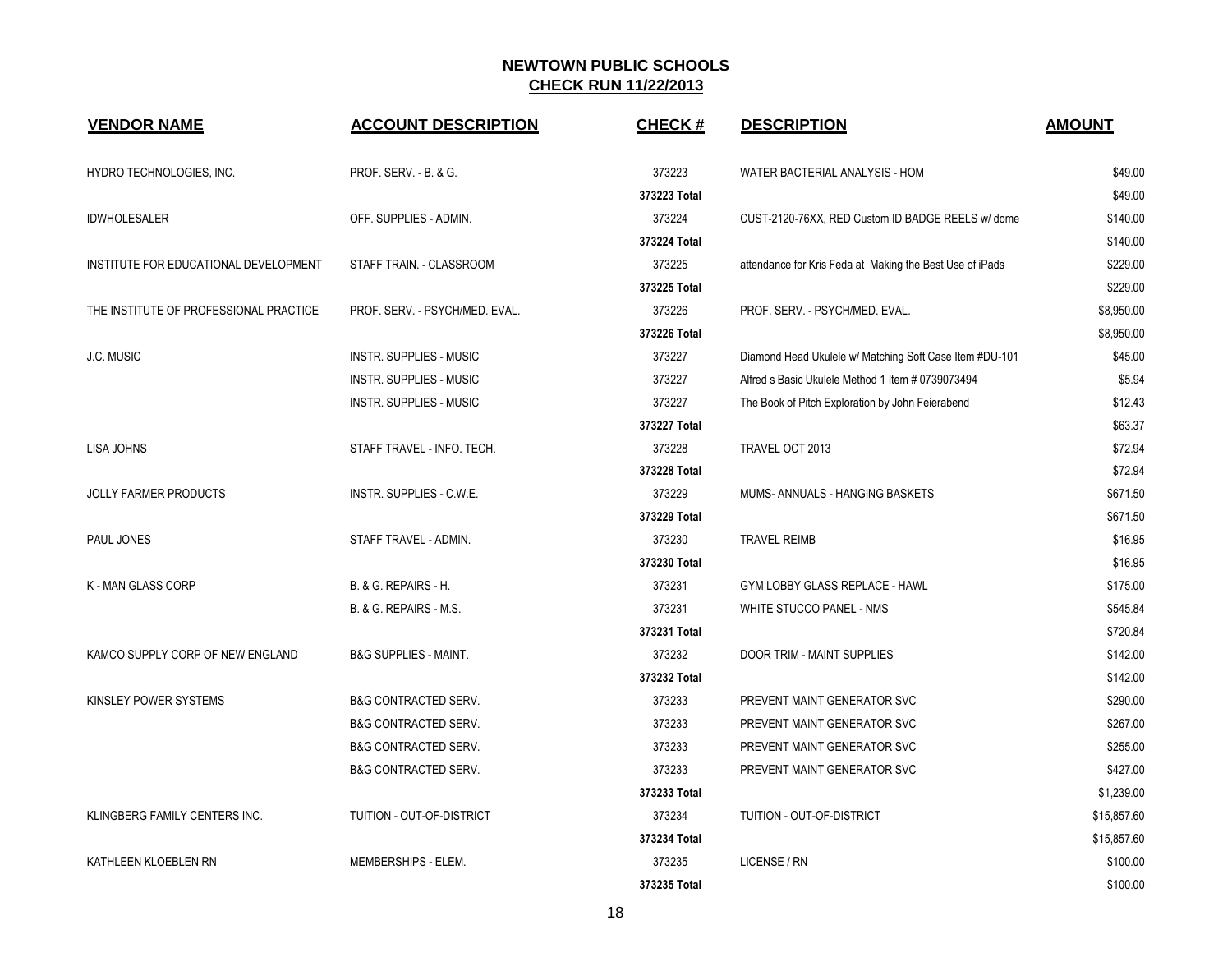| <b>VENDOR NAME</b>       | <b>ACCOUNT DESCRIPTION</b>          | <b>CHECK#</b> | <b>DESCRIPTION</b>                                          | <b>AMOUNT</b> |
|--------------------------|-------------------------------------|---------------|-------------------------------------------------------------|---------------|
| H. KREVIT & COMPANY, INC | <b>B&amp;G SUPPLIES - CUSTODIAL</b> | 373236        | POOL CHLORINE / Ph DOWN - NHS                               | (\$300.00)    |
|                          | <b>B&amp;G SUPPLIES - CUSTODIAL</b> | 373236        | POOL CHLORINE / Ph DOWN - NHS                               | \$1,151.33    |
|                          |                                     | 373236 Total  |                                                             | \$851.33      |
| KRUEGER, HELEN A.        | PROF. SERV. - PSYCH/MED. EVAL.      | 373237        | READING EVAL NHS STUDENT                                    | \$1,260.00    |
|                          |                                     | 373237 Total  |                                                             | \$1,260.00    |
| <b>CHERYL LAFERRIERE</b> | <b>TEXTBOOKS - ENGLISH</b>          | 373238        | <b>REIMB FOR SUPPLIES</b>                                   | \$90.64       |
|                          | <b>TEXTBOOKS - ENGLISH</b>          | 373238        | ASSOR BOOKS READER'S WORKSHOP                               | \$213.21      |
|                          | <b>TEXTBOOKS - ENGLISH</b>          | 373238        | <b>ASSOR BOOKS LIBRARY</b>                                  | \$92.40       |
|                          |                                     | 373238 Total  |                                                             | \$396.25      |
| LEAHY'S FUELS INC.       | PROPANE & NATURAL GAS - H.S.        | 373239        | PROPANE 97208G                                              | \$1,271.78    |
|                          |                                     | 373239 Total  |                                                             | \$1,271.78    |
| <b>JASON LISEE</b>       | <b>B&amp;G SUPPLIES - CUSTODIAL</b> | 373240        | SHOE'S (40879)                                              | \$100.00      |
|                          |                                     | 373240 Total  |                                                             | \$100.00      |
| LITTLE SCIENTISTS LLC    | INSTR. SUPPLIES - CLASSROOM         | 373241        | Sand or Soil Kit, Grade 2, Mrs. Demers                      | \$595.00      |
|                          | INSTR. SUPPLIES - CLASSROOM         | 373241        | Sand or Soil Refill Kits, Grade 2                           | \$450.00      |
|                          | INSTR. SUPPLIES - CLASSROOM         | 373241        | Shipping and Handling charges                               | \$104.50      |
|                          | INSTR. SUPPLIES - CLASSROOM         | 373241        | Booklets:Soil, water, gardens, Refill kits for grade2 and 4 | \$950.00      |
|                          | INSTR. SUPPLIES - CLASSROOM         | 373241        | Shipping/Handling                                           | \$142.50      |
|                          |                                     | 373241 Total  |                                                             | \$2,242.00    |
| <b>JIM LYNCH</b>         | <b>B&amp;G SUPPLIES - CUSTODIAL</b> | 373242        | <b>REIMB FOR SHOES</b>                                      | \$100.00      |
|                          |                                     | 373242 Total  |                                                             | \$100.00      |
| DR. ANA PAULA MACHADO    | MEDICAL ADVISOR - HEALTH ADMIN      | 373243        | <b>MEDICAL DIRECTOR</b>                                     | \$846.16      |
|                          |                                     | 373243 Total  |                                                             | \$846.16      |
| MAGNAKLEEN SERVICES LLC  | <b>B&amp;G SUPPLIES - CUSTODIAL</b> | 373244        | MOP / RUG SERVICE (ALL SCHOOLS) - 2013-2014                 | \$130.00      |
|                          | <b>B&amp;G SUPPLIES - CUSTODIAL</b> | 373244        | MOP / RUG SERVICE (ALL SCHOOLS) - 2013-2014                 | \$19.50       |
|                          | <b>B&amp;G SUPPLIES - CUSTODIAL</b> | 373244        | MOP / RUG SERVICE (ALL SCHOOLS) - 2013-2014                 | \$18.00       |
|                          | <b>B&amp;G SUPPLIES - CUSTODIAL</b> | 373244        | MOP / RUG SERVICE (ALL SCHOOLS) - 2013-2014                 | \$166.50      |
|                          | <b>B&amp;G SUPPLIES - CUSTODIAL</b> | 373244        | MOP / RUG SERVICE (ALL SCHOOLS) - 2013-2014                 | \$48.50       |
|                          | <b>B&amp;G SUPPLIES - CUSTODIAL</b> | 373244        | MOP / RUG SERVICE (ALL SCHOOLS) - 2013-2014                 | \$19.50       |
|                          | <b>B&amp;G SUPPLIES - CUSTODIAL</b> | 373244        | MOP / RUG SERVICE (ALL SCHOOLS) - 2013-2014                 | \$18.00       |
|                          | <b>B&amp;G SUPPLIES - CUSTODIAL</b> | 373244        | MOP / RUG SERVICE (ALL SCHOOLS) - 2013-2014                 | \$127.50      |
|                          | <b>B&amp;G SUPPLIES - CUSTODIAL</b> | 373244        | MOP / RUG SERVICE (ALL SCHOOLS) - 2013-2014                 | \$45.45       |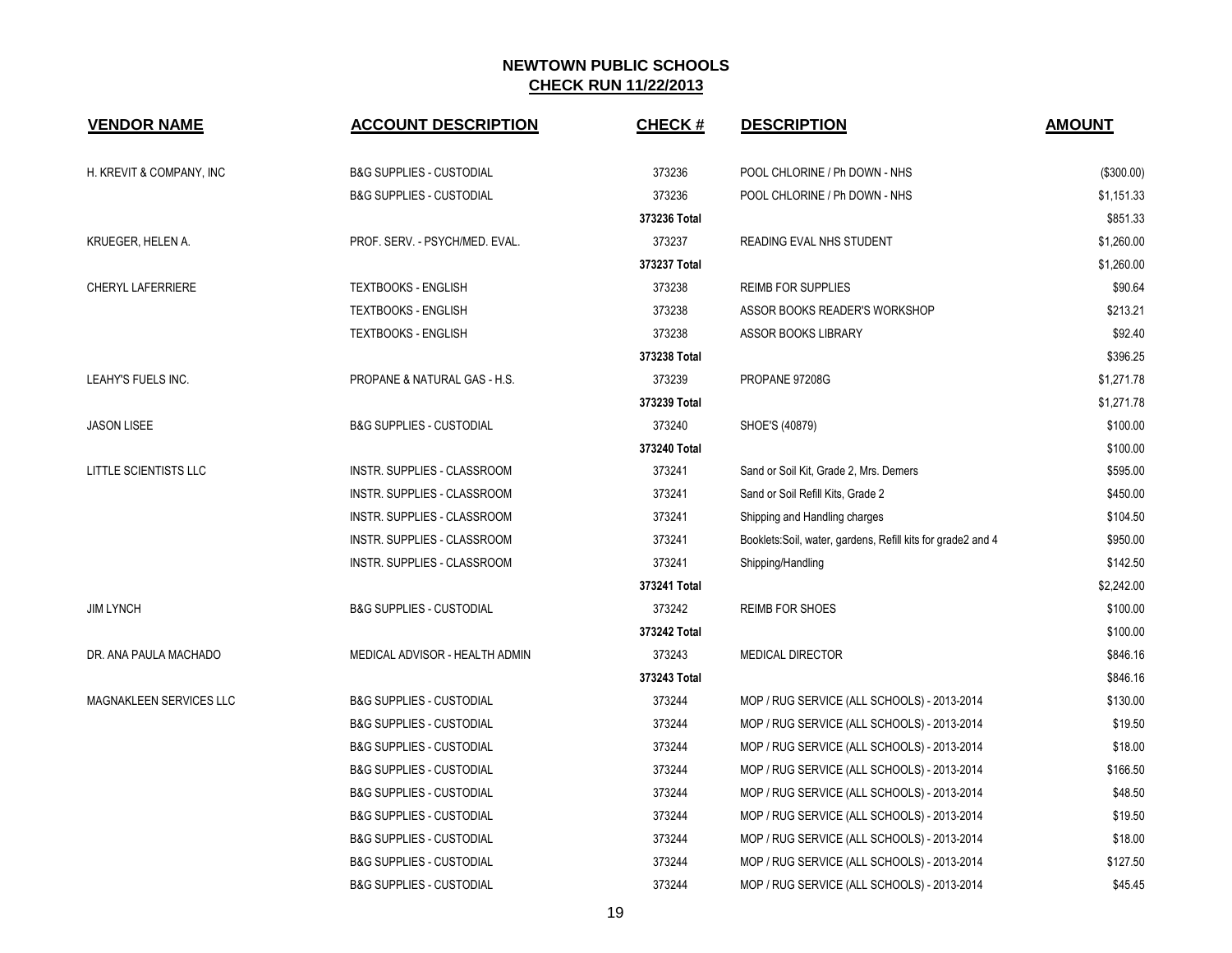| <b>VENDOR NAME</b>           | <b>ACCOUNT DESCRIPTION</b>          | <b>CHECK#</b> | <b>DESCRIPTION</b>                          | <b>AMOUNT</b> |
|------------------------------|-------------------------------------|---------------|---------------------------------------------|---------------|
| MAGNAKLEEN SERVICES LLC      | <b>B&amp;G SUPPLIES - CUSTODIAL</b> | 373244        | MOP / RUG SERVICE (ALL SCHOOLS) - 2013-2014 | \$60.65       |
|                              | <b>B&amp;G SUPPLIES - CUSTODIAL</b> | 373244        | MOP / RUG SERVICE (ALL SCHOOLS) - 2013-2014 | \$21.50       |
|                              | <b>B&amp;G SUPPLIES - CUSTODIAL</b> | 373244        | MOP / RUG SERVICE (ALL SCHOOLS) - 2013-2014 | \$30.65       |
|                              | <b>B&amp;G SUPPLIES - CUSTODIAL</b> | 373244        | MOP / RUG SERVICE (ALL SCHOOLS) - 2013-2014 | \$28.25       |
|                              | <b>B&amp;G SUPPLIES - CUSTODIAL</b> | 373244        | MOP / RUG SERVICE (ALL SCHOOLS) - 2013-2014 | \$106.20      |
|                              | <b>B&amp;G SUPPLIES - CUSTODIAL</b> | 373244        | MOP / RUG SERVICE (ALL SCHOOLS) - 2013-2014 | \$33.80       |
|                              | <b>B&amp;G SUPPLIES - CUSTODIAL</b> | 373244        | MOP / RUG SERVICE (ALL SCHOOLS) - 2013-2014 | \$45.45       |
|                              | <b>B&amp;G SUPPLIES - CUSTODIAL</b> | 373244        | MOP / RUG SERVICE (ALL SCHOOLS) - 2013-2014 | \$60.65       |
|                              | <b>B&amp;G SUPPLIES - CUSTODIAL</b> | 373244        | MOP / RUG SERVICE (ALL SCHOOLS) - 2013-2014 | \$21.50       |
|                              | <b>B&amp;G SUPPLIES - CUSTODIAL</b> | 373244        | MOP / RUG SERVICE (ALL SCHOOLS) - 2013-2014 | \$30.65       |
|                              | <b>B&amp;G SUPPLIES - CUSTODIAL</b> | 373244        | MOP / RUG SERVICE (ALL SCHOOLS) - 2013-2014 | \$28.25       |
|                              | <b>B&amp;G SUPPLIES - CUSTODIAL</b> | 373244        | MOP / RUG SERVICE (ALL SCHOOLS) - 2013-2014 | \$106.20      |
|                              | <b>B&amp;G SUPPLIES - CUSTODIAL</b> | 373244        | MOP / RUG SERVICE (ALL SCHOOLS) - 2013-2014 | \$33.80       |
|                              |                                     | 373244 Total  |                                             | \$1,200.50    |
| J.P. MAGUIRE ASSOCIATES INC. | PROF. SERV. - B. & G.               | 373245        | LIBRARY CLEANUP - CHALK HILL                | \$8,047.76    |
|                              |                                     | 373245 Total  |                                             | \$8,047.76    |
| MARSHALL MEMO LLC.           | STAFF TRAIN. - CLASSROOM            | 373246        | SUBSCRIPTION TO MARSHALL MEMO               | \$180.00      |
|                              |                                     | 373246 Total  |                                             | \$180.00      |
| W.B. MASON., INC             | OFF. SUPPLIES - BUS. SERV.          | 373247        | <b>SUPPLIES 2013/14</b>                     | (\$30.00)     |
|                              | OFF. SUPPLIES - BUS. SERV.          | 373247        | <b>SUPPLIES 2013/14</b>                     | \$233.10      |
|                              | OFF. SUPPLIES - BUS. SERV.          | 373247        | <b>SUPPLIES 2013/14</b>                     | \$143.82      |
|                              | OFF. SUPPLIES - BUS. SERV.          | 373247        | <b>SUPPLIES 2013/14</b>                     | \$47.94       |
|                              | OFF. SUPPLIES - BUS. SERV.          | 373247        | SUPPLIES 2013/14                            | \$914.80      |
|                              | OFF. SUPPLIES - BUS. SERV.          | 373247        | SUPPLIES 2013/14                            | (\$143.76)    |
|                              | OFF. SUPPLIES - BUS. SERV.          | 373247        | SUPPLIES 2013/14                            | \$123.95      |
|                              | OFF. SUPPLIES - BUS. SERV.          | 373247        | SUPPLIES 2013/14                            | (\$24.00)     |
|                              | OFF. SUPPLIES - BUS. SERV.          | 373247        | SUPPLIES 2013/14                            | \$57.45       |
|                              | OFF. SUPPLIES - BUS. SERV.          | 373247        | <b>SUPPLIES 2013/14</b>                     | (\$6.00)      |
|                              | OFF. SUPPLIES - BUS. SERV.          | 373247        | <b>SUPPLIES 2013/14</b>                     | (\$18.00)     |
|                              | OFF. SUPPLIES - BUS. SERV.          | 373247        | <b>SUPPLIES 2013/14</b>                     | \$20.10       |
|                              | INSTR. SUPPLIES - CLASSROOM         | 373247        | pkgs DIX13872 Dixon Tico # 2 Pencil         | \$49.30       |
|                              | INSTR. SUPPLIES - CLASSROOM         | 373247        | QUA 37855 Labels                            | \$7.76        |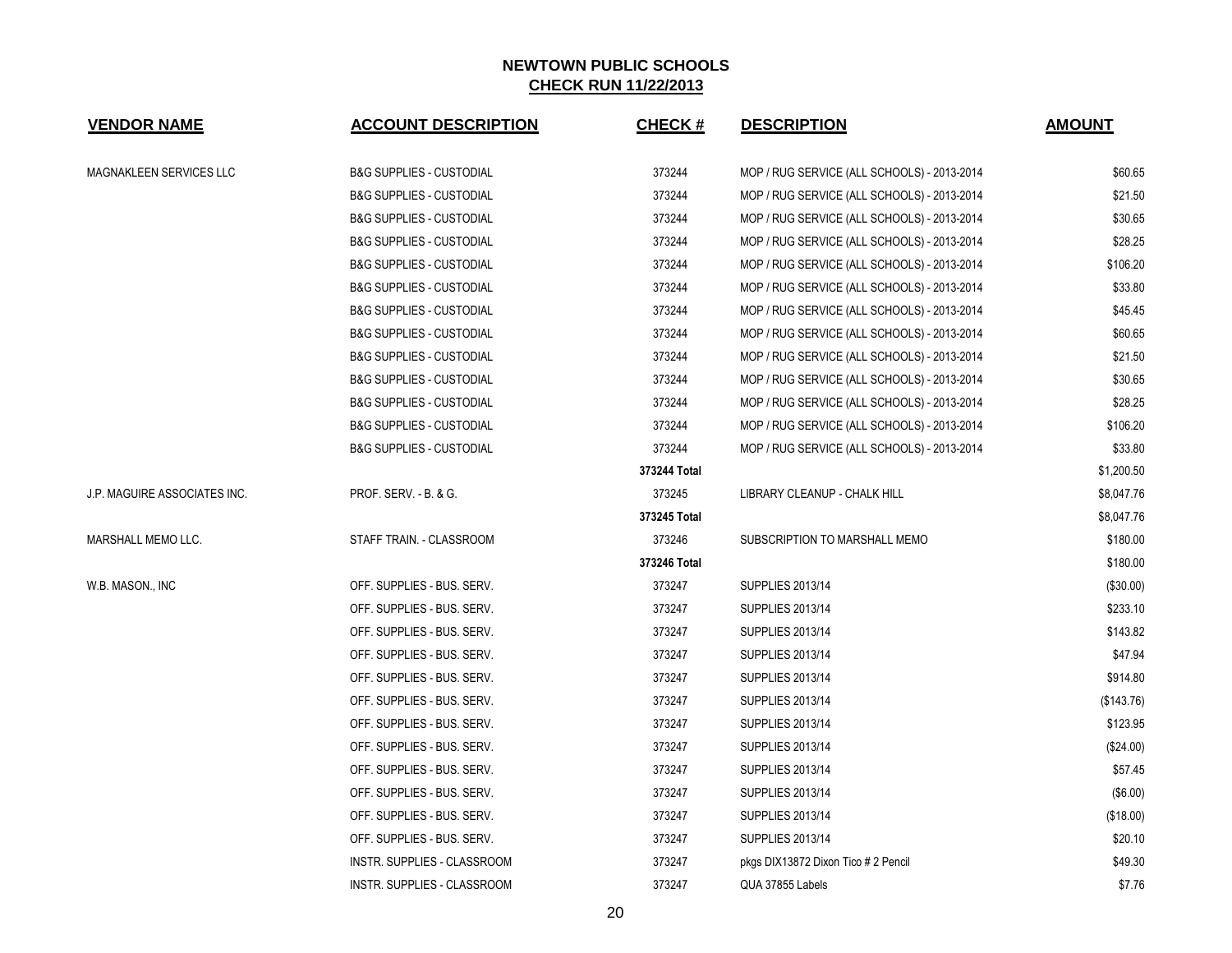| <b>VENDOR NAME</b> | <b>ACCOUNT DESCRIPTION</b>        | <b>CHECK#</b> | <b>DESCRIPTION</b>                                               | <b>AMOUNT</b> |
|--------------------|-----------------------------------|---------------|------------------------------------------------------------------|---------------|
| W.B. MASON., INC   | INSTR. SUPPLIES - CLASSROOM       | 373247        | Staplers SWI 54501                                               | \$88.60       |
|                    | INSTR. SUPPLIES - CLASSROOM       | 373247        | Velcro VEK 90083                                                 | \$29.14       |
|                    | INSTR. SUPPLIES - CLASSROOM       | 373247        | Velcro VEK 90140                                                 | \$19.04       |
|                    | INSTR. SUPPLIES - CLASSROOM       | 373247        | pkgs DIX13872 Dixon Tico # 2 Pencils                             | \$49.30       |
|                    | INSTR. SUPPLIES - CLASSROOM       | 373247        | clipboards UNV40304-no shipping                                  | \$20.88       |
|                    | <b>B&amp;G SUPPLIES - ADMIN.</b>  | 373247        | OFFICE SUPPLIES (MAINT DEPT.) - INK                              | \$37.98       |
|                    | <b>INSTR. SUPPLIES - ART</b>      | 373247        | White copy paper, WBM21200 as above                              | \$297.31      |
|                    | INSTR. SUPPLIES - COMPUTER ED.    | 373247        | White copy paper, WBM21200, as above                             | \$663.23      |
|                    | INSTR. SUPPLIES - ENGLISH         | 373247        | White copy paper, WBM21200                                       | \$297.31      |
|                    | INSTR. SUPPLIES - CLASSROOM       | 373247        | White copy paper, WBM21200                                       | \$1,280.72    |
|                    | INSTR. SUPPLIES - PSYCH.          | 373247        | cartridges HEWCE285D                                             | \$123.99      |
|                    | INSTR. SUPPLIES - GUIDANCE        | 373247        | SAN-60052 - Deluxe Uniball Pens - Black                          | \$21.00       |
|                    | INSTR. SUPPLIES - GUIDANCE        | 373247        | SAN-60053 - Deluxe Uniball Pens - Blue                           | \$21.00       |
|                    | INSTR. SUPPLIES - GUIDANCE        | 373247        | SAN-80556-Low Odor Six-Marker Organizer                          | \$17.19       |
|                    | <b>INSTR. SUPPLIES - GUIDANCE</b> | 373247        | MMM-810P10K - Invisible Tape - 10 pack                           | \$15.58       |
|                    | INSTR. SUPPLIES - GUIDANCE        | 373247        | MMM-CL564 - 3M Disinfecting Desk and Office Wipes                | \$6.28        |
|                    | <b>INSTR. SUPPLIES - ART</b>      | 373247        | Newsprint, plain 12X18 Ream, Item ROSWNP1218500                  | \$11.01       |
|                    | <b>INSTR. SUPPLIES - ART</b>      | 373247        | Newsprint, plain, 18X24.                                         | \$22.02       |
|                    | INSTR. SUPPLIES - GUIDANCE        | 373247        | CYO684112 - Crayola Short Barrel Colored Woodcase Pencils        | \$32.98       |
|                    | INSTR. SUPPLIES - CLASSROOM       | 373247        | 12/carton, 12 oz. Purell Pump bottle, with Aloe,                 | \$255.96      |
|                    | INSTR. SUPPLIES - CLASSROOM       | 373247        | Cartons, 48/carton, flat box, 2-ply Kleenex tissues, 125 sheets, | \$279.96      |
|                    | INSTR. SUPPLIES - SP. ED. PREK-8  | 373247        | cartridges HEWCE320A                                             | \$279.96      |
|                    | INSTR. SUPPLIES - PSYCH.          | 373247        | SHREDDER SW1757392 EX10-06 SWING LINE                            | \$249.99      |
|                    | INSTR. SUPPLIES - PSYCH.          | 373247        | SHREDDER BAGS SW1765023                                          | \$47.99       |
|                    | <b>B&amp;G SUPPLIES - ADMIN.</b>  | 373247        | PRINTER CARTRIDGES, WATER, CUPS - MAINT DEPT. OFFICI             | \$193.76      |
|                    | <b>B&amp;G SUPPLIES - ADMIN.</b>  | 373247        | PRINTER CARTRIDGES, WATER, CUPS - MAINT DEPT. OFFICI             | $(\$60.64)$   |
|                    | <b>B&amp;G SUPPLIES - ADMIN.</b>  | 373247        | PRINTER CARTRIDGES, WATER, CUPS - MAINT DEPT. OFFICI             | \$15.09       |
|                    | <b>B&amp;G SUPPLIES - ADMIN.</b>  | 373247        | PRINTER CARTRIDGES, WATER, CUPS - MAINT DEPT. OFFICI             | \$445.94      |
|                    | <b>B&amp;G SUPPLIES - ADMIN.</b>  | 373247        | PRINTER CARTRIDGES, WATER, CUPS - MAINT DEPT. OFFICI             | \$28.32       |
|                    | INSTR. SUPPLIES - HEALTH ED       | 373247        | <b>BLACK CHISEL DRY ERASE MARKERS- SAN 83001</b>                 | \$18.00       |
|                    | INSTR. SUPPLIES - HEALTH ED       | 373247        | BLUE CHISEL MARKERS- SAN 83003                                   | \$18.00       |
|                    | INSTR. SUPPLIES - HEALTH ED       | 373247        | GREEN CHISEL DRY ERASE - SAN -83004                              | \$18.00       |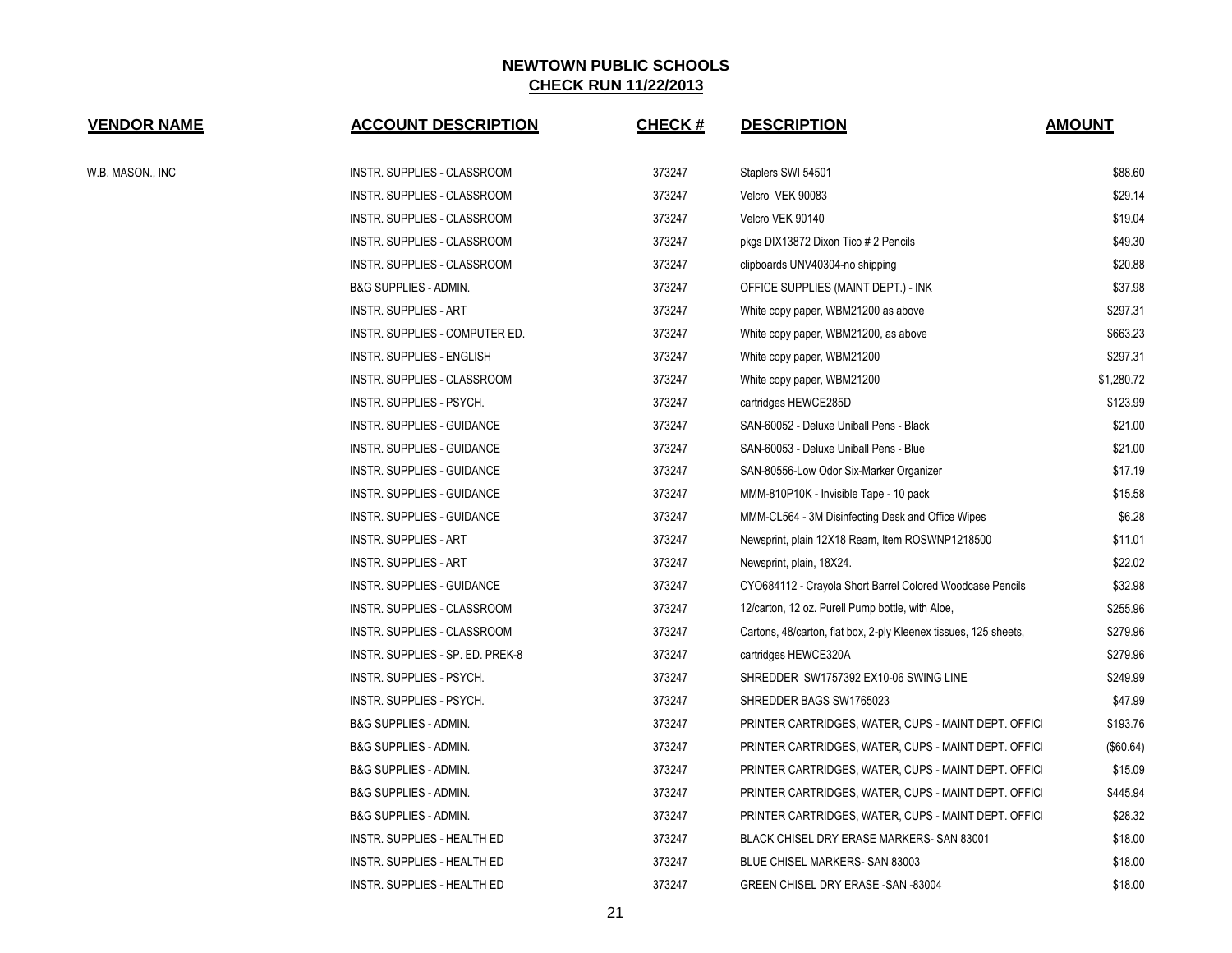| <b>VENDOR NAME</b>          | <b>ACCOUNT DESCRIPTION</b>      | <b>CHECK#</b> | <b>DESCRIPTION</b>                                          | <b>AMOUNT</b> |
|-----------------------------|---------------------------------|---------------|-------------------------------------------------------------|---------------|
| W.B. MASON., INC            | INSTR. SUPPLIES - HEALTH ED     | 373247        | PURPLE CHISEL DRY ERASE MARKERS- SAN -83008                 | \$18.00       |
|                             | INSTR. SUPPLIES - HEALTH ED     | 373247        | WHITE RULED INDEX CARDS 3X5                                 | \$8.40        |
|                             | OFF. SUPPLIES - PUPIL SERV.     | 373247        | FEL72112 FILE HOLDERS                                       | \$19.96       |
|                             | OFF. SUPPLIES - PUPIL SERV.     | 373247        | MMC40BK TAPE DISPENSER                                      | \$12.99       |
|                             | OFF. SUPPLIES - PUPIL SERV.     | 373247        | BICWOMTP21 WHITE OUT                                        | \$18.05       |
|                             | OFF. SUPPLIES - PUPIL SERV.     | 373247        | PENS PAP89489465                                            | \$15.36       |
|                             | OFF. SUPPLIES - PUPIL SERV.     | 373247        | <b>PENS SAN1742665</b>                                      | \$11.99       |
|                             | INSTR. SUPPLIES - SP. ED. H.S.  | 373247        | <b>CARTRIDGES HEWCE320A</b>                                 | \$139.98      |
|                             | INSTR. SUPPLIES - SP. ED. H.S.  | 373247        | HEWCF210A                                                   | \$133.98      |
|                             | INSTR. SUPPLIES - SP. ED. H.S.  | 373247        | HEWCF213A                                                   | \$169.98      |
|                             | INSTR. SUPPLIES - SP. ED. H.S.  | 373247        | HEWCF212A                                                   | \$169.98      |
|                             | INSTR. SUPPLIES - SP. ED. H.S.  | 373247        | HEWCNO45AN140                                               | \$73.98       |
|                             | INSTR. SUPPLIES - SP. ED. H.S.  | 373247        | HEWCE320A                                                   | \$139.98      |
|                             | OFF. SUPPLIES - PUPIL SERV.     | 373247        | Hole Punch SW174515                                         | \$73.99       |
|                             | INSTR. SUPPLIES - SP. ED. H.S.  | 373247        | CARTRIDGES HEWCF211A                                        | \$169.98      |
|                             |                                 | 373247 Total  |                                                             | \$7,397.95    |
| THE MATH WORKSHEET SITE.COM | <b>INSTR. SUPPLIES - MATH</b>   | 373248        | One year subscription for 10-19 instructors at one facility | \$200.00      |
|                             |                                 | 373248 Total  |                                                             | \$200.00      |
| <b>BETTY MCFADDEN</b>       | INSTR. SUPPLIES - CLASSROOM     | 373249        | <b>STAFF LUNCHEON</b>                                       | \$459.04      |
|                             |                                 | 373249 Total  |                                                             | \$459.04      |
| MELIORA ACADEMY INC.        | TUITION - OUT-OF-DISTRICT       | 373250        | TUITION - OUT-OF-DISTRICT                                   | \$14,495.00   |
|                             |                                 | 373250 Total  |                                                             | \$14,495.00   |
| <b>MIRA VIA LLC</b>         | OTHER SUPPLIES - STAFF DEVELOP. | 373251        | Workshop materials: Learning-focused Supervision 15 copies  | \$251.20      |
|                             |                                 | 373251 Total  |                                                             | \$251.20      |
| E. A. MORSE & CO. INC.      | <b>REPAIRS - CUSTODIAL</b>      | 373252        | <b>CUSTODIAL MACHINE REPAIRS</b>                            | \$260.92      |
|                             | <b>REPAIRS - CUSTODIAL</b>      | 373252        | <b>CUSTODIAL MACHINE REPAIRS</b>                            | \$578.78      |
|                             | <b>REPAIRS - CUSTODIAL</b>      | 373252        | <b>CUSTODIAL MACHINE REPAIRS</b>                            | \$256.00      |
|                             | <b>REPAIRS - CUSTODIAL</b>      | 373252        | <b>CUSTODIAL MACHINE REPAIRS</b>                            | \$245.26      |
|                             | <b>REPAIRS - CUSTODIAL</b>      | 373252        | <b>CUSTODIAL MACHINE REPAIRS</b>                            | \$1,457.60    |
|                             | <b>REPAIRS - CUSTODIAL</b>      | 373252        | <b>CUSTODIAL MACHINE REPAIRS</b>                            | \$785.50      |
|                             | <b>REPAIRS - CUSTODIAL</b>      | 373252        | <b>CUSTODIAL MACHINE REPAIRS</b>                            | \$727.00      |
|                             | <b>REPAIRS - CUSTODIAL</b>      | 373252        | <b>CUSTODIAL MACHINE REPAIRS</b>                            | \$427.36      |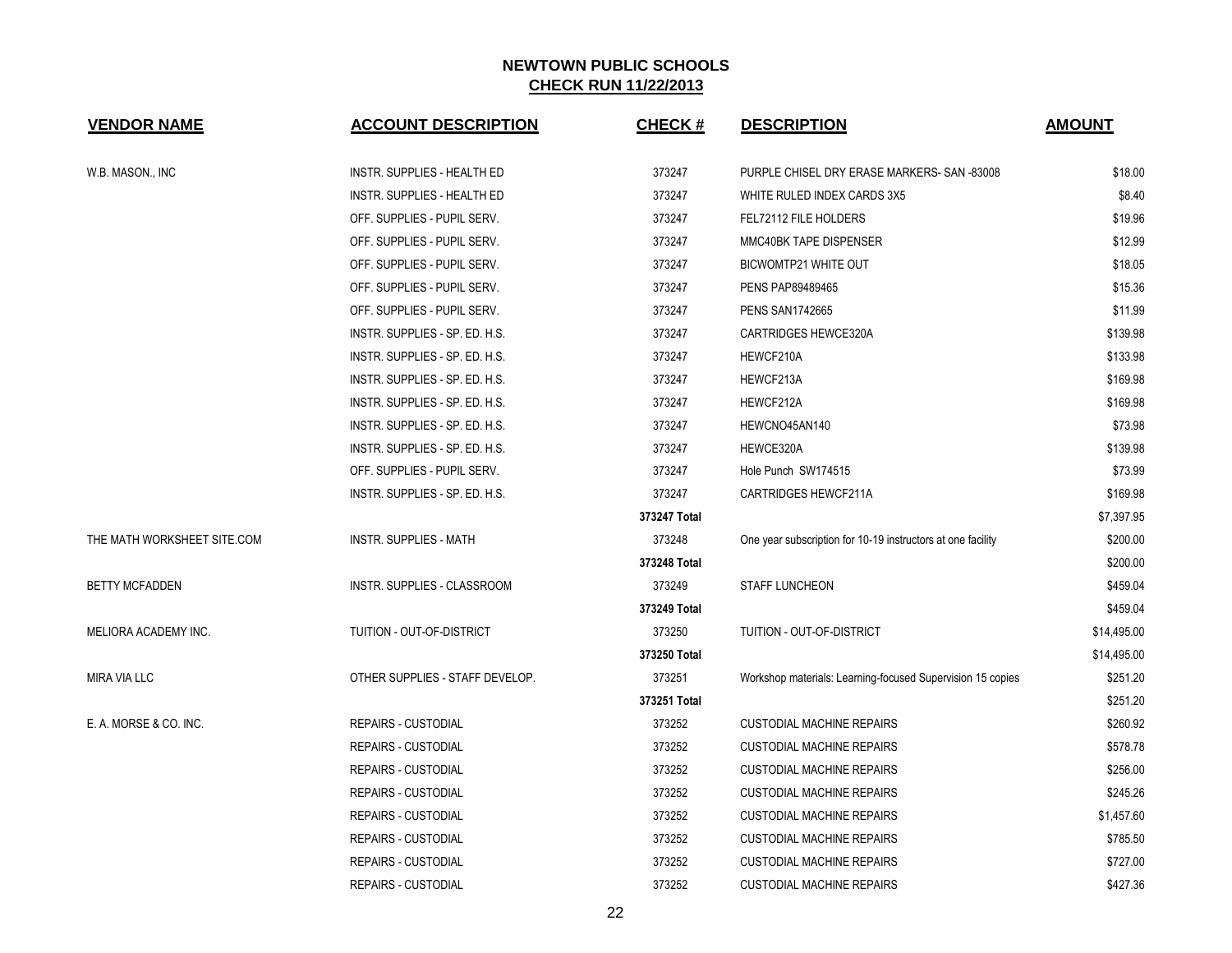| <b>VENDOR NAME</b>           | <b>ACCOUNT DESCRIPTION</b>          | <b>CHECK#</b> | <b>DESCRIPTION</b>                                             | <b>AMOUNT</b> |
|------------------------------|-------------------------------------|---------------|----------------------------------------------------------------|---------------|
| E. A. MORSE & CO. INC.       | <b>B&amp;G SUPPLIES - CUSTODIAL</b> | 373252        | NABC BATHROOM CLEANER - CUST SUPPLIES                          | \$2,500.08    |
|                              | <b>B&amp;G SUPPLIES - CUSTODIAL</b> | 373252        | NABC BATHROOM CLEANER - CUST SUPPLIES                          | \$1,363.68    |
|                              |                                     | 373252 Total  |                                                                | \$8,602.18    |
| MUSIC & ARTS CENTER. INC.    | <b>REPAIRS - MUSIC</b>              | 373253        | For instrument repair throughout the school year.              | \$75.00       |
|                              | <b>INSTR. SUPPLIES - MUSIC</b>      | 373253        | Hello, Goodbye Band Set - Hal Leonard                          | \$48.00       |
|                              | <b>INSTR. SUPPLIES - MUSIC</b>      | 373253        | Hello, Goodbye Orchestra Set - Hal Leonard                     | \$36.00       |
|                              |                                     | 373253 Total  |                                                                | \$159.00      |
| NATIONAL GEOGRAPHIC SOCIETY  | CONTRACTED SERV. - CLASSROOM        | 373254        | Registration: Reed Intermediate School 2013 National Geography | \$120.00      |
|                              |                                     | 373254 Total  |                                                                | \$120.00      |
| NCS PEARSON INC.             | INSTR. SUPPLIES - SP/HEAR.          | 373255        | CELF 5 COMPLETE KIT 0158036301CFE                              | \$2,097.00    |
|                              | <b>INSTR. SUPPLIES - SP/HEAR.</b>   | 373255        | shipping                                                       | \$104.85      |
|                              |                                     | 373255 Total  |                                                                | \$2,201.85    |
| NEW ENGLAND CTR FOR CHILDREN | TUITION - OUT-OF-DISTRICT           | 373256        | TUITION - OUT-OF-DISTRICT                                      | \$14,804.99   |
|                              |                                     | 373256 Total  |                                                                | \$14,804.99   |
| NEWTOWN BOARD OF EDUCATION   | MEDICAL INS. PREMIUMS               | 373257        | <b>LONG TERM DISABILITY</b>                                    | \$3,531.55    |
|                              | <b>ADMINISTRATION FEES</b>          | 373257        | DENTAL ADMINISTRATION                                          | \$2,870.00    |
|                              | <b>ADMINISTRATION FEES</b>          | 373257        | COBRA ADM. FEE                                                 | \$300.00      |
|                              | <b>ADMINISTRATION FEES</b>          | 373257        | RETIREE OCTOBER ADM. FEE                                       | \$235.00      |
|                              | LIFE INSURANCE                      | 373257        | AD&D PREMIUM                                                   | \$1,249.82    |
|                              | LIFE INSURANCE                      | 373257        | <b>LIFE PREMIUM</b>                                            | \$6,249.10    |
|                              |                                     | 373257 Total  |                                                                | \$14,435.47   |
| NEWTOWN CULINARY             | INSTR. SUPPLIES - CLASSROOM         | 373258        | <b>VETERAN S DAY CEREMONIES</b>                                | \$600.00      |
|                              |                                     | 373258 Total  |                                                                | \$600.00      |
| NEWTOWN CULINARY             | CONTRACTED SERV. - GUIDANCE         | 373259        | Taylor Mali Lunch - November 4, 2013                           | \$50.00       |
|                              |                                     | 373259 Total  |                                                                | \$50.00       |
| NEWTOWN FOOD SERVICE         | OFF./MEETING SUPPLIES - B.O.E.      | 373260        | <b>TEACHER'S BREAKFAST</b>                                     | \$5,420.50    |
|                              | OFF. SUPPLIES - H.S.                | 373260        | 6 cases of Saltine crackers for nurses office                  | \$94.50       |
|                              | OFF. SUPPLIES - ADMIN.              | 373260        | Professional Development refreshments per attached             | \$122.50      |
|                              | OFF. SUPPLIES - ADMIN.              | 373260        | Professional Development refreshments per attached             | \$18.50       |
|                              | OFF. SUPPLIES - ADMIN.              | 373260        | Professional Development refreshments per attached             | \$18.50       |
|                              | OFF. SUPPLIES - ADMIN.              | 373260        | Professional Development refreshments per attached             | \$87.50       |
|                              |                                     | 373260 Total  |                                                                | \$5,762.00    |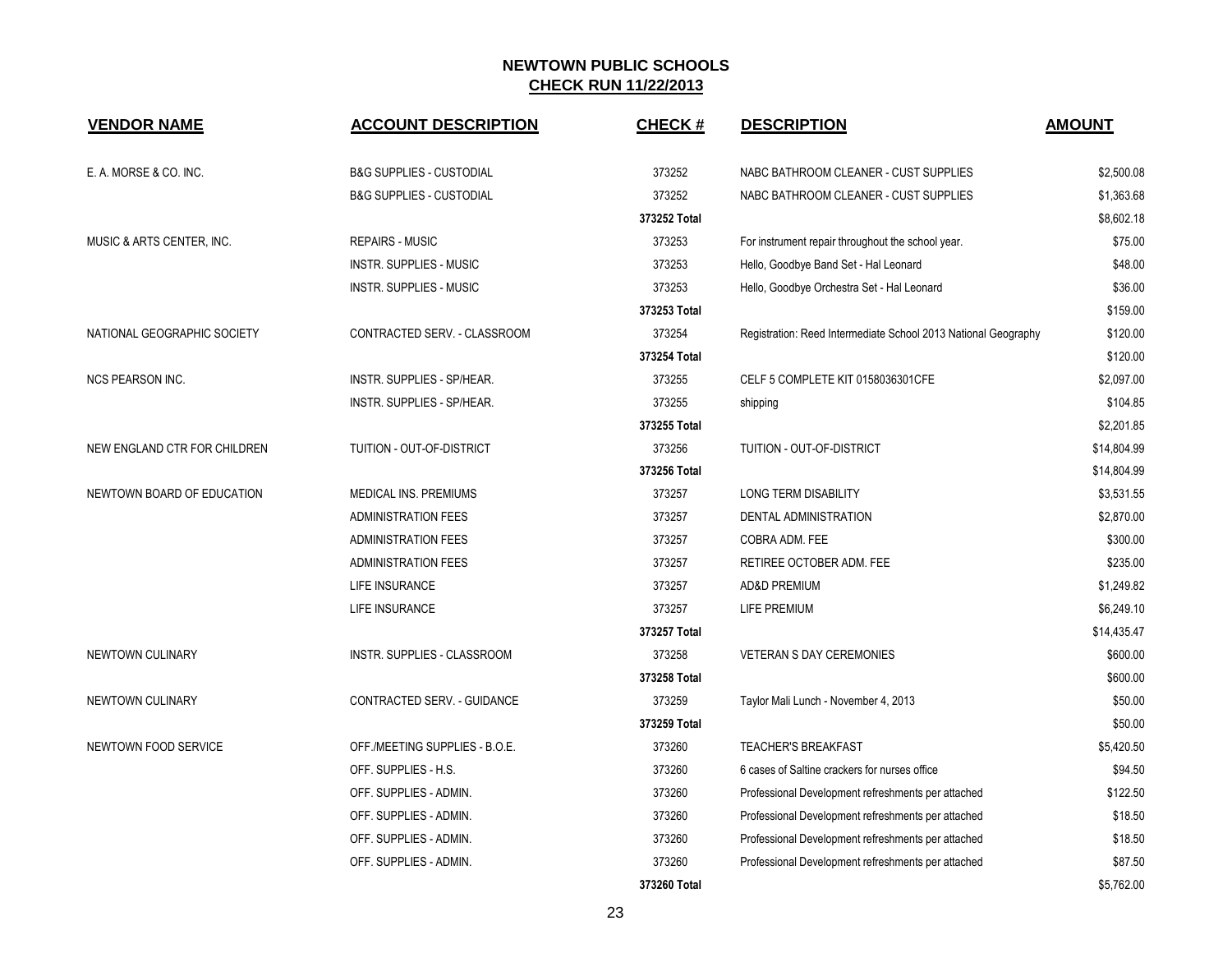| <b>VENDOR NAME</b> | <b>ACCOUNT DESCRIPTION</b>       | <b>CHECK#</b> | <b>DESCRIPTION</b>               | <b>AMOUNT</b> |
|--------------------|----------------------------------|---------------|----------------------------------|---------------|
| NEWTOWN HARDWARE   | <b>B&amp;G SUPPLIES - MAINT.</b> | 373261        | MAINTENANCE SUPPLIES - 2013-2014 | \$42.67       |
|                    | <b>B&amp;G SUPPLIES - MAINT.</b> | 373261        | MAINTENANCE SUPPLIES - 2013-2014 | \$16.99       |
|                    | <b>B&amp;G SUPPLIES - MAINT.</b> | 373261        | MAINTENANCE SUPPLIES - 2013-2014 | \$13.02       |
|                    | <b>B&amp;G SUPPLIES - MAINT.</b> | 373261        | MAINTENANCE SUPPLIES - 2013-2014 | \$8.99        |
|                    | <b>B&amp;G SUPPLIES - MAINT.</b> | 373261        | MAINTENANCE SUPPLIES - 2013-2014 | \$26.66       |
|                    | <b>B&amp;G SUPPLIES - MAINT.</b> | 373261        | MAINTENANCE SUPPLIES - 2013-2014 | \$15.28       |
|                    | <b>B&amp;G SUPPLIES - MAINT.</b> | 373261        | MAINTENANCE SUPPLIES - 2013-2014 | \$4.50        |
|                    | <b>B&amp;G SUPPLIES - MAINT.</b> | 373261        | MAINTENANCE SUPPLIES - 2013-2014 | \$13.94       |
|                    | <b>B&amp;G SUPPLIES - MAINT.</b> | 373261        | MAINTENANCE SUPPLIES - 2013-2014 | \$9.68        |
|                    | <b>B&amp;G SUPPLIES - MAINT.</b> | 373261        | MAINTENANCE SUPPLIES - 2013-2014 | \$8.99        |
|                    | <b>B&amp;G SUPPLIES - MAINT.</b> | 373261        | MAINTENANCE SUPPLIES - 2013-2014 | \$41.02       |
|                    | <b>B&amp;G SUPPLIES - MAINT.</b> | 373261        | MAINTENANCE SUPPLIES - 2013-2014 | \$15.73       |
|                    | <b>B&amp;G SUPPLIES - MAINT.</b> | 373261        | MAINTENANCE SUPPLIES - 2013-2014 | \$29.03       |
|                    | <b>B&amp;G SUPPLIES - MAINT.</b> | 373261        | MAINTENANCE SUPPLIES - 2013-2014 | \$17.09       |
|                    | <b>B&amp;G SUPPLIES - MAINT.</b> | 373261        | MAINTENANCE SUPPLIES - 2013-2014 | \$8.06        |
|                    | <b>B&amp;G SUPPLIES - MAINT.</b> | 373261        | MAINTENANCE SUPPLIES - 2013-2014 | \$28.51       |
|                    | <b>B&amp;G SUPPLIES - MAINT.</b> | 373261        | MAINTENANCE SUPPLIES - 2013-2014 | \$34.51       |
|                    | <b>B&amp;G SUPPLIES - MAINT.</b> | 373261        | MAINTENANCE SUPPLIES - 2013-2014 | \$91.99       |
|                    | <b>B&amp;G SUPPLIES - MAINT.</b> | 373261        | MAINTENANCE SUPPLIES - 2013-2014 | \$5.38        |
|                    | <b>B&amp;G SUPPLIES - MAINT.</b> | 373261        | MAINTENANCE SUPPLIES - 2013-2014 | \$9.88        |
|                    | <b>B&amp;G SUPPLIES - MAINT.</b> | 373261        | MAINTENANCE SUPPLIES - 2013-2014 | \$44.65       |
|                    | <b>B&amp;G SUPPLIES - MAINT.</b> | 373261        | MAINTENANCE SUPPLIES - 2013-2014 | \$15.16       |
|                    | <b>B&amp;G SUPPLIES - MAINT.</b> | 373261        | MAINTENANCE SUPPLIES - 2013-2014 | \$23.34       |
|                    | <b>B&amp;G SUPPLIES - MAINT.</b> | 373261        | MAINTENANCE SUPPLIES - 2013-2014 | \$30.47       |
|                    | <b>B&amp;G SUPPLIES - MAINT.</b> | 373261        | MAINTENANCE SUPPLIES - 2013-2014 | \$65.68       |
|                    | <b>B&amp;G SUPPLIES - MAINT.</b> | 373261        | MAINTENANCE SUPPLIES - 2013-2014 | \$9.52        |
|                    | <b>B&amp;G SUPPLIES - MAINT.</b> | 373261        | MAINTENANCE SUPPLIES - 2013-2014 | \$55.19       |
|                    | <b>B&amp;G SUPPLIES - MAINT.</b> | 373261        | MAINTENANCE SUPPLIES - 2013-2014 | \$8.98        |
|                    | <b>B&amp;G SUPPLIES - MAINT.</b> | 373261        | MAINTENANCE SUPPLIES - 2013-2014 | \$16.87       |
|                    | <b>B&amp;G SUPPLIES - MAINT.</b> | 373261        | MAINTENANCE SUPPLIES - 2013-2014 | \$13.29       |
|                    | <b>B&amp;G SUPPLIES - MAINT.</b> | 373261        | MAINTENANCE SUPPLIES - 2013-2014 | \$14.39       |
|                    | <b>B&amp;G SUPPLIES - MAINT.</b> | 373261        | MAINTENANCE SUPPLIES - 2013-2014 | \$34.49       |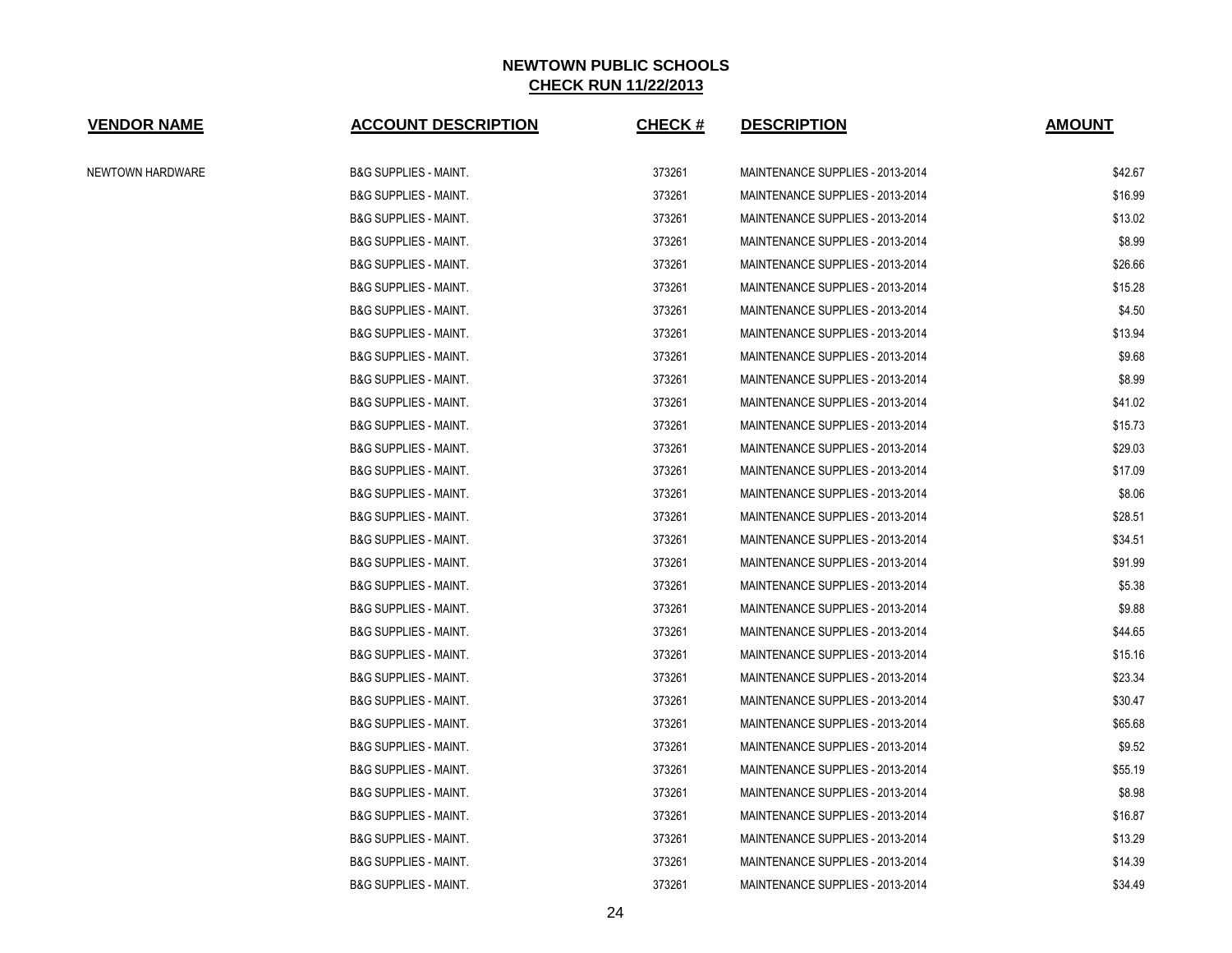| <b>VENDOR NAME</b>                | <b>ACCOUNT DESCRIPTION</b>       | <b>CHECK#</b> | <b>DESCRIPTION</b>                                             | <b>AMOUNT</b> |
|-----------------------------------|----------------------------------|---------------|----------------------------------------------------------------|---------------|
| NEWTOWN HARDWARE                  | B&G SUPPLIES - MAINT.            | 373261        | MAINTENANCE SUPPLIES - 2013-2014                               | \$26.80       |
|                                   | <b>B&amp;G SUPPLIES - MAINT.</b> | 373261        | MAINTENANCE SUPPLIES - 2013-2014                               | \$13.61       |
|                                   | <b>B&amp;G SUPPLIES - MAINT.</b> | 373261        | MAINTENANCE SUPPLIES - 2013-2014                               | \$6.80        |
|                                   |                                  | 373261 Total  |                                                                | \$821.16      |
| NEWTOWN MIDDLE SCHOOL             | OFF. SUPPLIES - ADMIN.           | 373262        | Professional Development refreshments                          | \$750.18      |
|                                   | INSTR. SUPPLIES - SOC. STUDIES   | 373262        | See attached invoice for presenter of professional Development | \$100.00      |
|                                   | OFF. SUPPLIES - ADMIN.           | 373262        | Professional Development refreshments                          | \$107.00      |
|                                   |                                  | 373262 Total  |                                                                | \$957.18      |
| NEWTOWN POOLS, LLC                | B. & G. REPAIRS - H.S.           | 373263        | CHLORINE INJECTOR PUMP - NHS POOL                              | \$40.00       |
|                                   |                                  | 373263 Total  |                                                                | \$40.00       |
| NEWTOWN YOUTH AND FAMILY SERVICES | PROF. SERV. - SUBSTANCE ABUSE    | 373264        | SUBSTANCE ABUSE COUNSELOR AT NHS                               | \$10,201.97   |
|                                   |                                  | 373264 Total  |                                                                | \$10,201.97   |
| NUTMEG TIME INC.                  | CONTRACTED SERV. - GUIDANCE      | 373265        | Yearly Maintenance and Renewal Agreement                       | \$95.00       |
|                                   |                                  | 373265 Total  |                                                                | \$95.00       |
| <b>ON-SITE SHREDDING</b>          | CONTRACTED SERV. - BUS. SERV.    | 373266        | SHREDDING SERV AT C/O 2013/14                                  | \$35.00       |
|                                   | INSTR. SUPPLIES - CLASSROOM      | 373266        | <b>Confidential Shredding &amp; Related Services</b>           | \$30.00       |
|                                   |                                  | 373266 Total  |                                                                | \$65.00       |
| <b>CATHY OSTAR</b>                | INSTR. SUPPLIES - T.A.P./FLEX    | 373267        | TAP HALLOWEEN                                                  | \$72.23       |
|                                   |                                  | 373267 Total  |                                                                | \$72.23       |
| OTIS ELEVATOR COMPANY             | <b>B&amp;G CONTRACTED SERV.</b>  | 373268        | ELEVATOR SVC CONTRACT - HAWL / RIS 2013-2014                   | \$259.33      |
|                                   | <b>B&amp;G CONTRACTED SERV.</b>  | 373268        | ELEVATOR SVC CONTRACT - HAWL / RIS 2013-2014                   | \$795.18      |
|                                   |                                  | 373268 Total  |                                                                | \$1,054.51    |
| PAINTER'S SUPPLY 2 - DANBURY      | <b>B&amp;G SUPPLIES - MAINT.</b> | 373269        | PAINT / BRUSHES - MAINT SUPPLIES                               | \$642.43      |
|                                   |                                  | 373269 Total  |                                                                | \$642.43      |
| PALMER, BARRY                     | INSTR. SUPPLIES - COMPUTER ED.   | 373270        | <b>REIMB FOR SUPPLIES</b>                                      | \$19.99       |
|                                   |                                  | 373270 Total  |                                                                | \$19.99       |
| PARSONS, SAYWARD                  | STAFF TRAVEL - CLASSROOM         | 373271        | <b>TRAVEL REIMB</b>                                            | \$44.07       |
|                                   |                                  | 373271 Total  |                                                                | \$44.07       |
| PCM-G                             | INSTR. SUPPLIES - INFO. TECH.    | 373272        | HP LaserJet Pro P1606DN Printer 8061931                        | \$1,170.00    |
|                                   |                                  | 373272 Total  |                                                                | \$1,170.00    |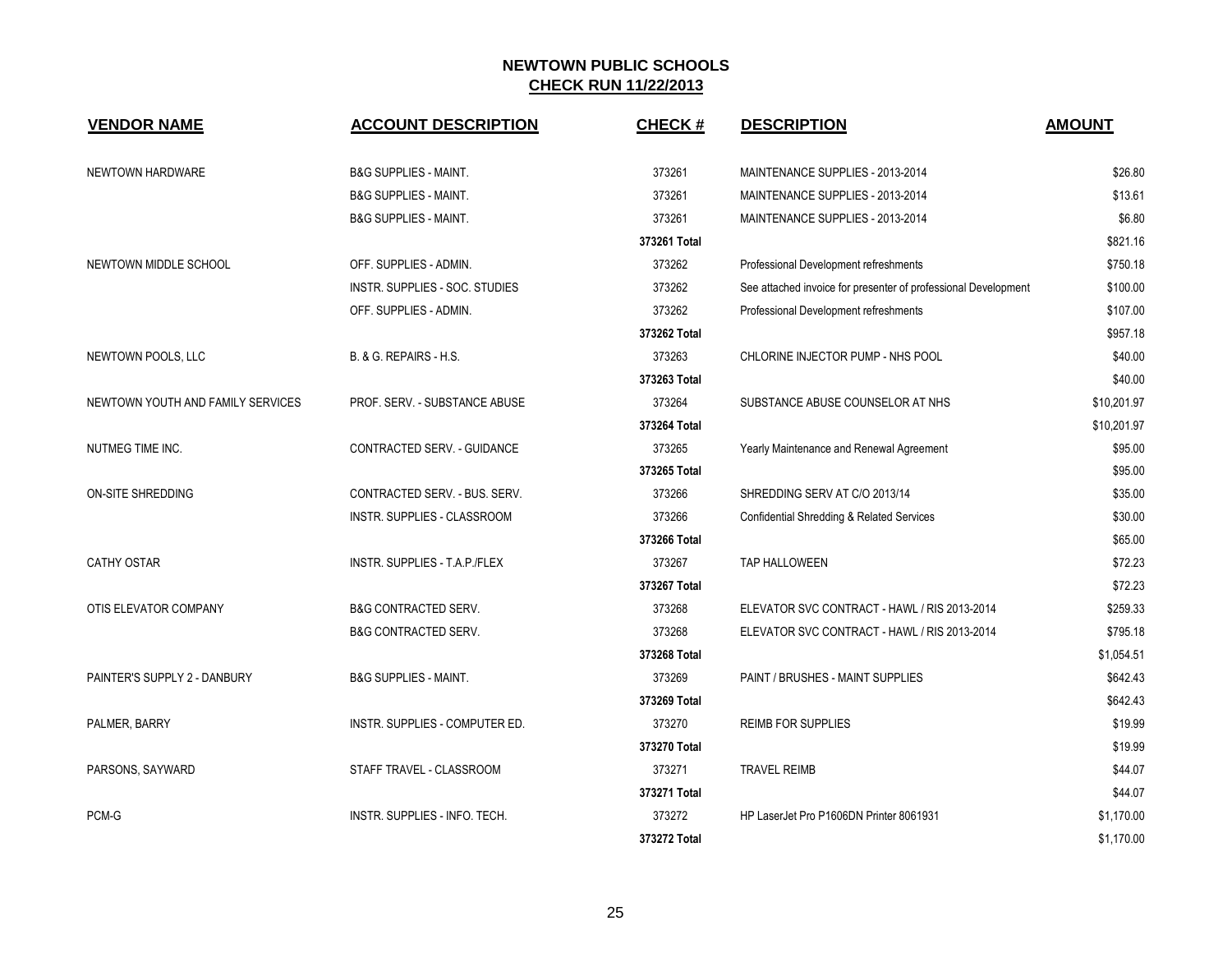| <b>VENDOR NAME</b>           | <b>ACCOUNT DESCRIPTION</b>          | <b>CHECK#</b> | <b>DESCRIPTION</b>                                       | <b>AMOUNT</b> |
|------------------------------|-------------------------------------|---------------|----------------------------------------------------------|---------------|
| PEARSON EDUCATION INC.       | <b>INSTR. SUPPLIES - MUSIC</b>      | 373273        | <b>BOOK/CD PACKAGE CREATIVE BEGINNINGS</b>               | \$118.10      |
|                              | <b>INSTR. SUPPLIES - MUSIC</b>      | 373273        | CREATIVE BEGINNING CD PACK                               | \$118.10      |
|                              |                                     | 373273 Total  |                                                          | \$236.20      |
| PEARSON EDUCATION INC.       | TEXTBOOKS - CLASSROOM               | 373274        | Words Their Way Student Book-Within Word pattern/10 pk   | \$719.76      |
|                              | <b>TEXTBOOKS - CLASSROOM</b>        | 373274        | Shipping/Handling                                        | \$57.58       |
|                              | TEXTBOOKS - CLASSROOM               | 373274        | Words Their Way Student Book, Letter Name/pke            | \$539.82      |
|                              | TEXTBOOKS - CLASSROOM               | 373274        | Shipping/Handling                                        | \$43.19       |
|                              |                                     | 373274 Total  |                                                          | \$1,360.35    |
| PERKINS SCHOOL FOR THE BLIND | TUITION - OUT-OF-DISTRICT           | 373275        | TUITION - OUT-OF-DISTRICT                                | \$23,807.30   |
|                              |                                     | 373275 Total  |                                                          | \$23,807.30   |
| <b>DONNA PERUGINI</b>        | STAFF TRAIN. - CLASSROOM            | 373276        | <b>STAFF TRAINING</b>                                    | \$10.00       |
|                              | STAFF TRAIN. - CLASSROOM            | 373276        | TRAVEL PROF DEVELOPMENT                                  | \$36.13       |
|                              |                                     | 373276 Total  |                                                          | \$46.13       |
| PHONAK LLC                   | REPAIRS - SP/HEAR.                  | 373277        | PLEASE ORDER AS ATTACHED                                 | \$2,406.25    |
|                              |                                     | 373277 Total  |                                                          | \$2,406.25    |
| <b>MARK PIROZZOLI</b>        | <b>B&amp;G SUPPLIES - CUSTODIAL</b> | 373278        | SHOE'S (40879)                                           | \$100.00      |
|                              |                                     | 373278 Total  |                                                          | \$100.00      |
| PLANK ROAD PUBLISHING INC.   | <b>INSTR. SUPPLIES - MUSIC</b>      | 373279        | Brian Music Supplies (Please See Attached                | \$392.15      |
|                              | <b>INSTR. SUPPLIES - MUSIC</b>      | 373279        | Ship/Handling                                            | \$31.16       |
|                              |                                     | 373279 Total  |                                                          | \$423.31      |
| PLAYGROUND MEDIC             | <b>B&amp;G CONTRACTED SERV.</b>     | 373280        | PLAYGROUND INSPECTIONS (HAWL, MG, HOM, RIS)              | \$3,400.00    |
|                              |                                     | 373280 Total  |                                                          | \$3,400.00    |
| POSTMASTER - NEWTOWN         | POSTAGE - HEALTH ADMIN.             | 373281        | Postage for Bulk Mailing-(past due physicals)            | \$90.40       |
|                              |                                     | 373281 Total  |                                                          | \$90.40       |
| POSTMASTER NEWTOWN           | POSTAGE - HEALTH ADMIN.             | 373282        | Forever stamps - for 10 schools 2 books of 20 per school | \$184.00      |
|                              |                                     | 373282 Total  |                                                          | \$184.00      |
| <b>MARK PURCELL</b>          | STAFF TRAIN. - B&G ADMIN.           | 373283        | <b>REIMB CLASS</b>                                       | \$85.00       |
|                              | STAFF TRAIN. - B&G ADMIN.           | 373283        | REIMB PLUMBING LICENSE                                   | \$340.00      |
|                              |                                     | 373283 Total  |                                                          | \$425.00      |
| PYRAMID SCHOOL PRODUCTS      | INSTR. SUPPLIES - CLASSROOM         | 373284        | Expo Dry Erase Markers 4-color set - 80074               | \$157.68      |
|                              | INSTR. SUPPLIES - CLASSROOM         | 373284        | Sharpie fine point Black Markers - 30001                 | \$67.68       |
|                              |                                     | 373284 Total  |                                                          | \$225.36      |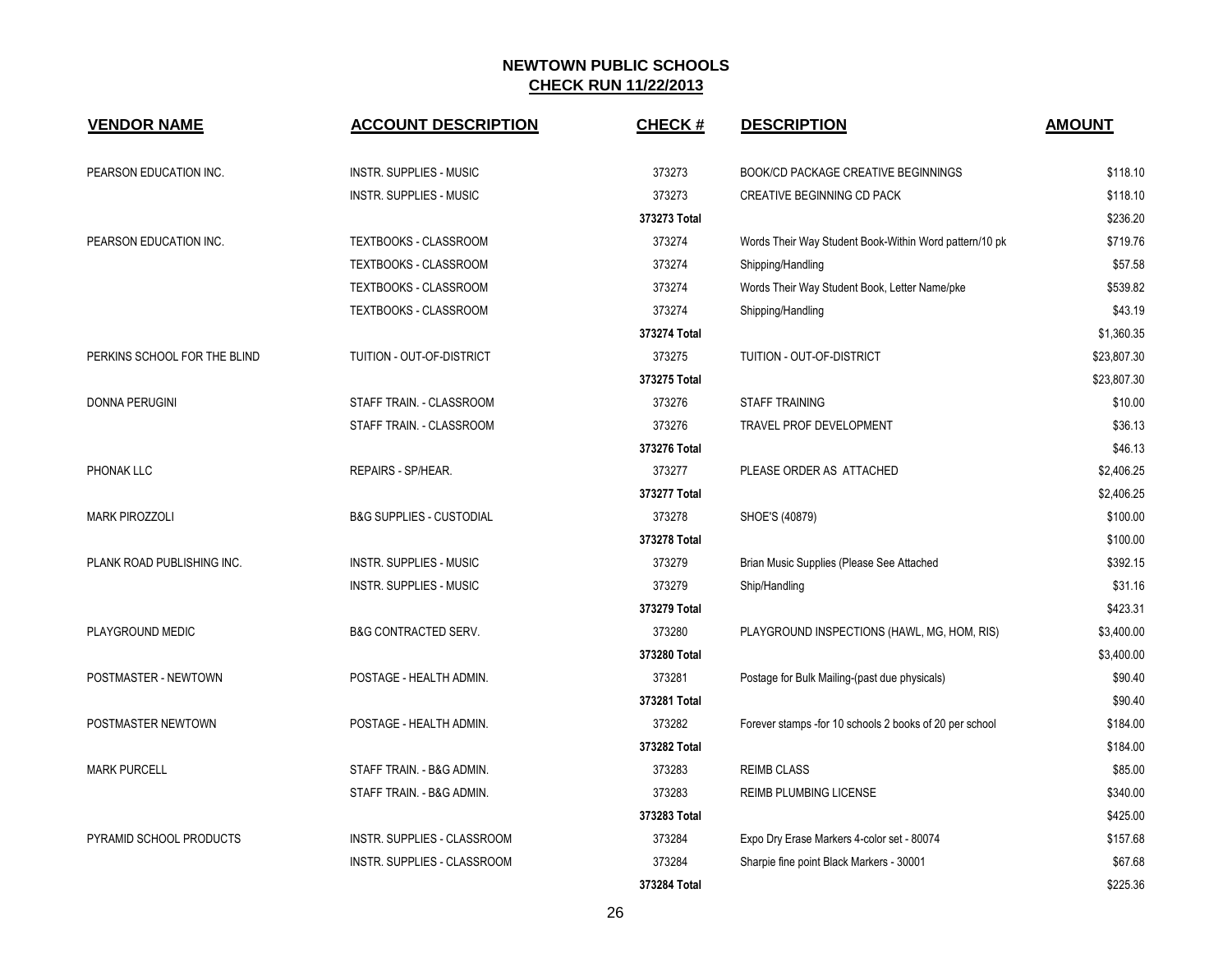| <b>VENDOR NAME</b>                | <b>ACCOUNT DESCRIPTION</b>      | <b>CHECK#</b> | <b>DESCRIPTION</b>                                            | <b>AMOUNT</b> |
|-----------------------------------|---------------------------------|---------------|---------------------------------------------------------------|---------------|
| <b>QUILL CORPORATION</b>          | INSTR. SUPPLIES - CLASSROOM     | 373285        | Classroom supplies                                            | \$2,616.18    |
|                                   | OFF. SUPPLIES - ADMIN.          | 373285        | 6x9 steno pad 901-20522                                       | \$69.96       |
|                                   | OFF. SUPPLIES - ADMIN.          | 373285        | Smead fastab hanging file folders - letter                    | \$63.15       |
|                                   | OFF. SUPPLIES - ADMIN.          | 373285        | 2014 at-a-glance wall calendar                                | \$18.39       |
|                                   | OFF. SUPPLIES - ADMIN.          | 373285        | 2014 at-a-glance desk calendar refill                         | \$28.76       |
|                                   | OFF. SUPPLIES - ADMIN.          | 373285        | Scotch magic tape.                                            | \$71.64       |
|                                   | OFF. SUPPLIES - ADMIN.          | 373285        | Secure-A-Pen replacement - Black                              | \$13.86       |
|                                   | OFF. SUPPLIES - ADMIN.          | 373285        | Command hooks- medium 50 pack                                 | \$47.99       |
|                                   | OFF. SUPPLIES - ADMIN.          | 373285        | Sidewalk chalk                                                | \$11.96       |
|                                   | OFF. SUPPLIES - ADMIN.          | 373285        | Business envelopes -quick strip                               | \$154.95      |
|                                   | INSTR. SUPPLIES - CLASSROOM     | 373285        | Scotch Magic Tape                                             | \$143.28      |
|                                   |                                 | 373285 Total  |                                                               | \$3,240.12    |
| <b>REALLY GOOD STUFF INC.</b>     | INSTR. SUPPLIES - CLASSROOM     | 373286        | K supplies-SEE ATTACHED-measuring kit, pointers, height chart | \$114.44      |
|                                   | INSTR. SUPPLIES - CLASSROOM     | 373286        | Shipping/handling                                             | \$22.59       |
|                                   | INSTR. SUPPLIES - CLASSROOM     | 373286        | K supplies-SEE ATTACHED-measuring kit, pointers, height chart | \$41.94       |
|                                   | INSTR. SUPPLIES - CLASSROOM     | 373286        | balance of order paid for by gift certificates                | \$99.58       |
|                                   |                                 | 373286 Total  |                                                               | \$278.55      |
| RED THREAD SPACES LLC             | B. & G. REPAIRS - H.            | 373287        | TAPE STAIRS FOR VISUALLY IMPAIRED STUDENT - HAWLEY            | \$5,428.00    |
|                                   | B. & G. REPAIRS - M.S.          | 373287        | TILE FLOORING REPLACE - NMS                                   | \$1,844.20    |
|                                   |                                 | 373287 Total  |                                                               | \$7,272.20    |
| JOHN R. REED                      | STAFF TRAVEL - SUPER.           | 373288        | MONTHLY EXPENSE & TRAVEL 2013/14                              | \$300.00      |
|                                   |                                 | 373288 Total  |                                                               | \$300.00      |
| <b>BARBARA REILLY</b>             | PROF. SERV. - PSYCH/MED. EVAL.  | 373289        | CPR CITIFICATION FOR TRANSITION STUDENTS                      | \$150.00      |
|                                   |                                 | 373289 Total  |                                                               | \$150.00      |
| RICCIO LANDSCAPING LLC            | <b>B&amp;G CONTRACTED SERV.</b> | 373290        | <b>REMOVE TREES - MIDDLE SCHOOL</b>                           | \$4,500.00    |
|                                   | B. & G. REPAIRS - RIS.          | 373290        | <b>REMOVE HANGING LIMBS - RIS</b>                             | \$675.00      |
|                                   |                                 | 373290 Total  |                                                               | \$5,175.00    |
| RIDDELL/ ALL AMERICAN SPORTS CORP | <b>INSTR. SUPPLIES - SPORTS</b> | 373291        | FACE FRAME ASSEMBLY RED- RIGHT AND LEFT                       | \$275.27      |
|                                   |                                 | 373291 Total  |                                                               | \$275.27      |
| ROSETTA STONE LTD.                | OTHER SUPPLIES - STAFF DEVELOP. | 373292        | Classroom Version 3 Online Fixed Term License (2)             | \$318.00      |
|                                   |                                 | 373292 Total  |                                                               | \$318.00      |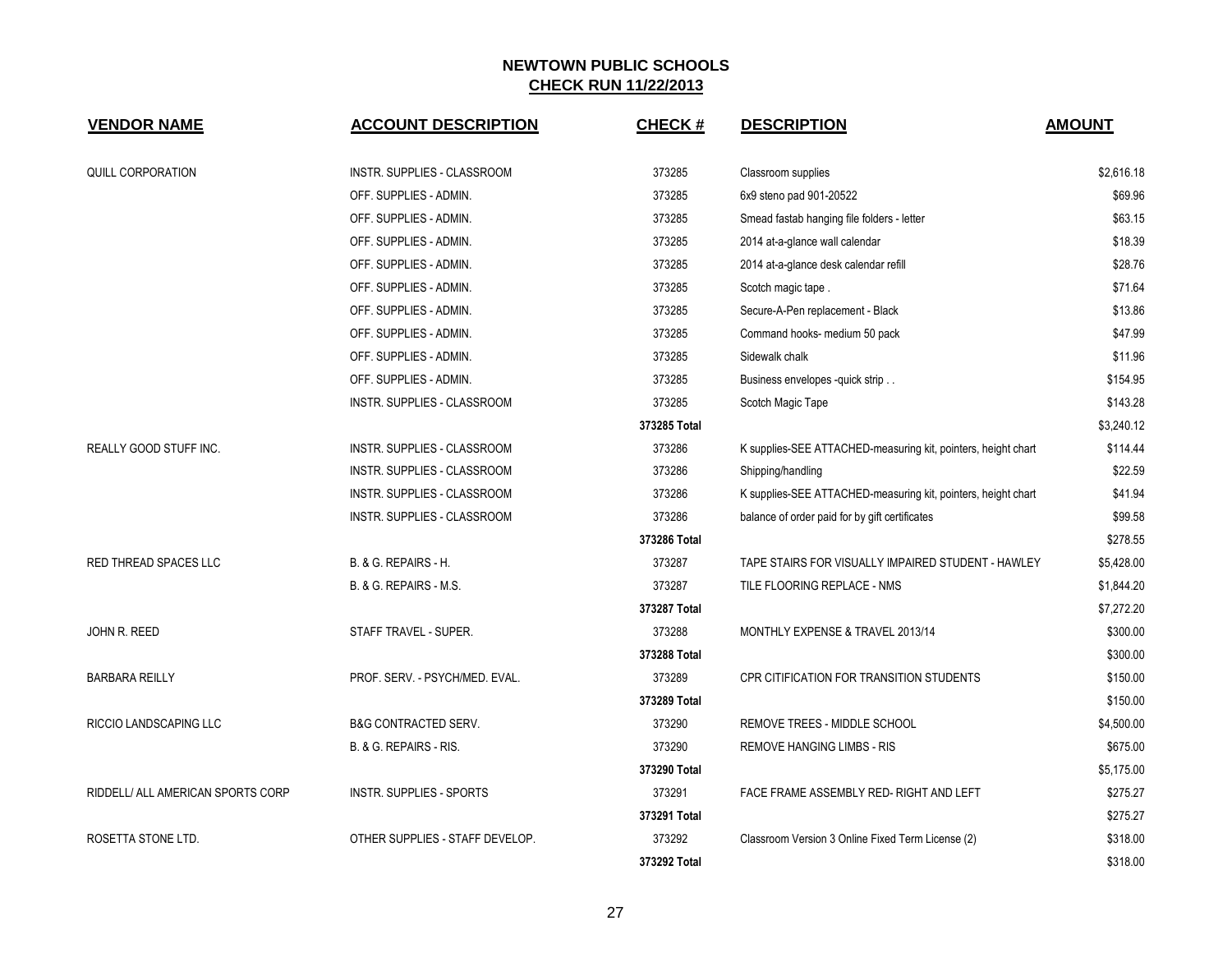| <b>VENDOR NAME</b>          | <b>ACCOUNT DESCRIPTION</b>       | <b>CHECK#</b> | <b>DESCRIPTION</b>                                       | <b>AMOUNT</b> |
|-----------------------------|----------------------------------|---------------|----------------------------------------------------------|---------------|
| SAFETY-KLEEN SYSTEMS INC    | <b>EQUIP RENTAL - B&amp;G</b>    | 373293        | PARTS WASHER RENTAL - MAINT SHOP                         | \$256.88      |
|                             |                                  | 373293 Total  |                                                          | \$256.88      |
| <b>NELSON M. SANTOS</b>     | STAFF TRAVEL - INFO. TECH.       | 373294        | <b>TRAVEL REIMB OCTOBER</b>                              | \$135.32      |
|                             | STAFF TRAVEL - INFO. TECH.       | 373294        | SEPTEMBER TRAVEL REIMB                                   | \$95.03       |
|                             |                                  | 373294 Total  |                                                          | \$230.35      |
| <b>SCANTRON CORPORATION</b> | INSTR. SUPPLIES - HEALTH ED      | 373295        | FROM NUMBER 19641-50/SIDE                                | \$85.50       |
|                             | INSTR. SUPPLIES - HEALTH ED      | 373295        | <b>SHIPPING</b>                                          | \$9.14        |
|                             |                                  | 373295 Total  |                                                          | \$94.64       |
| HENRY SCHEIN, INC           | MEDICAL SUPPLIES - H.S.          | 373296        | #890-6517 - Tendersorb Under pads- no shipping           | \$181.45      |
|                             |                                  | 373296 Total  |                                                          | \$181.45      |
| SCHOLASTIC INC              | <b>INSTR. SUPPLIES - SCIENCE</b> | 373297        | Science World Magazine                                   | \$3,977.50    |
|                             | <b>INSTR. SUPPLIES - SCIENCE</b> | 373297        |                                                          | \$397.75      |
|                             | <b>TEXTBOOKS - SCIENCE</b>       | 373297        | Super Science Magazine                                   | \$2,356.00    |
|                             | <b>TEXTBOOKS - SCIENCE</b>       | 373297        | Shipping                                                 | \$235.60      |
|                             |                                  | 373297 Total  |                                                          | \$6.966.85    |
| SCHOLASTIC INC              | TEXTBOOKS - CLASSROOM            | 373298        | Books for Gr 3 Classroom Libraries, see attached list.   | \$3.38        |
|                             | TEXTBOOKS - CLASSROOM            | 373298        | shipping                                                 | \$0.30        |
|                             | <b>TEXTBOOKS - CLASSROOM</b>     | 373298        | Books for Gr 3 Classroom Libraries, see attached list.   | \$3.71        |
|                             | <b>TEXTBOOKS - CLASSROOM</b>     | 373298        | shipping                                                 | \$0.33        |
|                             | <b>TEXTBOOKS - CLASSROOM</b>     | 373298        | Books for Gr 3 Classroom Libraries, see attached list.   | \$2.96        |
|                             | TEXTBOOKS - CLASSROOM            | 373298        | shipping                                                 | \$0.27        |
|                             |                                  | 373298 Total  |                                                          | \$10.95       |
| SCHOOL HEALTH CORPORATION   | MEDICAL SUPPLIES - H.S.          | 373299        | Assorted medical merchandise/see attached /free shipping | \$1,020.57    |
|                             |                                  | 373299 Total  |                                                          | \$1,020.57    |
| <b>SCHOOL SPECIALTY</b>     | INSTR. SUPPLIES - CLASSROOM      | 373300        | Science table, Item6-1447154-030                         | \$333.00      |
|                             | INSTR. SUPPLIES - CLASSROOM      | 373300        | Copernicus Expanded Storage Reading/Writing Center       | \$243.86      |
|                             | INSTR. SUPPLIES - CLASSROOM      | 373300        | Copernicus Primary Teaching Easel                        | \$742.86      |
|                             | OFF. SUPPLIES - ADMIN.           | 373300        | Desk protector- House of Doolittle - transparent 087711  | \$163.60      |
|                             | INSTR. SUPPLIES - CLASSROOM      | 373300        | Pocket Poly Portfolios w/fasteners #9-077665-            | \$80.34       |
|                             | <b>INSTR. SUPPLIES - ART</b>     | 373300        | Economy Decorating Wheel Item #9-465014-705              | \$171.36      |
|                             | <b>INSTR. SUPPLIES - ART</b>     | 373300        | Paper Mate Flair Point Guard (Black) Item #9-079486-030  | \$7.16        |
|                             | <b>INSTR. SUPPLIES - ART</b>     | 373300        | Sharpie Pen (Black Medium Point) Item #9-1438026-030     | \$6.57        |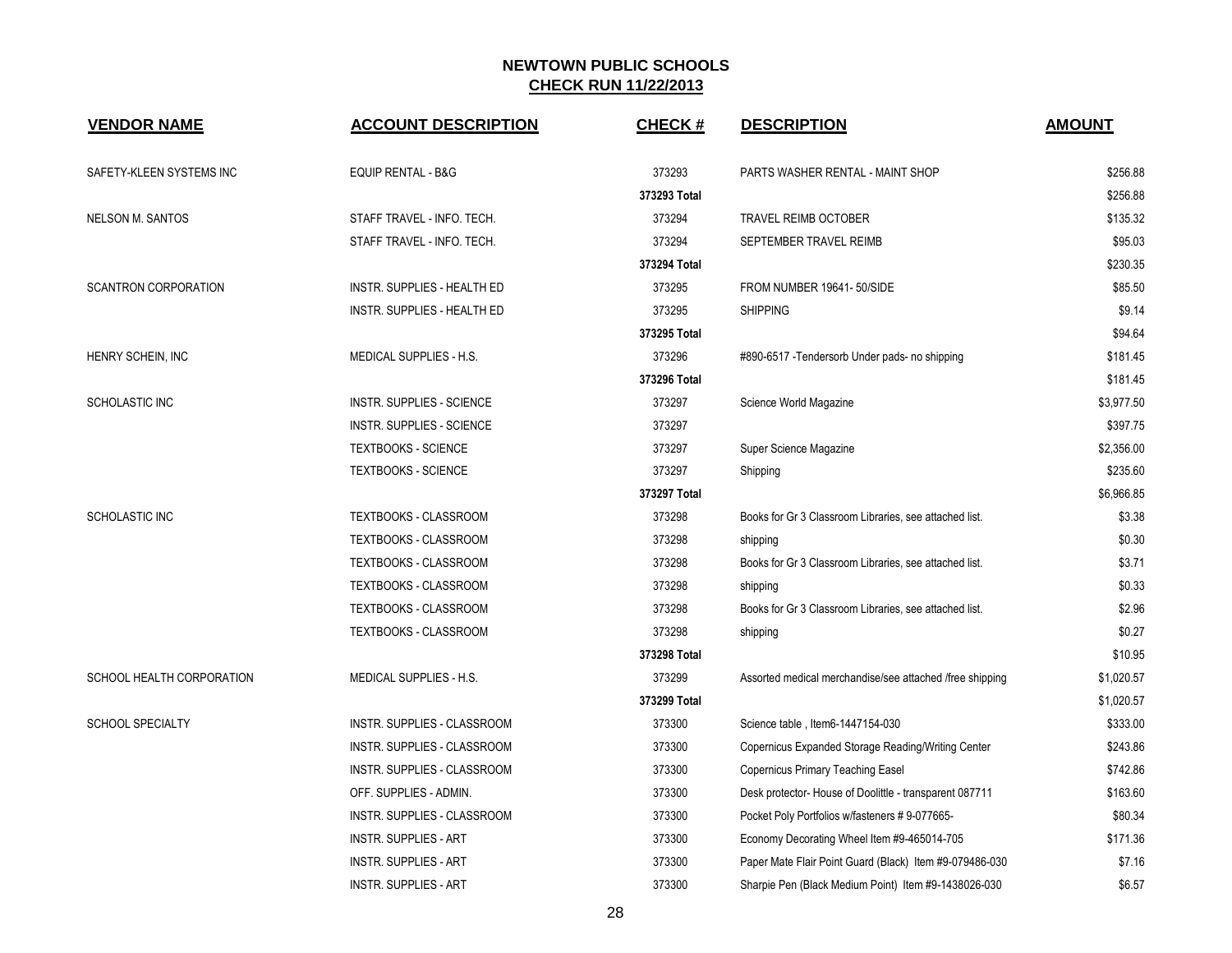| <b>VENDOR NAME</b>              | <b>ACCOUNT DESCRIPTION</b>      | <b>CHECK#</b> | <b>DESCRIPTION</b>                                           | <b>AMOUNT</b> |
|---------------------------------|---------------------------------|---------------|--------------------------------------------------------------|---------------|
| <b>SCHOOL SPECIALTY</b>         | <b>INSTR. SUPPLIES - ART</b>    | 373300        | Scotch Tape 3650 Moving/Storage pack of 4 Item #9-075489-030 | \$15.08       |
|                                 | <b>INSTR. SUPPLIES - ART</b>    | 373300        | Art Supplies(See Attached)                                   | \$731.43      |
|                                 |                                 | 373300 Total  |                                                              | \$2.495.26    |
| <b>SHARED SERVICES</b>          | MEMBERSHIPS - PUPIL SERV.       | 373301        | <b>CLAD MEMBERSHIP</b>                                       | \$250.00      |
|                                 |                                 | 373301 Total  |                                                              | \$250.00      |
| SHI INTERNATIONAL CORP.         | EQUIPMENT - INFO. TECH.         | 373302        | Emc Px4-300R Network Storage Array Svr Class                 | \$2,450.70    |
|                                 |                                 | 373302 Total  |                                                              | \$2,450.70    |
| SILVER'S SOLAR SOLUTIONS LLC    | B. & G. REPAIRS - H.S.          | 373303        | ADD WINDOW FILM TO COUNSELING OFFICES AREA - NHS             | \$1,221.29    |
|                                 |                                 | 373303 Total  |                                                              | \$1,221.29    |
| CAROL CARDILLO SKOLAS           | <b>INSTR. SUPPLIES - ART</b>    | 373304        | <b>CRAFT SUPPLIES</b>                                        | \$12.99       |
|                                 | STAFF TRAVEL - CLASSROOM        | 373304        | <b>TRAVEL REIMB</b>                                          | \$42.52       |
|                                 |                                 | 373304 Total  |                                                              | \$55.51       |
| SMITH, RACHEL                   | STAFF TRAVEL - COMPUTER ED.     | 373305        | <b>TRAVEL REIMB</b>                                          | \$90.74       |
|                                 | INSTR. SUPPLIES - COMPUTER ED.  | 373305        | REIMB FOR COMP SUPPLIES                                      | \$60.00       |
|                                 |                                 | 373305 Total  |                                                              | \$150.74      |
| SOLEIL PUBLISHING               | TEXTBOOKS - WORLD LANG.         | 373306        | Cinque film italiani - Item # BK331                          | \$34.95       |
|                                 | TEXTBOOKS - WORLD LANG.         | 373306        | Shipping                                                     | \$6.95        |
|                                 | INSTR. SUPPLIES - WORLD LANG.   | 373306        | CINQUE FILM ITALIANI - ITEM # BK331                          | \$34.95       |
|                                 | INSTR. SUPPLIES - WORLD LANG.   | 373306        | <b>SHIPPING</b>                                              | \$6.95        |
|                                 |                                 | 373306 Total  |                                                              | \$83.80       |
| <b>SOLUTION TREE</b>            | OTHER SUPPLIES - STAFF DEVELOP. | 373307        | Instructional Materials/Supplies                             | \$645.05      |
|                                 |                                 | 373307 Total  |                                                              | \$645.05      |
| SOUTHBURY PRINTING CENTRE, INC  | OFF. SUPPLIES - ADMIN.          | 373308        | 1,000 Business Cards                                         | \$74.38       |
|                                 | OFF. SUPPLIES - ADMIN.          | 373308        | 500 Business Cards                                           | \$65.63       |
|                                 | OFF. SUPPLIES - ADMIN.          | 373308        | <b>Business Cards</b>                                        | \$78.24       |
|                                 | OFF. SUPPLIES - ADMIN.          | 373308        | <b>Business cards</b>                                        | \$65.63       |
|                                 | OFF. SUPPLIES - ADMIN.          | 373308        | <b>Business cards</b>                                        | \$65.63       |
|                                 |                                 | 373308 Total  |                                                              | \$349.51      |
| SPATH BJORKLAND ASSOCIATES, INC | PROF. SERV. - B. & G.           | 373309        | <b>QUARTERLY WATER MONITORING</b>                            | \$1,557.00    |
|                                 |                                 | 373309 Total  |                                                              | \$1,557.00    |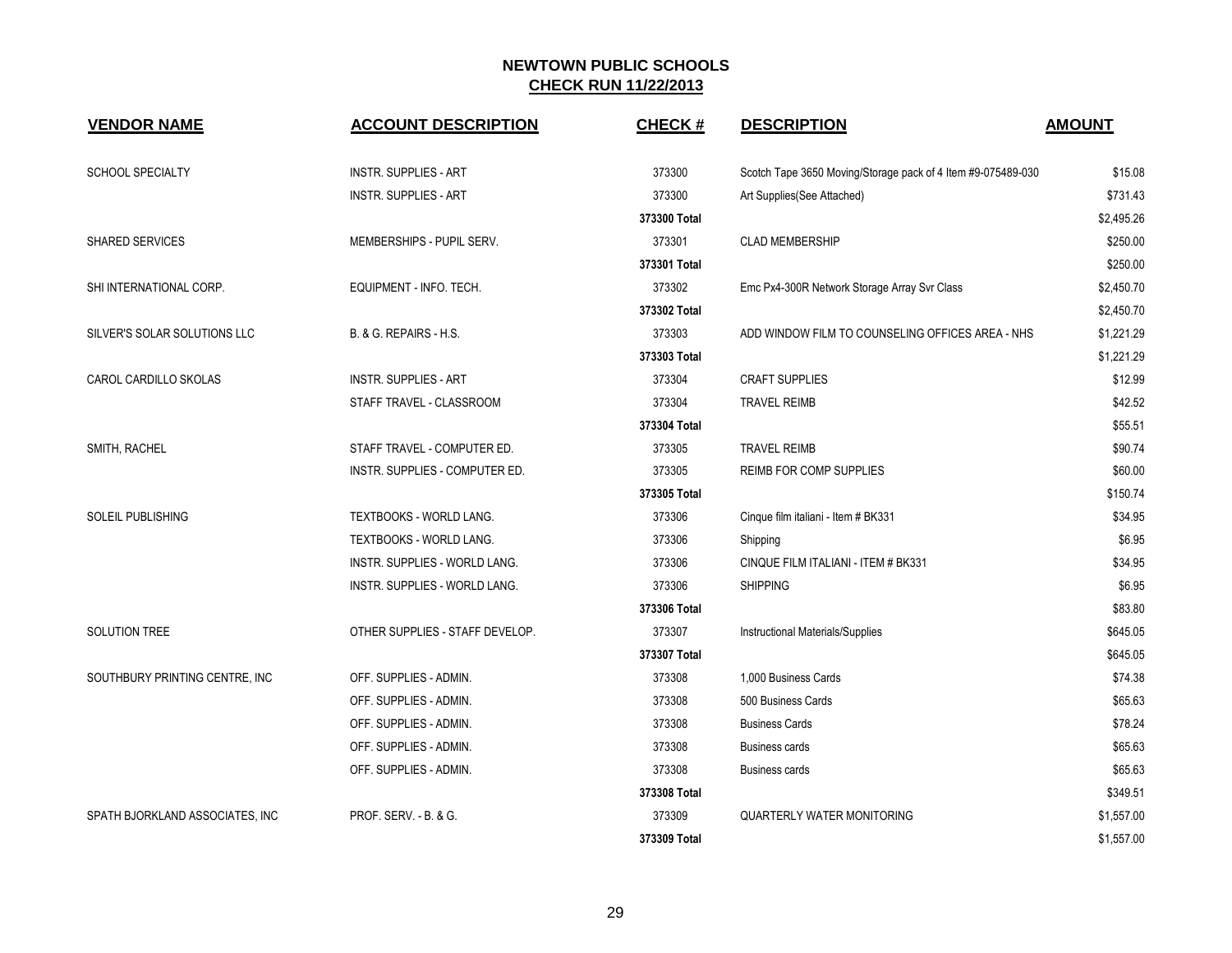| <b>VENDOR NAME</b>            | <b>ACCOUNT DESCRIPTION</b>           | <b>CHECK#</b> | <b>DESCRIPTION</b>                                 | <b>AMOUNT</b> |
|-------------------------------|--------------------------------------|---------------|----------------------------------------------------|---------------|
| ST. PIERRE OIL COMPANY INC.   | FUEL OIL - H.S.                      | 373310        | NHS 100 GAL                                        | \$378.90      |
|                               | FUEL OIL - H.S.                      | 373310        | <b>NHS 1607.1 GAL</b>                              | \$5.398.25    |
|                               |                                      | 373310 Total  |                                                    | \$5,777.15    |
| STAPLES ADVANTAGE             | <b>INSTR. SUPPLIES - ART</b>         | 373311        | SHELF BRACKETS-RUBBER BAND- PENTEL PENS            | \$119.35      |
|                               | INSTR. SUPPLIES - MUSIC              | 373311        | CD-R SPINDLE- EXPO CHISEL- TONER CARTRIDGE         | \$164.66      |
|                               |                                      | 373311 Total  |                                                    | \$284.01      |
| STAPLES ADVANTAGE             | <b>INSTR. SUPPLIES - MATH</b>        | 373312        | PENCILS- DRY ERASE BOARD- CALENDAR                 | \$2,564.40    |
|                               | <b>INSTR. SUPPLIES - MATH</b>        | 373312        | PENCILS- DRY ERASE BOARD- CALENDAR                 | \$57.52       |
|                               | INSTR. SUPPLIES - MATH               | 373312        | PENCILS- DRY ERASE BOARD- CALENDAR                 | \$42.08       |
|                               | <b>INSTR. SUPPLIES - MATH</b>        | 373312        | PENCILS- DRY ERASE BOARD- CALENDAR                 | \$29.78       |
|                               | <b>INSTR. SUPPLIES - MATH</b>        | 373312        | PENCILS- DRY ERASE BOARD- CALENDAR                 | \$222.95      |
|                               |                                      | 373312 Total  |                                                    | \$2,916.73    |
| STATE OF CONNECTICUT          | PROF. SERV. - B. & G.                | 373313        | ELEVATOR RENEWAL CERTIFICATE - RIS                 | \$240.00      |
|                               |                                      | 373313 Total  |                                                    | \$240.00      |
| STEPNEY HARDWARE INC.         | <b>B&amp;G SUPPLIES - MAINT.</b>     | 373314        | MARK PAINT / PHILLIPS SCREWDRIVER - MAINT SUPPLIES | \$10.28       |
|                               |                                      | 373314 Total  |                                                    | \$10.28       |
| SUBURBAN STATIONERS INC.      | INSTR. SUPPLIES - CLASSROOM          | 373315        | 3 hole punches # BSN 65625                         | \$50.78       |
|                               | INSTR. SUPPLIES - CLASSROOM          | 373315        | 3 hole punches # BSN 65625                         | \$25.39       |
|                               | INSTR. SUPPLIES - CLASSROOM          | 373315        | classpack crayons # CYO 688462                     | \$175.78      |
|                               | INSTR. SUPPLIES - CLASSROOM          | 373315        | sidewalk chalk # ckc 1752                          | \$35.16       |
|                               | INSTR. SUPPLIES - CLASSROOM          | 373315        | 2 inch book rings # spr 01439                      | \$40.77       |
|                               | INSTR. SUPPLIES - CLASSROOM          | 373315        | black sharpies san 30001                           | \$41.94       |
|                               | INSTR. SUPPLIES - CLASSROOM          | 373315        | manual pencil sharpeners epi 1031                  | \$49.16       |
|                               | INSTR. SUPPLIES - CLASSROOM          | 373315        | Avery labels AVE 5160                              | \$43.78       |
|                               | INSTR. SUPPLIES - CLASSROOM          | 373315        | sheet protectors BSN 74551                         | \$35.45       |
|                               | <b>INSTR. SUPPLIES - BUSINESS ED</b> | 373315        | ENVELOPES- CARD- CLIP- BINDERS                     | \$265.97      |
|                               | INSTR. SUPPLIES - BUSINESS ED        | 373315        | TAB WALL MOUNT                                     | \$6.39        |
|                               |                                      | 373315 Total  |                                                    | \$770.57      |
| SUPERIOR CLEANERS AND TAILORS | INSTR. SUPPLIES - SP. ED. PREK-8     | 373316        | STARR PROGRAM LAUNDRY                              | \$15.45       |
|                               | INSTR. SUPPLIES - SP. ED. PREK-8     | 373316        | STARR PROGRAM LAUNDRY                              | \$15.45       |
|                               | INSTR. SUPPLIES - SP. ED. PREK-8     | 373316        | STARR PROGRAM LAUNDRY                              | \$15.45       |
|                               | INSTR. SUPPLIES - SP. ED. PREK-8     | 373316        | STARR PROGRAM LAUNDRY                              | \$15.45       |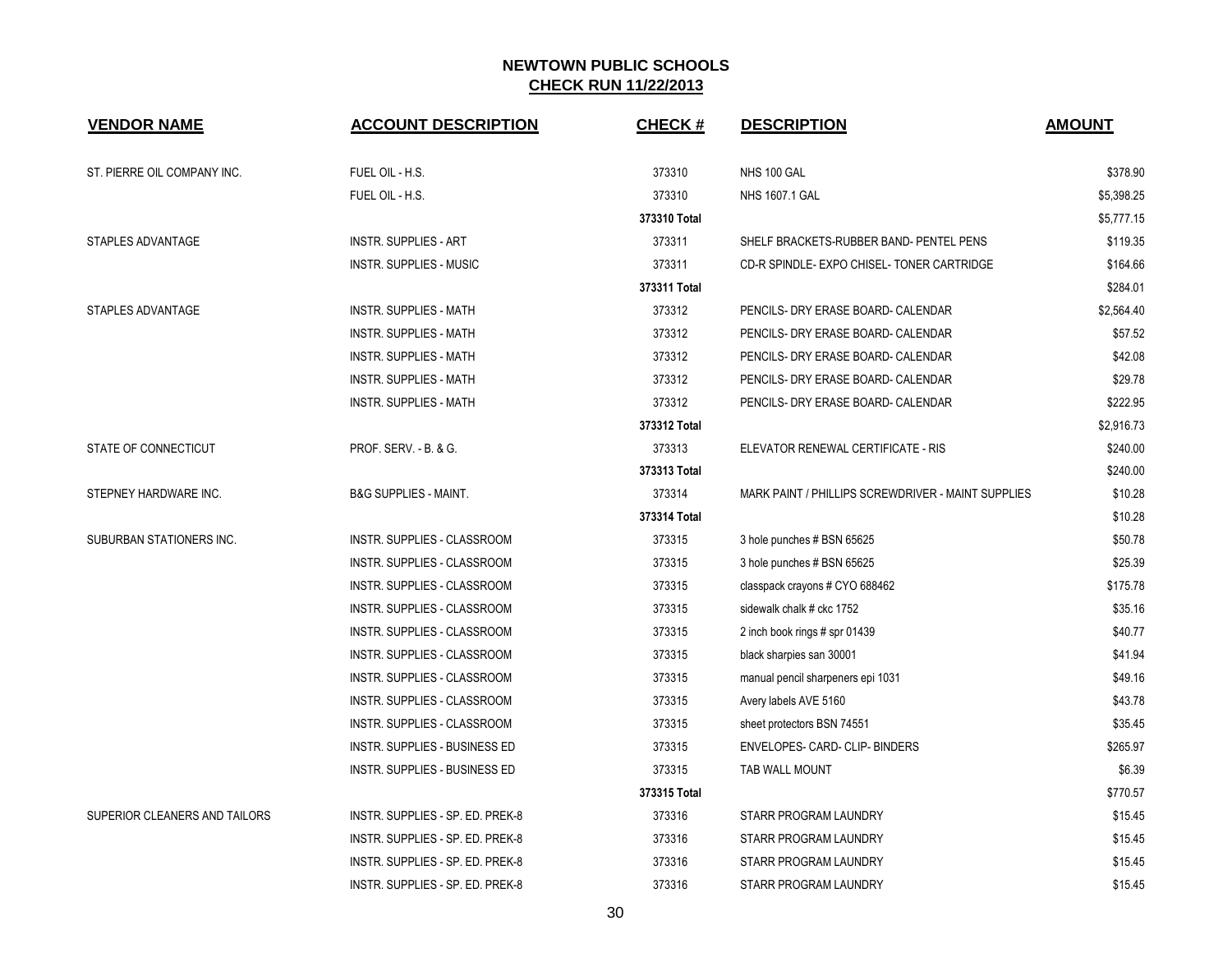| <b>VENDOR NAME</b>                | <b>ACCOUNT DESCRIPTION</b>           | <b>CHECK#</b> | <b>DESCRIPTION</b>                     | <b>AMOUNT</b> |
|-----------------------------------|--------------------------------------|---------------|----------------------------------------|---------------|
| SUPERIOR CLEANERS AND TAILORS     |                                      | 373316 Total  |                                        | \$61.80       |
| <b>SWEETWATER</b>                 | <b>INSTR. SUPPLIES - MUSIC</b>       | 373317        | MUSIC - PEAVEY 60W KEYBOARD AMP        | \$299.99      |
|                                   |                                      | 373317 Total  |                                        | \$299.99      |
| <b>TEACHER'S DISCOVERY</b>        | INSTR. SUPPLIES - WORLD LANG.        | 373318        | SPANICH POSTER FRASES UTILES #1136     | \$4.25        |
|                                   | <b>INSTR. SUPPLIES - WORLD LANG.</b> | 373318        | SPANISH POSTER EN EL AULA #11332       | \$4.25        |
|                                   | <b>INSTR. SUPPLIES - WORLD LANG.</b> | 373318        | <b>BULLETIN BOARD TRIMMER #1904</b>    | \$3.95        |
|                                   | INSTR. SUPPLIES - WORLD LANG.        | 373318        | <b>SHIPPING</b>                        | \$6.90        |
|                                   |                                      | 373318 Total  |                                        | \$19.35       |
| TECHNICAL EDUCATION SOLUTIONS LLC | TECH. SOFTWARE - INFO. TECH.         | 373319        | Solid Works Renewal - Stand alone seat | \$200.00      |
|                                   | TECH. SOFTWARE - INFO. TECH.         | 373319        | Solid Works Renewal - EDU 20 Seats     | \$950.00      |
|                                   |                                      | 373319 Total  |                                        | \$1,150.00    |
| THYSSENKRUPP ELEVATOR CO.         | B. & G. REPAIRS - S.H.               | 373320        | ELEVATOR REPAIR - CHALK HILL           | \$780.00      |
|                                   | B. & G. REPAIRS - S.H.               | 373320        | ELEVATOR REPAIR - SH                   | \$780.00      |
|                                   | B. & G. REPAIRS - S.H.               | 373320        | ELEVATOR REPAIR - SH                   | \$705.00      |
|                                   |                                      | 373320 Total  |                                        | \$2,265.00    |
| TOM'S SERVICE LLC                 | <b>REPAIRS - CAFETERIA</b>           | 373321        | <b>GROEM COBBI-OVEN</b>                | \$75.00       |
|                                   | <b>REPAIRS - CAFETERIA</b>           | 373321        | SOUTHBEND C-OVEN                       | \$75.00       |
|                                   | <b>REPAIRS - CAFETERIA</b>           | 373321        | SOUTHBEND C-OVEN                       | \$251.68      |
|                                   | <b>REPAIRS - CAFETERIA</b>           | 373321        | <b>HATCO BOOSTER</b>                   | \$366.75      |
|                                   | <b>REPAIRS - CAFETERIA</b>           | 373321        | MARKET FORGE STEAMER                   | \$1,361.00    |
|                                   |                                      | 373321 Total  |                                        | \$2,129.43    |
| <b>TORRCO</b>                     | <b>B&amp;G SUPPLIES - MAINT.</b>     | 373322        | ANTIFREEZE, TAPE - SHOP SUPPLIES       | \$211.82      |
|                                   | <b>B&amp;G SUPPLIES - MAINT.</b>     | 373322        | ANTIFREEZE, TAPE - SHOP SUPPLIES       | (\$112.60)    |
|                                   | <b>B&amp;G SUPPLIES - MAINT.</b>     | 373322        | ANTIFREEZE, TAPE - SHOP SUPPLIES       | \$235.05      |
|                                   | <b>B&amp;G SUPPLIES - MAINT.</b>     | 373322        | URINAL HANGERS - PLUMBING REPAIR PARTS | \$178.10      |
|                                   | <b>B&amp;G SUPPLIES - MAINT.</b>     | 373322        | URINAL HANGERS - PLUMBING REPAIR PARTS | \$96.20       |
|                                   | <b>B&amp;G SUPPLIES - MAINT.</b>     | 373322        | URINAL HANGERS - PLUMBING REPAIR PARTS | \$178.84      |
|                                   | <b>B&amp;G SUPPLIES - MAINT.</b>     | 373322        | URINAL HANGERS - PLUMBING REPAIR PARTS | \$227.80      |
|                                   | <b>B&amp;G SUPPLIES - MAINT.</b>     | 373322        | URINAL HANGERS - PLUMBING REPAIR PA    | \$94.00       |
|                                   | <b>B&amp;G SUPPLIES - MAINT.</b>     | 373322        | URINAL HANGERS - PLUMBING REPAIR PARTS | \$164.40      |
|                                   |                                      | 373322 Total  |                                        | \$1,273.61    |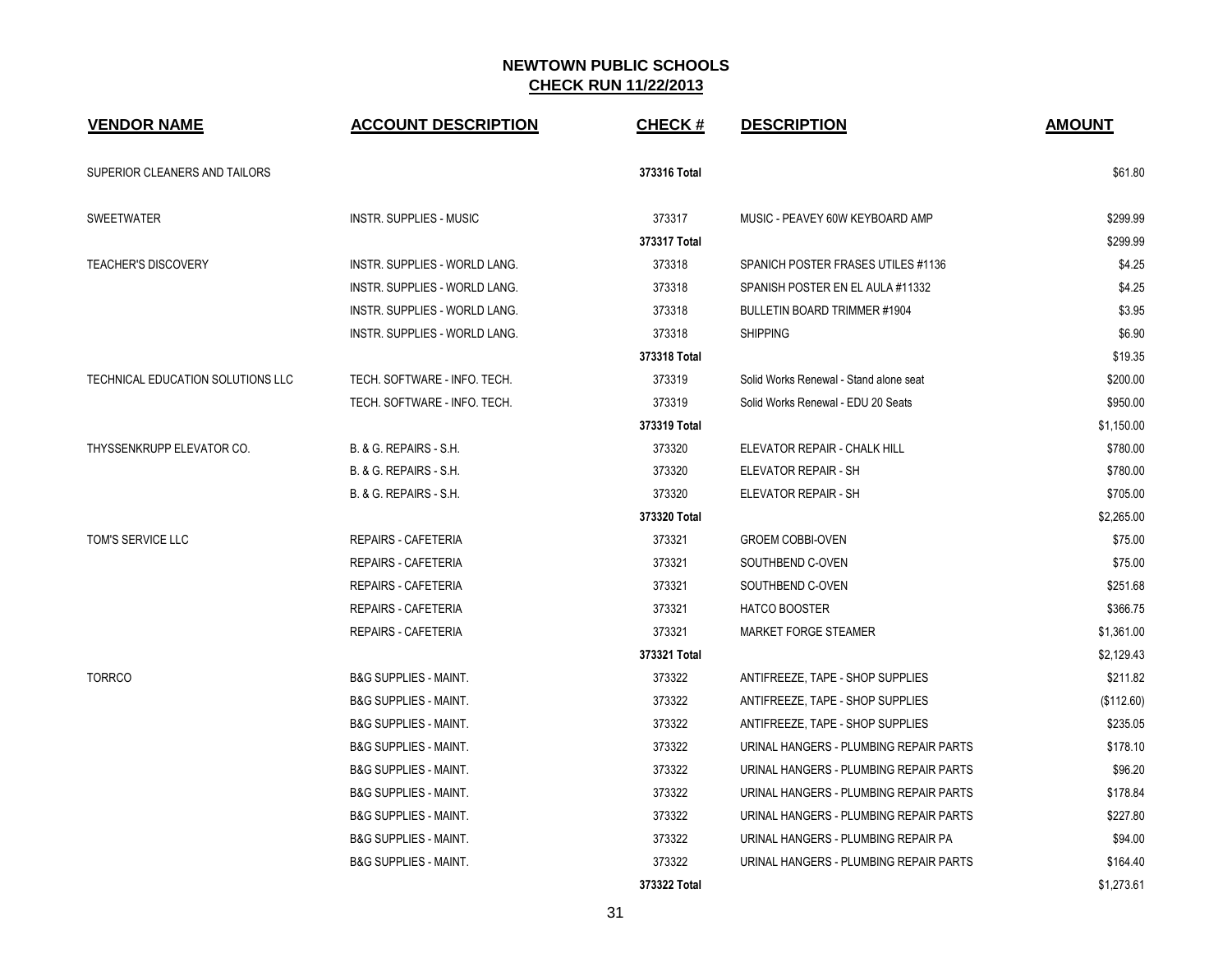| <b>VENDOR NAME</b>             | <b>ACCOUNT DESCRIPTION</b>       | <b>CHECK#</b> | <b>DESCRIPTION</b>                                    | <b>AMOUNT</b> |
|--------------------------------|----------------------------------|---------------|-------------------------------------------------------|---------------|
| TOWN OF NEWTOWN                | <b>DENTAL CLAIMS</b>             | 373323        | DENTAL SELF-FUNDED 2013/14                            | \$25,856.69   |
|                                |                                  | 373323 Total  |                                                       | \$25,856.69   |
| TRI STATE CONSORTIUM           | MEMBERSHIPS - B.O.E.             | 373324        | CONSORTIUM MEMBERSHIP DUES 2013/14                    | \$7,140.00    |
|                                |                                  | 373324 Total  |                                                       | \$7,140.00    |
| TUMBLEWEEK PRESS INC           | CONTRACTED SERV. - LIBRARY       | 373325        | Tumblebook Library-no shipping                        | \$499.00      |
|                                |                                  | 373325 Total  |                                                       | \$499.00      |
| UNIVERSITY OF OREGON           | INSTR. SUPPLIES - CLASSROOM      | 373326        | SWIS ANNUAL LICENSE                                   | \$300.00      |
|                                |                                  | 373326 Total  |                                                       | \$300.00      |
| <b>USA TODAY</b>               | <b>SUPPLIES - LIBRARY</b>        | 373327        | 9 month subscription USA today --starts and stops     | \$211.31      |
|                                |                                  | 373327 Total  |                                                       | \$211.31      |
| <b>VARSITY SPIRIT FASHIONS</b> | <b>INSTR. SUPPLIES - SPORTS</b>  | 373328        | <b>UNIFORMS</b>                                       | \$1,064.25    |
|                                |                                  | 373328 Total  |                                                       | \$1,064.25    |
| <b>WARD'S NATURAL SCIENCE</b>  | <b>INSTR. SUPPLIES - SCIENCE</b> | 373329        | SEE ATTACHED LIST                                     | \$60.52       |
|                                | <b>INSTR. SUPPLIES - SCIENCE</b> | 373329        | SEE ATTACHED LIST                                     | \$32.17       |
|                                |                                  | 373329 Total  |                                                       | \$92.69       |
| <b>LIZ WARD</b>                | INSTR. SUPPLIES - WORLD LANG.    | 373330        | <b>CLASSROOM SUPPLIES</b>                             | \$19.18       |
|                                |                                  | 373330 Total  |                                                       | \$19.18       |
| WATERTOWN TOOL REPAIR LLC      | <b>REPAIRS - MAINT.</b>          | 373331        | MAINTENANCE TOOLS REPAIR                              | \$13.60       |
|                                |                                  | 373331 Total  |                                                       | \$13.60       |
| WEBASSIGN                      | <b>INSTR. SUPPLIES - SCIENCE</b> | 373332        | WEBASSIGH HOMEWORK HIGH SCHOOL 2013-2014              | \$619.50      |
|                                |                                  | 373332 Total  |                                                       | \$619.50      |
| WEST MUSIC COMPANY INC.        | INSTR. SUPPLIES - MUSIC          | 373333        | Promark Discovery Xylophone Yarn Mallets Item #254765 | \$14.25       |
|                                | <b>INSTR. SUPPLIES - MUSIC</b>   | 373333        | GAMEPLAN Board w/ digital resources                   | \$255.00      |
|                                | <b>INSTR. SUPPLIES - MUSIC</b>   | 373333        | Promark Discovery Xylophone Yarn Ma                   | \$14.25       |
|                                | <b>INSTR. SUPPLIES - MUSIC</b>   | 373333        | Promark Discovery Metallophone Cord                   | \$28.50       |
|                                | <b>INSTR. SUPPLIES - MUSIC</b>   | 373333        | Sonor ALS1 Rubber Cording Item #255                   | \$6.50        |
|                                | <b>INSTR. SUPPLIES - MUSIC</b>   | 373333        | Studio 49 AG-02 10 Tubing for Sopr                    | \$11.50       |
|                                | INSTR. SUPPLIES - MUSIC          | 373333        | Studio 49 A/SX-3Metal Nails for Alt                   | \$19.25       |
|                                | <b>INSTR. SUPPLIES - MUSIC</b>   | 373333        | Music Achievement Awards Item #5301                   | \$44.75       |
|                                | INSTR. SUPPLIES - MUSIC          | 373333        | Shipping/handling                                     | \$21.90       |
|                                |                                  | 373333 Total  |                                                       | \$415.90      |